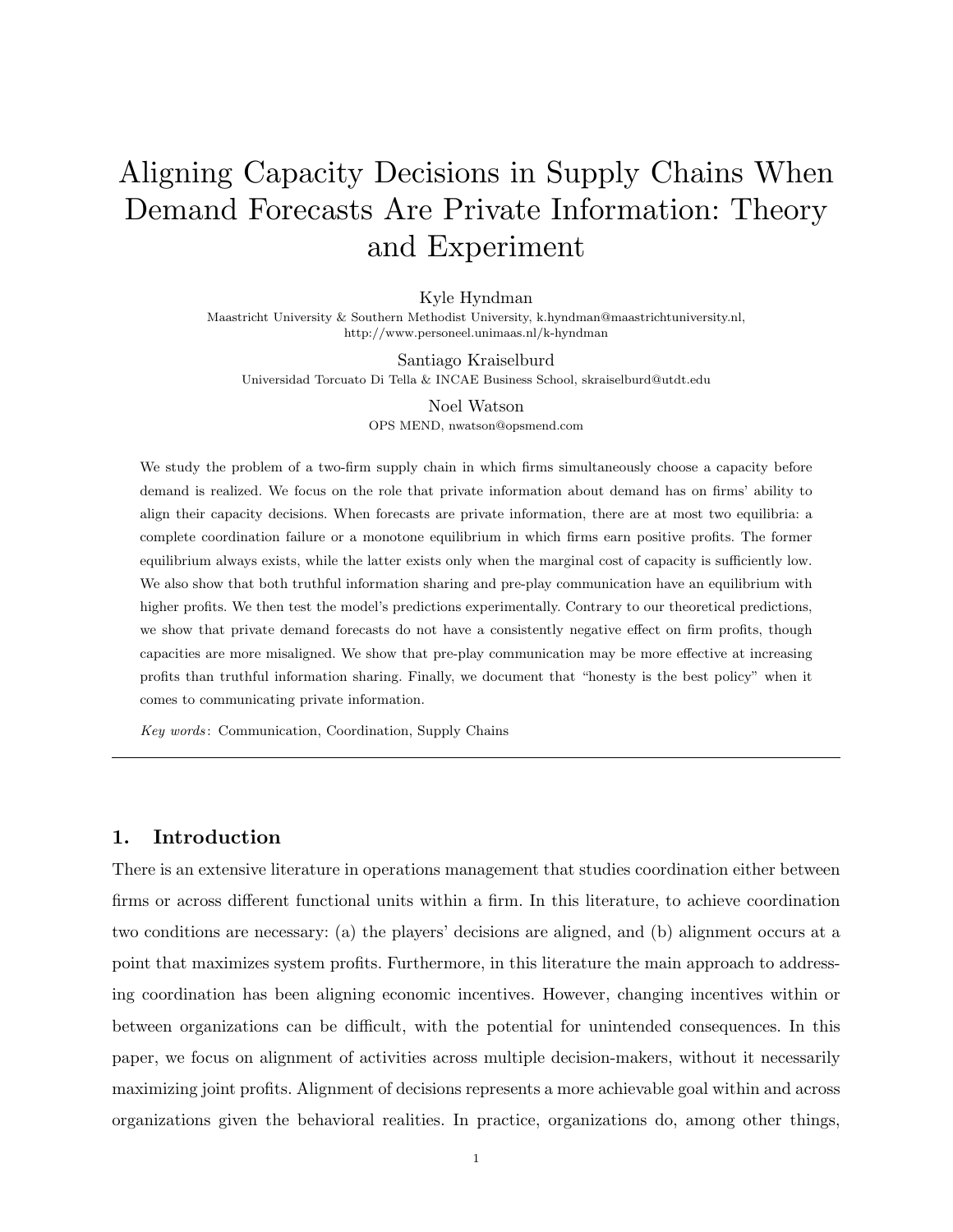pursue alignment in decisions both in collaborative programs across supply chain partners (e.g., collaborative planning, forecasting and replenishment), and integration-based programs within the organization (e.g., sales and operations planning programs). Even the more modest goal of improving alignment has proven non-trivial to pursue, though in some cases performance improvements have been achieved without wholesale changes to the incentives (Oliva and Watson 2011).

In this paper, we define a game between two firms who simultaneously invest in capacity in order to meet demand. Sales are equal to the minimum of the two firms' capacities and realized demand. In this setup, if one firm plans for a given capacity to meet their perceived demand, the other firm would prefer not to invest in any more capacity, since the effective capacity is given by the constraining capacity. At the same time, so long as capacity is less than demand, both firms jointly choosing a higher capacity would lead to higher profits. That is, firms are engaged in a game with strategic complementarities.

Although, in some cases, it may be natural to expect firms to try to jointly agree on the efficient capacity choice, our model focuses on the case in which contracts are not enforceable, meaning that each firm independently chooses its own capacity. Thus we are in the *voluntary compliance* realm first discussed by Cachon and Lariviere (2001) and later by Tomlin (2003) and Wang and Gerchak (2003), among others. Another important distinction of our paper from the existing literature is that we focus on the role of private information about demand on equilibrium behavior.

Assembly systems are one natural setting to which our model applies. Coordination problems among partners in assembly systems are well-documented. For example, Cachon and Lariviere (2001) discuss several examples in which Boeing and General Motors were forced to delay production in the 1990s because of the limited capacity of one or more suppliers. Tomlin (2003) cites excerpts from Palm Inc.'s financial report that caution about potential inadequate capacity problems from third party suppliers given uncertainties in demand for handhelds.

The production woes of the Boeing 787 exemplify our assumption that capacities are not fully contractible between Boeing and its suppliers, let alone between two or more suppliers. Rather than providing detailed plans for each part, Boeing gave a much shorter set of specifications and left much of the design and engineering work to the suppliers. Exacerbating this, Lunsford (2007) notes that, "many of [Boeing's] handpicked suppliers, instead of using their own engineers to do the design work, farmed out this key task to even-smaller companies . . . The company says it never intended for its suppliers to outsource key tasks such as engineering". Faced with this situation, suppliers appear to be engaged in a game with each other similar to what we have outlined above: each supplier must choose its capacity without knowing the capacity choice of the other suppliers.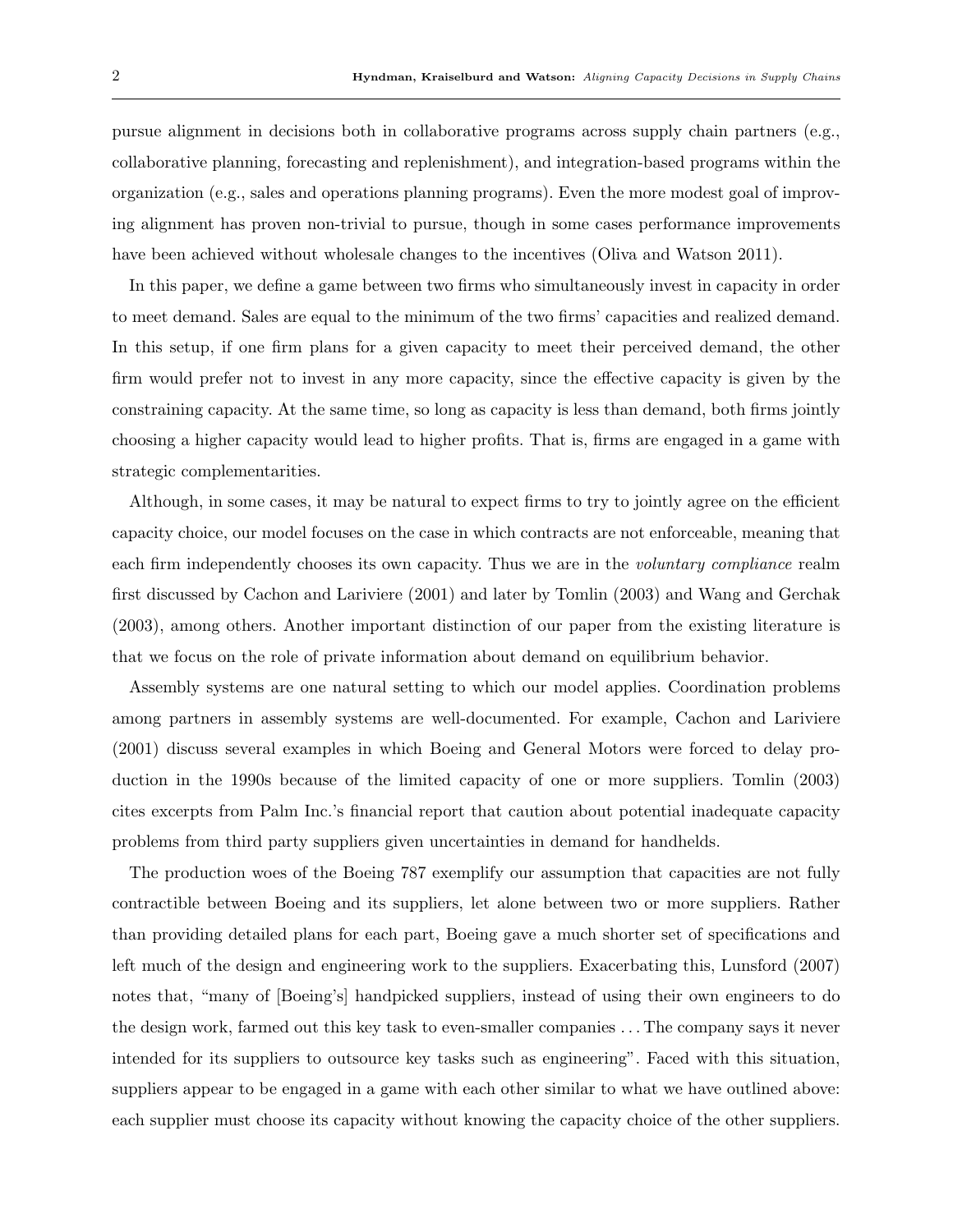Another main assumption is that the firms may have private information about demand. While there are undoubtedly many small parts providers in the aerospace industry, there are very few engine suppliers (General Electric, Pratt & Whitney and Rolls Royce). Each of these are large companies that can easily be expected to have their own sources of information regarding demand for aircraft and aircraft engines. For example, as Cachon and Lariviere (2001) note about Boeing's attempts to have suppliers increase their capacity:

Even suppliers who attempted to expand capacity did so with some trepidation. One supplier executive, commenting on a major expansion at his firm, observed "We're putting a lot of trust in the Boeing Co." (Cole 1997b). That trust was not necessarily well-deserved. Within a year the Asian financial crisis occurred.

It seems plausible that some of trepidation about increasing capacity was due, in part, to their own private information about the state of the economy and the demand for aircraft.

Beyond these anecdotal examples, Hendricks and Singhal (2005) study announcements by companies about so-called "glitches" — cases where demand exceeds supply. Their analysis shows that when a reason for insufficient capacity to meet demand is cited, the most common reason is parts shortages (by a factor of 2 to 1). When the announcements explicitly assign responsibility to these glitches suppliers are the second most-named, after internal reasons. This evidence suggests that cases of mismatched capacities between firms and its suppliers may be commonplace in industry.

Our theoretical analysis shows us that a crucial issue is whether firms have common or private information about demand. In the former case, there are multiple, Pareto rankable equilibria of the game sketched above. Therefore, an important unanswered question is, which equilibrium can we expect firms to play? Numerous experimental studies have shown that such games often lead to coordination failures (e.g., van Huyck et al. (1990)). Our paper contributes to this by showing that the multiplicity of equilibria leads to coordination problems and sub-optimal earnings.

In contrast to the continuum of equilibria in the common information model, when firms have private information about demand, we show that there are at most two equilibria. There is always the complete coordination failure equilibrium in which both firms always choose zero capacity. However, as long as the marginal cost of capacity is below a threshold, there is also a monotone equilibrium in which capacities are an increasing function of signals. In this equilibrium, capacities and profits are lower than in the Pareto efficient equilibrium of the common information game. Moreover, since firms receive independent signals, capacities are necessarily misaligned.

We next turn to a study of mechanisms that can lead to improved coordination. We first focus on truthful information sharing in which, say, firms have reached an agreement to share their demand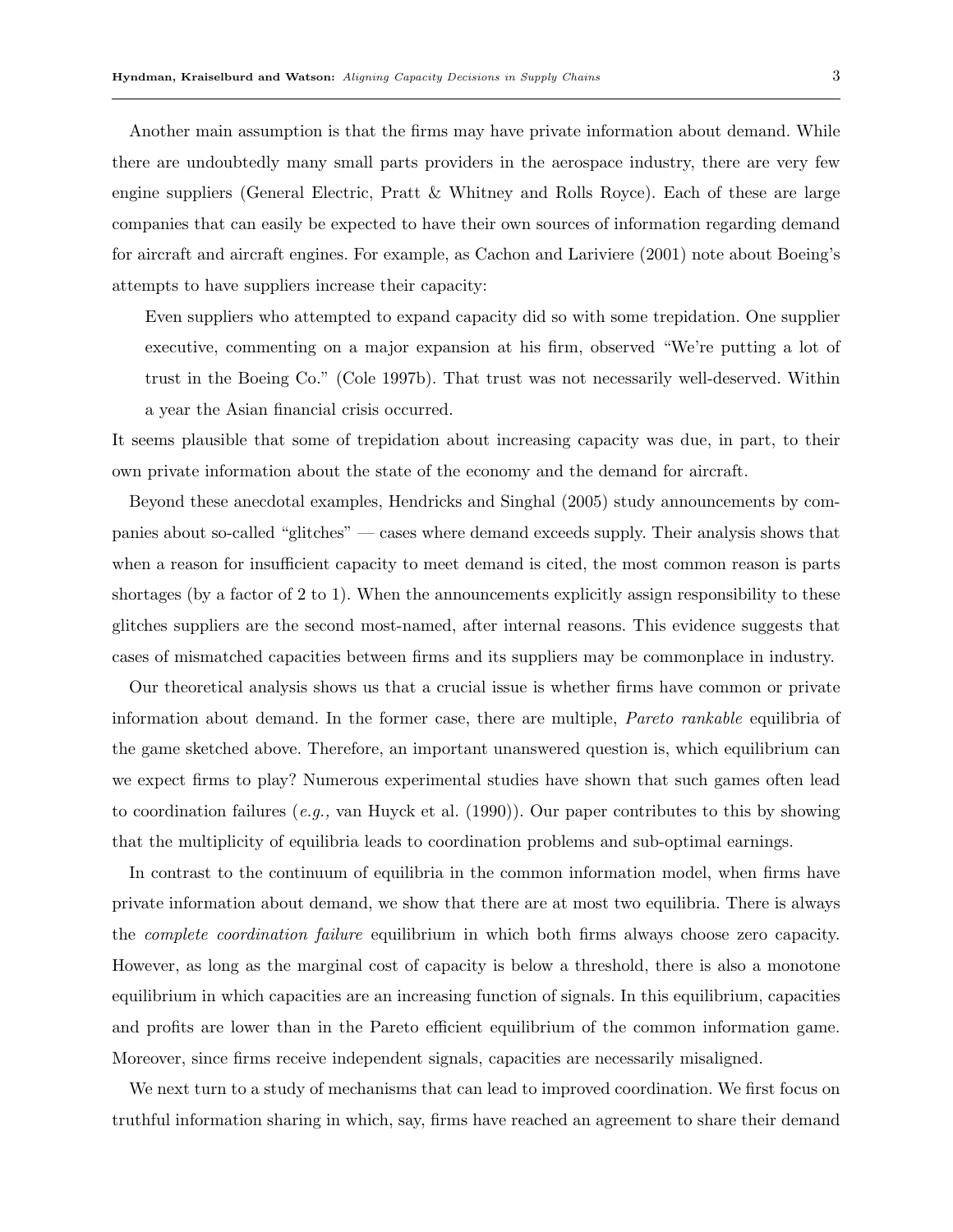forecasts with each other. In this setting, firms have more accurate information about demand (i.e., two signals). Not surprisingly, therefore, expected profits in the Pareto efficient equilibrium are higher relative to both the common and private information games.

Of course, such a mechanism requires institutions to ensure that the information shared is, in fact, truthful. Since such institutions may be impossible or prohibitively costly, we also consider a game in which pre-play communication between players is allowed. Here we show a surprising result; namely, firms may be able to achieve the same benefits through pre-play communication only. That is, there exists an equilibrium in which (i) firms truthfully report their signals and (ii) firms coordinate on the Pareto efficient equilibrium of the game with truthful information sharing. Thus, costly mechanisms to induce truthfulness may not be necessary.

Having theoretically analyzed the role of private information and the beneficial effects of information sharing, we report the results of an experiment designed to test the theory. Our experiment was conducted with two questions in mind. First, how does private information about demand forecasts affect profits and alignment? Second, to what extent does information sharing increase profits and improve alignment, and is pre-play communication enough to achieve these benefits?

To study these questions, our experiment has four information treatments: (i) the common information game  $(CI)$ , (ii) the private information game  $(PI)$ , (iii) the common information game with two signals ( $CI-2s$ ) and (iv) the private information game with communication ( $PI-MS$ ). The ci and pi treatments allow us to investigate the first question, while the ci-2s and pi-ms treatments allow us to investigate the second question. For each treatment, we conduct sessions with different sets of parameters in order to test the robustness of our experimental results.

Regarding the first question, we document the following results. First, although alignment is improved, profits are not consistently higher when subjects have common information. This suggests that the multiple equilibria in the ci game make coordination on the efficient equilibrium difficult. Second, subjects appear to be risk averse: while choices are below the theoretical prediction, the difference is increasing in the signal (where the potential to be undercut is greater). Third, "anchoring and insufficient adjustment" (Schweitzer and Cachon 2000) does not explain comparative statics on the newsvendor critical fractile. While subjects under-adjust when it is high, they over-adjust when it is low. One striking inconsistency with our theory is that we do not observe the complete coordination failure in the pi game with high costs.

We then evaluate the two mechanisms that may improve coordination. Surprisingly, while only 25% of messages were truthful, the pi-ms treatment actually leads to higher average profits than the ci-2s treatment. This suggests that communication, even if untruthful, acts as a coordinating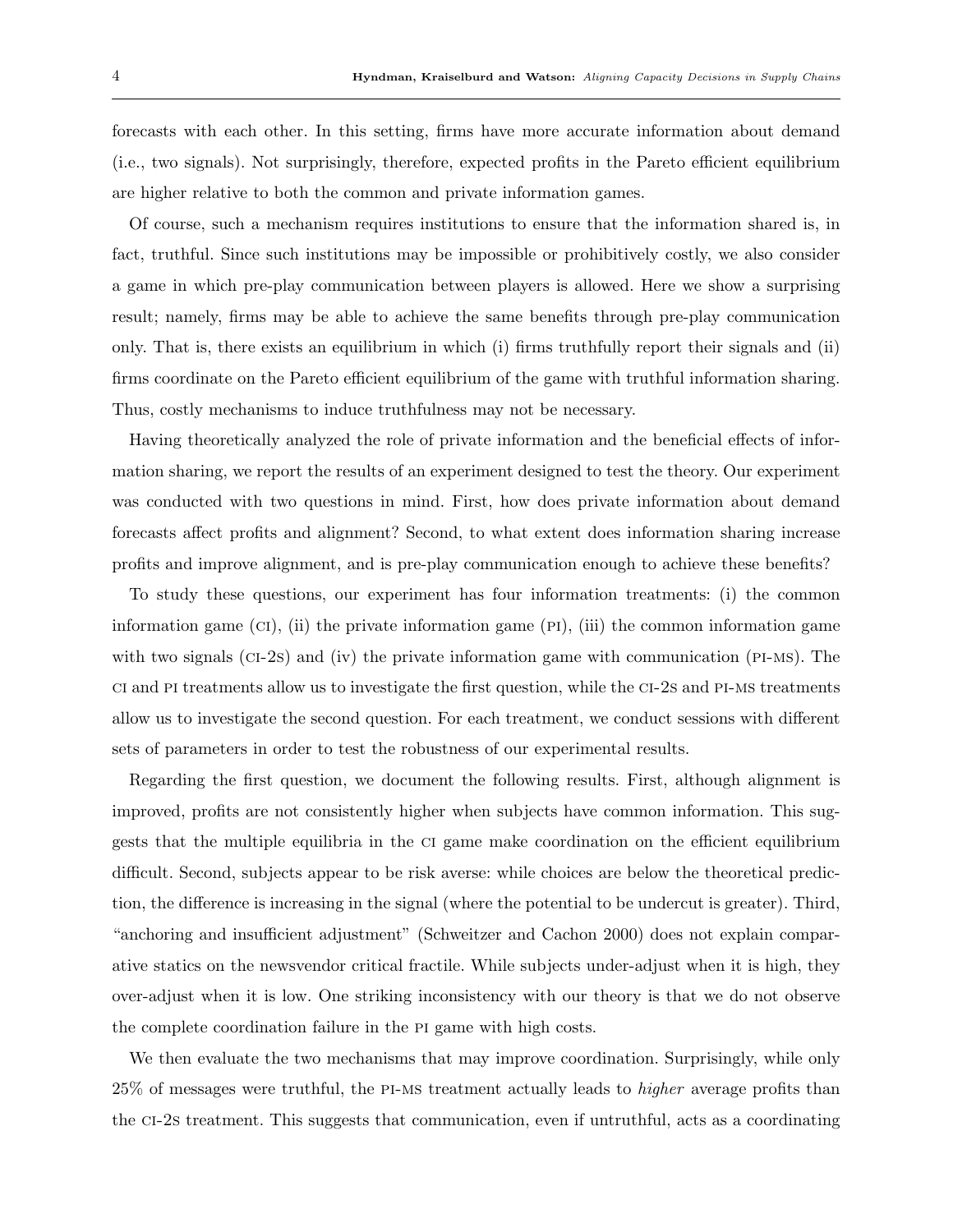device for capacities in a way that simply having better, common, information cannot. Finally, our experimental results show that honesty is the best policy when it comes to sending a message. That is, messages further from the truth lead to lower profits and great misalignment.

The paper proceeds as follows. Section 2 reviews the relevant literature. Section 3 describes the model, Section 4 contains our theoretical results and Section 5 discusses our experimental design. Section 6 discusses the results of our ci and pi treatments, while Section 7 examines the results of our ci-2s and pi-ms treatments. Finally, Section 8 provides some concluding remarks.

## 2. Literature Review

Many authors have studied coordination between firms in an OM context (see Cachon (2003) for a review). From a modeling perspective, the paper most closely related to ours is Tomlin (2003) (but see also Shapiro (1977), Lee and Whang (1999) and Chao et al. (2008)). Tomlin (2003) studies coordination when both firms have identical beliefs about demand. Instead, we focus on multiple equilibria, the role of private information and experimentally testing our theoretical results.

In contrast to our approach, the OM literature has generally emphasized coordination instead of alignment. The intra-firm literature has either concentrated on approaches for managing the sales force (Chen 2005, Gonik 1978, Lal and Staelin 1986), or considered schemes for coordinating functions to achieve the benefits of centralized decision making (Porteus and Whang 1991, Celikbas et al. 1999, Li and Atkins 2002). The inter -firm literature, which considers the interactions between manufacturers and retailers, generally concentrates on finding new incentive schemes to achieve the benefits of centralized decision making (Cachon 2003, Cachon and Lariviere 2001, Tomlin 2003).

Our paper also studies the role of information sharing in helping firms achieve a more profitable outcome (Cachon and Fisher 2000, Aviv 2001). Within the collaborative forecasting literature, Miyaoka  $(2003)$ , Lariviere  $(2002)$  and  $O$ zer and Wei  $(2006)$  argue that whether the parties reveal truthful information depends on their incentives, and go on to design truth-revealing mechanisms. In Kurtulus and Toktay (2007), parties must decide whether to invest to improve their forecasting before sharing it. Other papers, such as Li and Zhang (2008), Li (2002) and Jain et al. (2009) study information sharing in which several retailers can share their information with a single manufacturer. In contrast, we focus on two-sided information sharing.

Our paper also contributes to the growing literature on behavioral OM, which is summarized by Bendoly et al. (2006). We briefly touch upon some of the decision biases noted by Schweitzer and Cachon  $(2000)$ . The paper that is closest to our work is Ozer et al.  $(2011)$ . They study one-way communication in a standard newsvendor experiment, while we examine the beneficial effects of two-way communication in an environment where both firms must invest in capacity.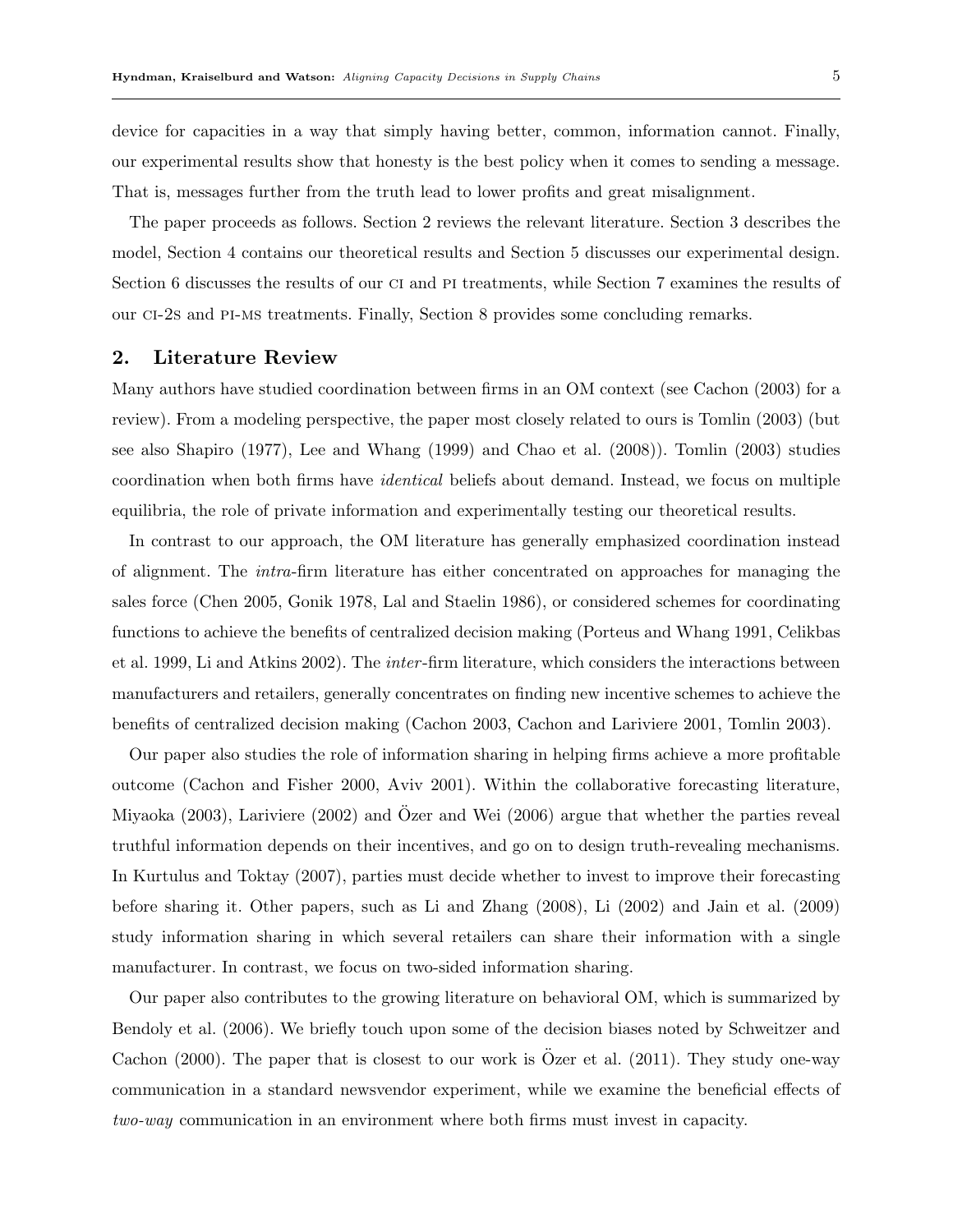## 3. The Model

Consider a two-firm supply chain. We will often refer to one firm as manufacturing,  $m$ , and to the other firm as sales, s. Manufacturing supplies sales with a product that sales converts into a final product. For demand to be met, each firm needs to invest in capacity. Denote by  $K_i$ ,  $i \in \{m, s\}$ the capacity of firm i. Assume that the unit cost of capacity is  $\gamma > 0$  for each firm and that the net *revenue* per unit sold is  $\pi_m > 0$  for manufacturing and  $\pi_s > 0$  for sales. One could view  $\pi_m$  and  $\pi_s$ as being derived from a simple transfer pricing scheme. All parameters are common knowledge.

The timing of events is as follows. First, firms  $m$  and  $s$  simultaneously choose their capacities.  $K_m$  and  $K_s$ . Second, demand, x, is realized and sales are given by  $\min\{x, K_s, K_m\}$ . Therefore, the profits of firm  $i \in \{s, m\}$  can be written as:

$$
\Pi_i(x, K_s, K_m) = \pi_i \min\{x, K_s, K_m\} - \gamma K_i.
$$

To make this analysis tractable, we assume that both firms have a diffuse prior about demand, x, over R. Prior to choosing capacities, each firm receives a private signal,  $\theta_i = x + \epsilon_i$ , where  $\epsilon_i \sim$  $\mathcal{U}[-\eta, \eta]$  and  $\eta > 0$  measures the noisiness of the signals. We consider two cases. First, we consider the case in which firms have *common information*; that is,  $\epsilon_m = \epsilon_s$ . In this case, the model is a special case of Tomlin (2003), where the distribution of demand, conditional on  $\theta$ , is  $\mathcal{U}[\theta - \eta, \theta + \eta]$ .

Second, we consider the case in which firms have *private information*; that is,  $\epsilon_s$  and  $\epsilon_m$  are *independent* draws from the distribution  $\mathcal{U}[-\eta, \eta]$ . In this case, the firms do not have a commonly held demand forecast. For example, given a signal  $\theta_i$  received by firm i, this firm believes that the true state is uniformly distributed on  $[\theta_i - \eta, \theta_i + \eta]$ , while firm i's believes that firm j could have received a signal on  $[\theta_i - 2\eta, \theta_i + 2\eta]$ , with a triangular density function centered at  $\theta_i$ . Note that unconditional on the state, signals are positively correlated. Therefore, if one firm receives a higher signals, then it believes that the other firm likely received a higher signal as well.

Before we proceed, more notation is in order. Let  $F(x|\theta)$  denote the distribution over demand states conditional upon receiving a signal  $\theta$ , and let  $f(x|\theta)$  denote the corresponding density function. By assumption, F is uniformly distributed over  $[\theta - \eta, \theta + \eta]$ . Additionally, let  $G_i(\theta_j|x)$  denote the distribution of player  $i$ 's beliefs about the signal received by player  $j$  conditional on the true state. Given our setup,  $G_i(\theta_j|x)$  is uniform over  $[x - \eta, x + \eta]$ .

REMARK 1 (PRIORS AND SIGNALS). The assumption that the prior beliefs about demand are diffuse over  $\mathbb R$  is unrealistic, but is done for analytical convenience. If priors were diffuse over  $\mathbb R_+$ , then some technical issues (but no additional insights), which can be dealt with at the cost of added complexity, arise for signals in the interval  $[-\eta, \eta)$ .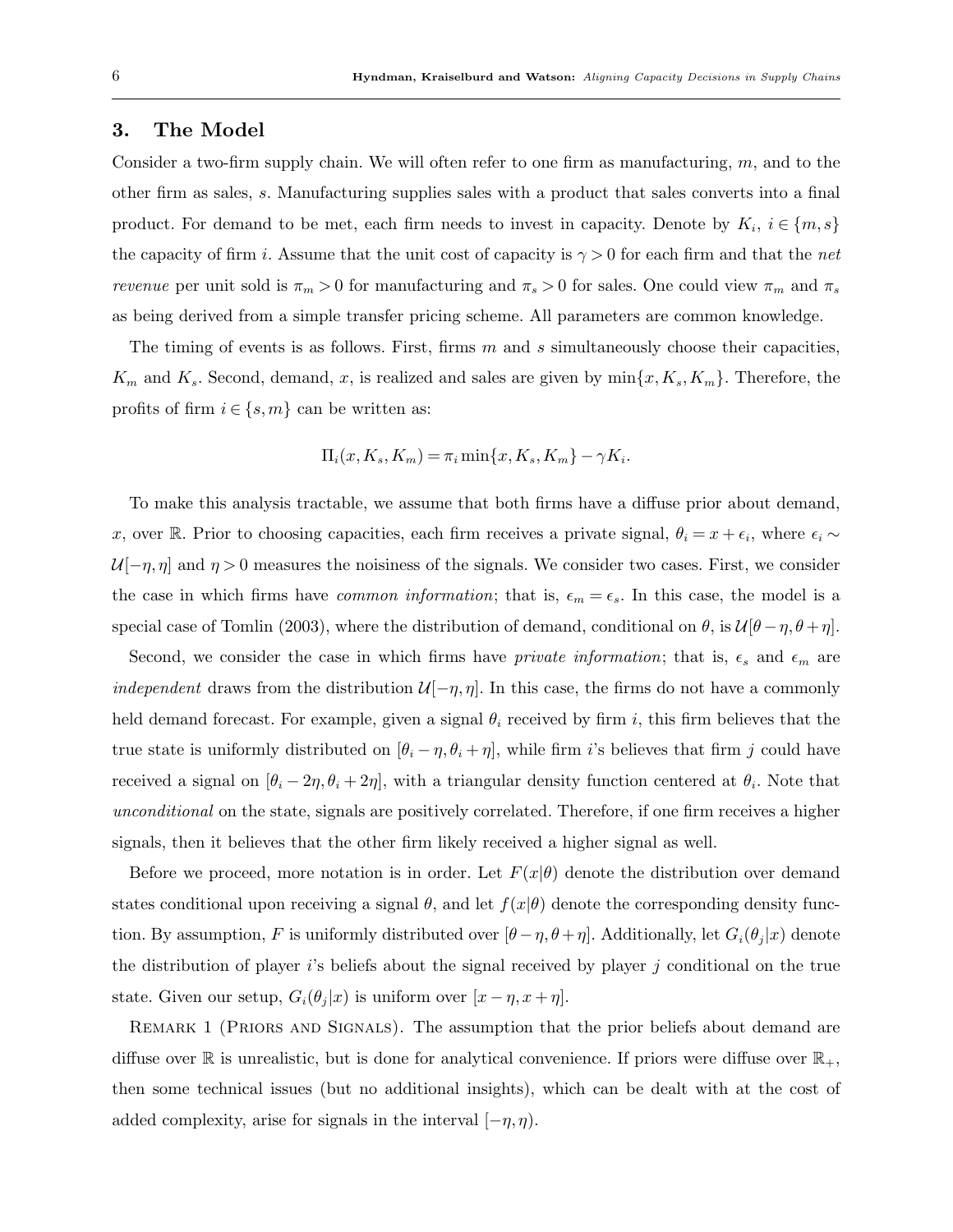One might also be concerned that the assumption that signals are uniformly distributed plays an important role in driving our results. In the supplemental notes, we show that qualitatively identical results go through if signals are normally distributed with mean 0 and variance  $\sigma^2$ .

# 4. Equilibrium Characterization 4.1. The Common Information Game

We can write the expected profits for firm  $i \in \{m, s\}$ , having received the common signal  $\theta$ , as:

$$
\bar{\Pi}_i(\theta, K_i, K_j) = \pi_i \int_{\theta-\eta}^{\theta+\eta} \min\{x, K_i, K_j\} f(x|\theta) dx - \gamma K_s.
$$

Recall that the two firms simultaneously choose capacity,  $K_i \geq 0$  to maximize their expected profits. Define  $s^* = \frac{\pi_s - \gamma}{\pi_s}$  $\frac{s-\gamma}{\pi_s}$  and  $m^* = \frac{\pi_m - \gamma}{\pi_m}$  $\frac{m-\gamma}{\pi_m}$ , where  $s^*$  and  $m^*$  are the traditional newsvendor critical fractiles for sales and manufacturing. Suppose, without loss of generality that  $s^* \leq m^*$ . Then we have:

PROPOSITION 0. For  $\theta \leq \eta(1-2s^*)$ , there is a unique equilibrium in which  $K_i(\theta) = 0$  for  $i \in$  ${m, s}$ . For  $\theta > \eta(1-2s^*)$ , there are multiple equilibria. In the Pareto efficient equilibrium outcome, both firms choose capacity  $K_i(\theta) = F^{-1}(s^*|\theta)$  for  $i \in \{m, s\}$ .

*Proof* See Appendix.  $\square$ 

Notice that if both firms are symmetric, then the Pareto efficient equilibrium choice function corresponds to the single-player newsvendor solution.

## 4.2. The Private Information Game

We turn now to the case in which each firm receives a private signal  $\theta_i = x + \epsilon_i$ . This assumption is meant to capture the idea that different firms may have access to different information or methodologies in deriving their demand forecast.

We characterize an equilibrium in which both firms employ monotonic strategies,  $K_i(\theta_i) < \theta_i + \eta$ , where  $K_i' > 0$  for all  $\theta \ge \theta$ . It is quite natural to focus on such strategies since they reduce the perceived complexity of the game. Beyond that, monotone strategies are quite robust. For example, if firm j uses a monotone strategy, it will generally be a best response for firm  $i$  to play a monotone strategy as well. The intuition is straightforward. If firm  $i$ 's signal increases slightly, then its expectation of demand increases, as does its belief about firm j's signal. Since firm j is playing a monotone strategy, firm i therefore, expects firm j's capacity choice to increase. Thus, it will be optimal for firm i to increase its capacity as well.

In general, the expected profit function of firm  $i$  is:

$$
\bar{\Pi}_i(\theta_i, K_i, K_j(\cdot)) = \pi_i \int_{\theta_i - \eta}^{\theta_i + \eta} \left[ \int_{x - \eta}^{x + \eta} \min\{x, K_i, K_j(\theta_j)\} g_i(\theta_j | x) d\theta_j \right] f(x | \theta_i) dx - \gamma K_i
$$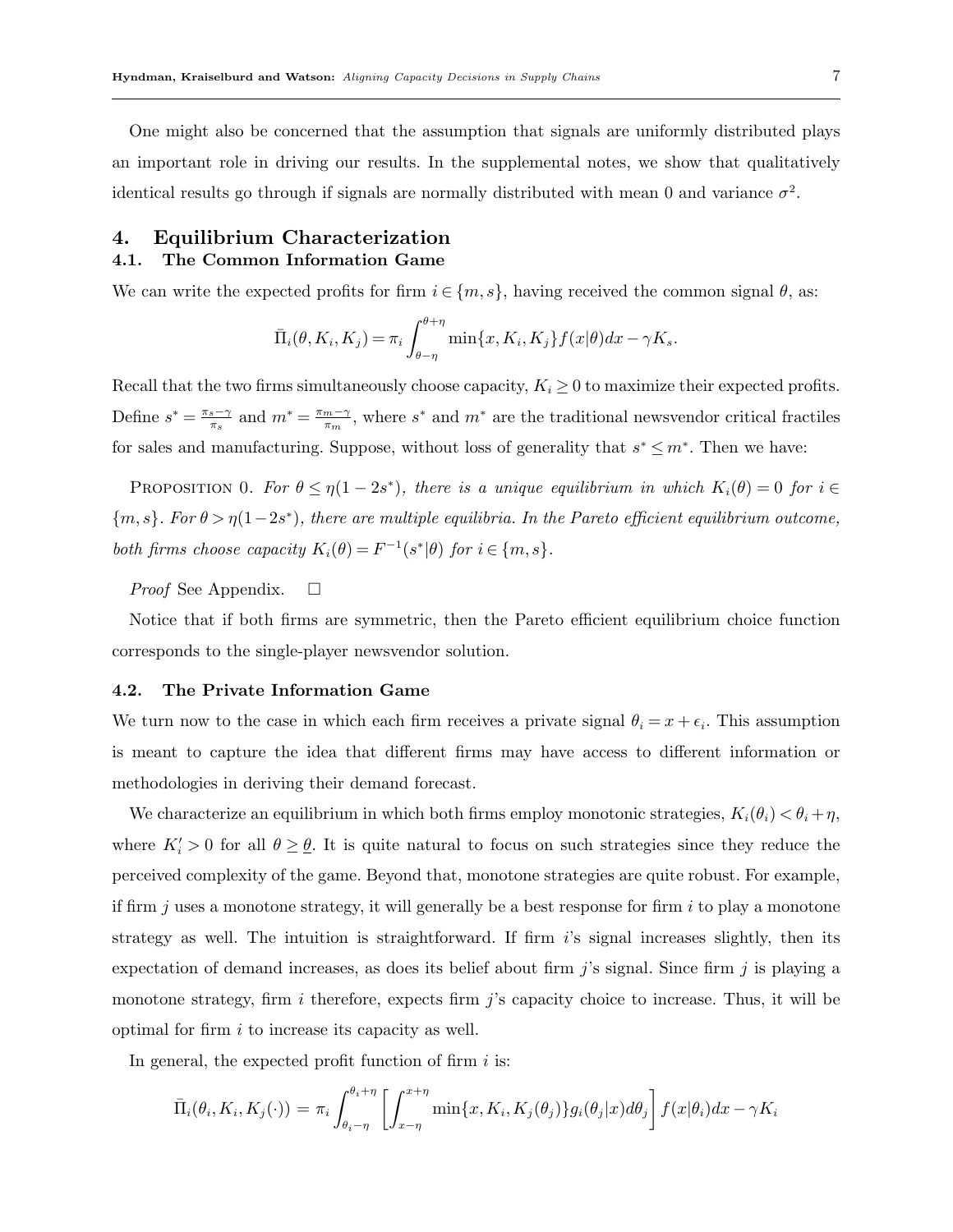$$
= \frac{\pi_i}{4\eta^2} \int_{\theta_i - \eta}^{\theta_i + \eta} \int_{x - \eta}^{x + \eta} \min\{x, K_i, K_j(\theta_j)\} d\theta_j dx - \gamma K_i,
$$

where  $K_i(\theta_i)$  is the strategy of firm j as a function of its observed signal and x is the realization of demand over which we integrate. The second line follows because both  $g_i(\theta_j|x)$  and  $f(x|\theta_i)$  are uniform densities with a support of length  $2\eta$ . In what follows, we assume that  $\pi \equiv \pi_i = \pi_j$ .

**4.2.1.** Main Characterization. We now provide a complete characterization of equilibrium behavior in the private information game.

PROPOSITION 1. For all  $\gamma \in (0, \pi)$ , there is an equilibrium such that  $K(\theta) = 0$  for all  $\theta$ . If  $\gamma >$  $\bar{\gamma} \equiv \frac{\pi}{2}$  $\frac{\pi}{2}$ , then this is the unique equilibrium. If  $\gamma \leq \bar{\gamma}$ , there is a symmetric equilibrium in monotone strategies. In this equilibrium, firms' capacity choices are given by:

$$
K(\theta) = \begin{cases} 0, & \text{if } \theta \le \eta - 2\eta \sqrt{1 - \frac{2\gamma}{\pi}}, \\ \theta - \eta + 2\eta \sqrt{1 - \frac{2\gamma}{\pi}}, & \text{if } \theta > \eta - 2\eta \sqrt{1 - \frac{2\gamma}{\pi}}. \end{cases}
$$

Furthermore, within the class of monotone strategies, the equilibrium is unique.

*Proof* See Appendix.  $\square$ 

The intuition for the complete coordination failure is easy:  $K_i(\theta) = 0$  is trivially a best response to the strategy  $K_j(\theta_j) = 0$ . That this is the unique equilibrium when  $\gamma > \frac{\pi}{2}$  is also not difficult. In equilibrium, each firm expects that the other firm will have a lower signal than them half of the time. Since the cost of capacity is high relative to the marginal revenue of sales, it is optimal for the firm to lower its capacity. However, both firms have the same incentives, which means that each firm's negative expectations are mutually reinforced until a complete coordination failure occurs.

This intuition also shows us that there cannot be an asymmetric equilibrium when  $\gamma > \frac{\pi}{2}$  since then  $K_i(\theta) \neq K_j(\theta)$ . In this situation, for the firm choosing a higher capacity, it would be the case that more than half the time its opponent will choose a lower capacity, giving the firm a strong incentive to lower its capacity. The remainder of our analysis assumes that  $\gamma \leq \overline{\gamma}$  so that we may be assured of a symmetric monotone equilibrium.

Observe that in the efficient equilibrium of the ci game as well as in the monotone equilibrium of the pi game, the capacity choice function is affine in signal received, with a slope of 1. Furthermore, observe that the critical signal, above which firms choose a strictly positive capacity, is strictly higher in the PI game. That is,  $\underline{\theta}^{\text{PI}} > \underline{\theta}^{\text{CI}}$ . Taken together, these two observations imply that  $K^{\text{PI}}(\theta) <$  $K^{c}(\theta)$ . That is, the presence of private information means that firms' capacities will be necessarily misaligned, which causes them to be more cautious in their capacity choices than in the efficient equilibrium of the common information game. Therefore, we also have the following: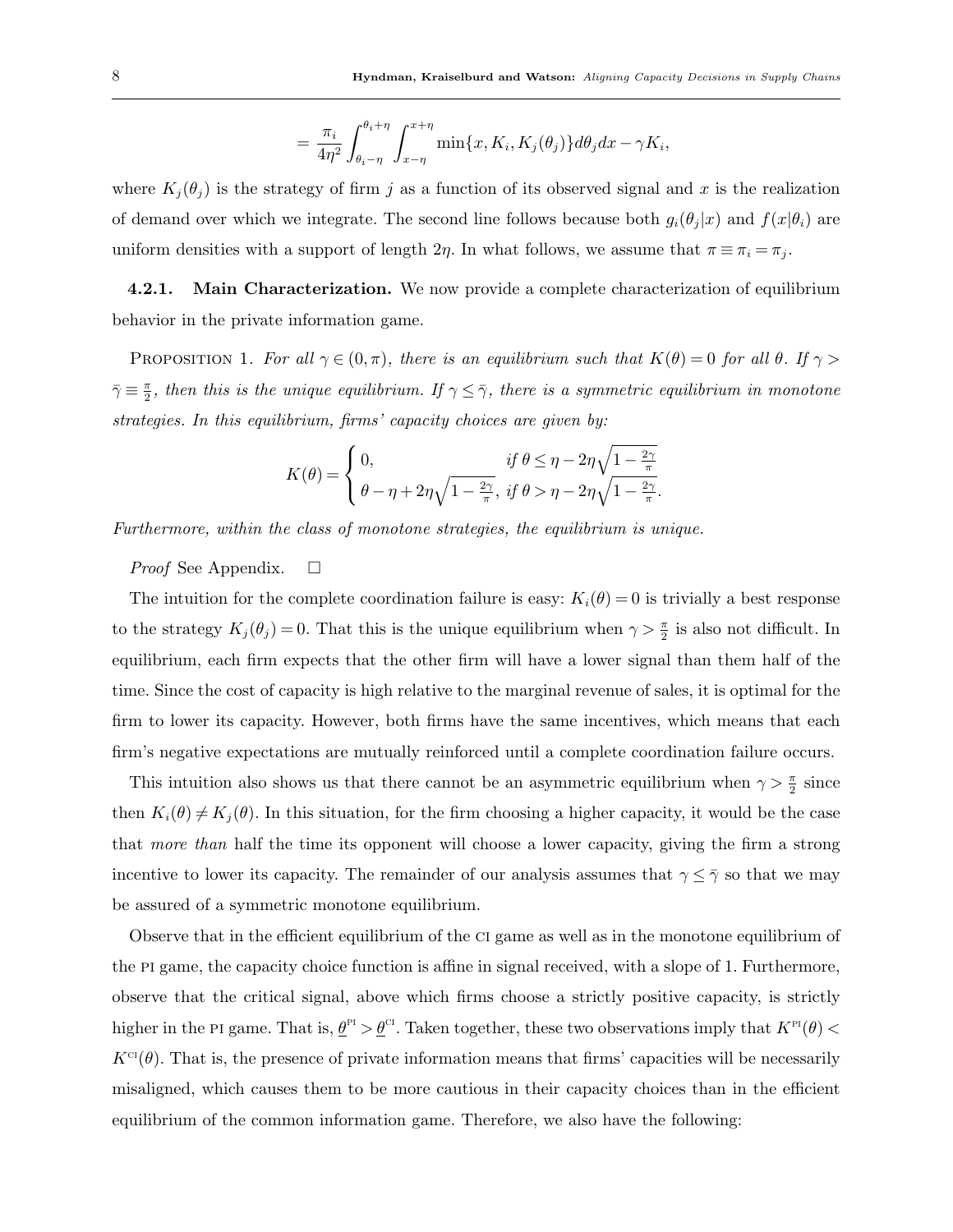Corollary 1. Expected profits in the private information game are strictly less than expected profits in the Pareto efficient equilibrium of the common information game.

4.2.2. Information Sharing and Communication By Firms. Proposition 1 and Corollary 1 show us that the presence of private information about demand is likely to lead to lower profits than if information was commonly held. Therefore, we turn our attention to some ways in which firms may be able to overcome the problems due to private information. We first focus on information sharing by firms. Suppose that there is a mechanism in which firms receive each other's signal, in addition to their own. This mechanism accomplishes two things. First, it makes the information that each firm has more precise (which should lead to higher profits). Second, it restores common information (which brings back multiple equilibria). We call this game the common information game with two signals (ci-2s).

More formally, let  $\theta_\ell = \min\{\theta_s, \theta_m\}$  and  $\theta_h = \max\{\theta_s, \theta_m\}$ . Then the support of demand is  $[\theta_h - \theta_m]$  $\eta$ ,  $\theta_{\ell} + \eta$  and updated beliefs about demand are uniform on that support. Then we have:

PROPOSITION 2. There are multiple equilibria of the CI-2s game. The Pareto efficient equilibrium is characterized by  $K^{CI-2s}(\theta_\ell, \theta_h) = \max\{s^*(\theta_\ell + \eta) + (1 - s^*)(\theta_h - \eta), 0\}$ . Moreover, expected profits in the Pareto efficient equilibrium are higher than without information sharing.

*Proof* This follows from Proposition 0 upon updating the firms' beliefs about demand.  $\square$ 

Of course, it may be difficult or prohibitively costly for firms to set up such a mechanism to convey their private information. An alternative scenario is one in which, prior to setting capacities, firms engage in pre-play (cheap-talk) communication. We briefly explore the potential of this mechanism to increase profits and improve alignment.

The *private information game with communication* (PI-MS) is identical to the PI game, except that after receiving one's signal, but before choosing one's capacity, firms simultaneously send a message,  $M_i \in \mathbb{R}$ , to each other.

While "babbling" equilibria always exist, we show that there is also a truthful equilibrium in which firms coordinate on the Pareto efficient equilibrium of the CI-2s game. Formally,

PROPOSITION 3. There exists an equilibrium of the PI-MS game in which firm i sends message,  $M_i = \theta_i$ ,  $i \in \{m, s\}$ , and both firms subsequently choose capacity  $K^{c-2s}(\theta_\ell, \theta_h)$ .

#### *Proof* See Appendix.  $\square$

The intuition for this result is as follows. Since firms expect to coordinate on the efficient equilibrium in the capacity choice subgame, a firm can never strictly benefit from lying about its signal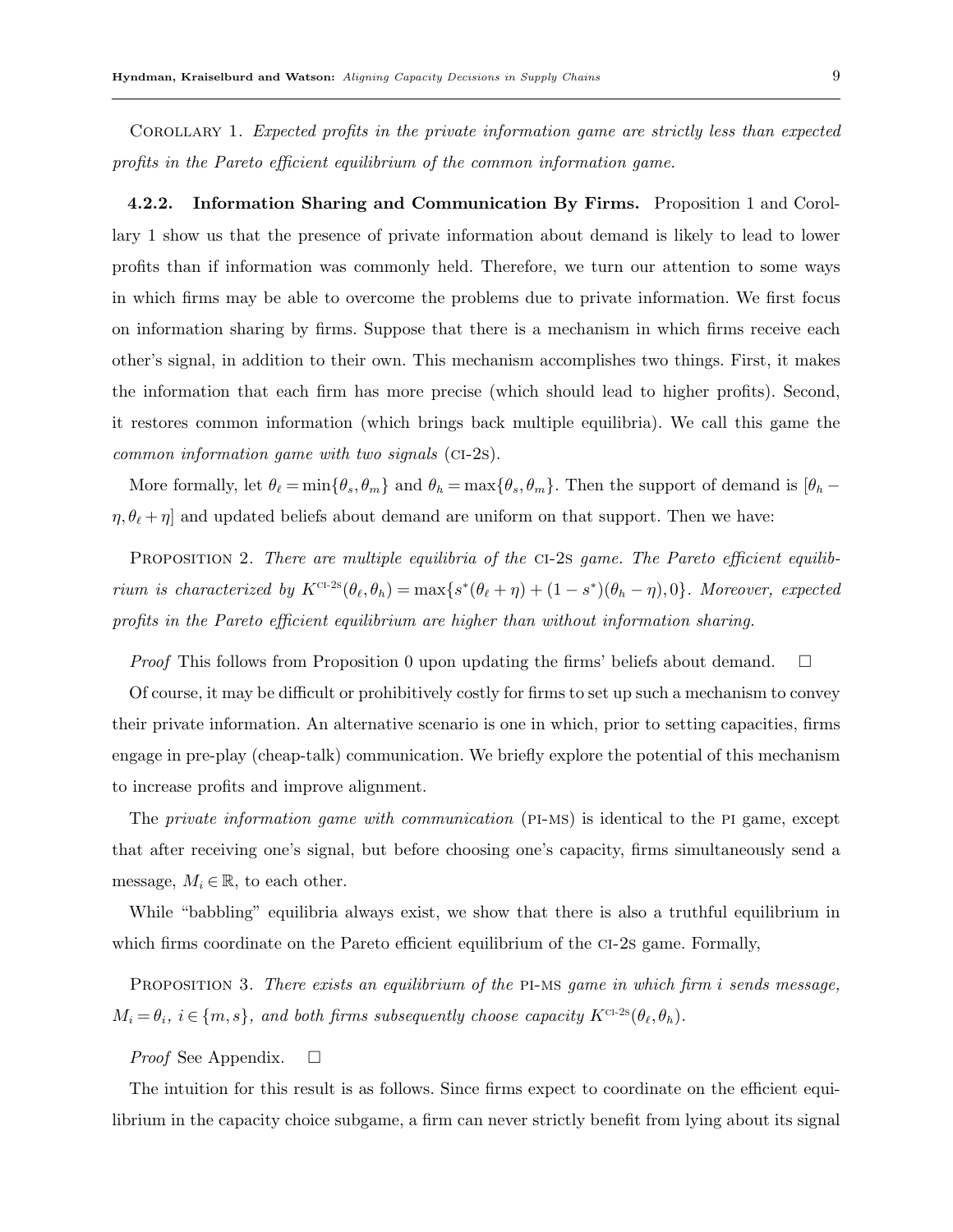and may suffer. To see this more clearly, consider firm i's decision about whether to report  $M_i \geq \theta_i$ . By truthfully reporting its signal, firm  $i$  ensures that in the capacity choice subgame the capacities of both firms will be set at their profit-maximizing level of  $K^{CL2S}(\theta_i, \theta_j)$ .

If firm i reports  $M_i \neq \theta_i$ , then matters are more complicated; in particular, it matters whether  $|M_i-\theta_j| \geq 2\eta$ . If  $|M_i-\theta_j| < 2\eta$ , then this message is on the equilibrium path, which means that firm j will choose a capacity of  $K_j^{\text{cr-2s}}(M_i, \theta_j) \neq K^{\text{cr-2s}}(\theta_i, \theta_j)$ . If  $M_i < \theta_i$ , then  $K_j^{\text{cr-2s}}(M_i, \theta_j) < K^{\text{cr-2s}}(\theta_i, \theta_j)$ , and firm i is *strictly worse off* from misreporting its signal. On the other hand, if  $M_i > \theta_i$ , then  $K_j^{\text{CL-2s}}(M_i, \theta_j) > K^{\text{CL-2s}}(\theta_i, \theta_j)$ , but firm i does not gain from misreporting its signal, since firm i will still choose  $K^{\text{CL-2s}}(\theta_i, \theta_j)$ . Thus, it is better for firm i to be truthful.

Now suppose that  $|M_i - \theta_j| > 2\eta$ . This message is off the equilibrium path; that is, firm j is certain that firm  $i$  could not possibly have received such a signal. Since the appropriate equilibrium concept for this game is Perfect Bayesian Equilibrium, we are required to specify beliefs for firm  $j$ ; however, since this message is off the equilibrium path, we have complete freedom to specify any beliefs for firm j. In such cases, it is common to specify extremely pessimistic beliefs for firm j (so as to justify a capacity of 0), which is precisely what we do in the proof. Because of this, it is clear that firm  $i$  would be strictly better off sending a truthful message. For the reader who finds such beliefs unrealistic, as part of our proof, we show that any beliefs, combined with a consistent best response, also support the truth-telling equilibrium.

We conjecture that the equilibrium described in Proposition 3 is the *unique* truthful equilibrium (i.e., there may be other equilibria but these involve firms lying about their signals). Unfortunately, we have been unable to formally prove this. To get some intuition, suppose that there was a truthful equilibrium in which firms set capacities  $\hat{K}(\theta_i, \theta_j) < K^{\text{CI-2s}}(\theta_i, \theta_j)$ , and observe that in a truthful equilibrium, capacities are increasing in the message received. Since  $\hat{K}(\theta_i, \theta_j) < K^{\text{CI-2s}}(\theta_i, \theta_j)$ , a firm would like to increase its capacity. The only way to accomplish this is to make the other firm think demand is higher (i.e., to report  $M_i = \theta_i + \Delta > \theta_i$ ). By doing this, firm i's dishonesty will go undiscovered with probability  $1 - \Delta^2/8\eta^2$ , and so, firm j will choose a higher capacity. This gives firm  $i$  the freedom to choose a higher capacity, which increases its profits by approximately  $(\pi - \gamma)(\hat{K}(\theta_i + \Delta, \theta_j) - \hat{K}(\theta_i, \theta_j)).$  With probability  $\Delta^2/8\eta^2$ , firm i will be found out to have lied, leading to a capacity choice of zero and a discrete drop in profits of  $\mathbb{E}[\Pi(\theta_i, \theta_j)]$ . Therefore, the total change in expected profits is, approximately,

$$
(1 - \Delta^2/8\eta^2)(\pi - \gamma)(\hat{K}(\theta_i + \Delta, \theta_j) - \hat{K}(\theta_i, \theta_j)) - (\Delta^2/8\eta^2)\mathbb{E}[\Pi(\theta_i, \theta_j)].
$$

Dividing by  $\Delta$  and taking the limit as  $\Delta \to 0$  gives us that the change in profits is approximately  $(\pi - \gamma) \frac{\hat{K}(\theta_i, \theta_j)}{\partial \theta_i}$  $\frac{\partial i,\partial j}{\partial \theta_i} > 0$ . Thus for  $\Delta$  sufficiently small, firm i strictly prefers to inflate its signal by  $\Delta$ ,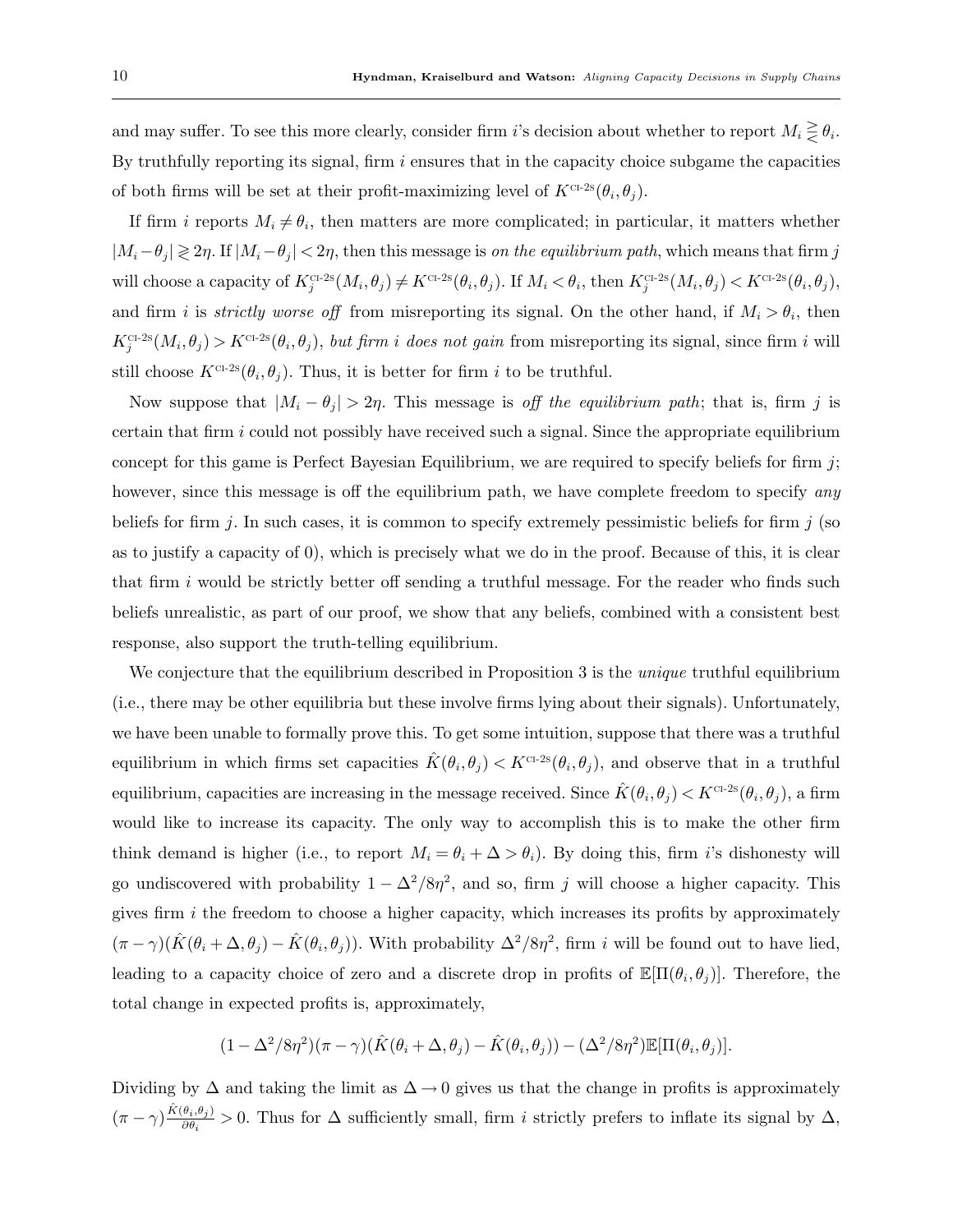contradicting the assumption that we had a truthful equilibrium. The supplemental notes contains an example to provide further intuition for our conjecture.

Remark 2. Crawford and Sobel (1982) provide the seminal work on cheap-talk games and establish that communication is easier the more closely aligned are players' preferences, but perfect communication can only occur if preferences are perfectly aligned. In our setting, if firms expect to coordinate on the efficient equilibrium, then their interests are actually perfectly aligned. Thus, as Proposition 3 shows, perfect communication can occur. However, if the firms do not expect to coordinate on the efficient equilibrium, then because of private information, firms' preferences are not perfectly aligned and Crawford and Sobel's (1982) logic suggests that full communication is impossible. Note that our result on truth-telling with two-sided private information and two-way communication is in contrast to Özer et al.  $(2011)'s$  result that all equilibria are uninformative in their model of one-way communication from a manufacturer to a supplier in a newsvendor setting.

#### 4.3. Discussion of Testable Hypotheses

As noted in the introduction, we have two goals: first, to understand the implications of private information on firms' ability to align their actions on a profitable outcome and, second, to to understand to what extent does information sharing improve profits and alignment, and is pre-play communication sufficient to achieve these benefits. Our theoretical results have shed some light on these questions; unfortunately, the presence of multiple equilibria complicates matters. Therefore, an experiment can help clarify these issues.

We generate our hypotheses under the best-case scenario of no coordination failures. That is, in the ci games, subjects play the efficient equilibrium and in the pi games, subjects play the monotone equilibrium (when it exists). In this case, our theoretical results give us the following:

Hypothesis 1. Comparing the ci and pi games with respect to capacity choices, misalignment and profits, the following should hold:

1. 
$$
K^{Cl}(\theta) > K^{Pl}(\theta)
$$
,  
\n2.  $d^{Pl} = |K_1(\theta_1) - K_2(\theta_2)| > |K_1(\theta) - K_2(\theta)| = d^{Cl}$ , and  
\n3.  $\bar{\Pi}(Cl) > \bar{\Pi}(Pl)$ .

That is, for the same signal, subjects choose a higher capacity in the ci game. Also, because subjects receive independent signals in the PI games, their capacities should be more misaligned. Finally, both of these lead to lower average profits in the PI games.

We now turn to the implications of information sharing. First, since subjects receive two signals in the ci-2s game and only one in the ci game, they should earn more. Formally,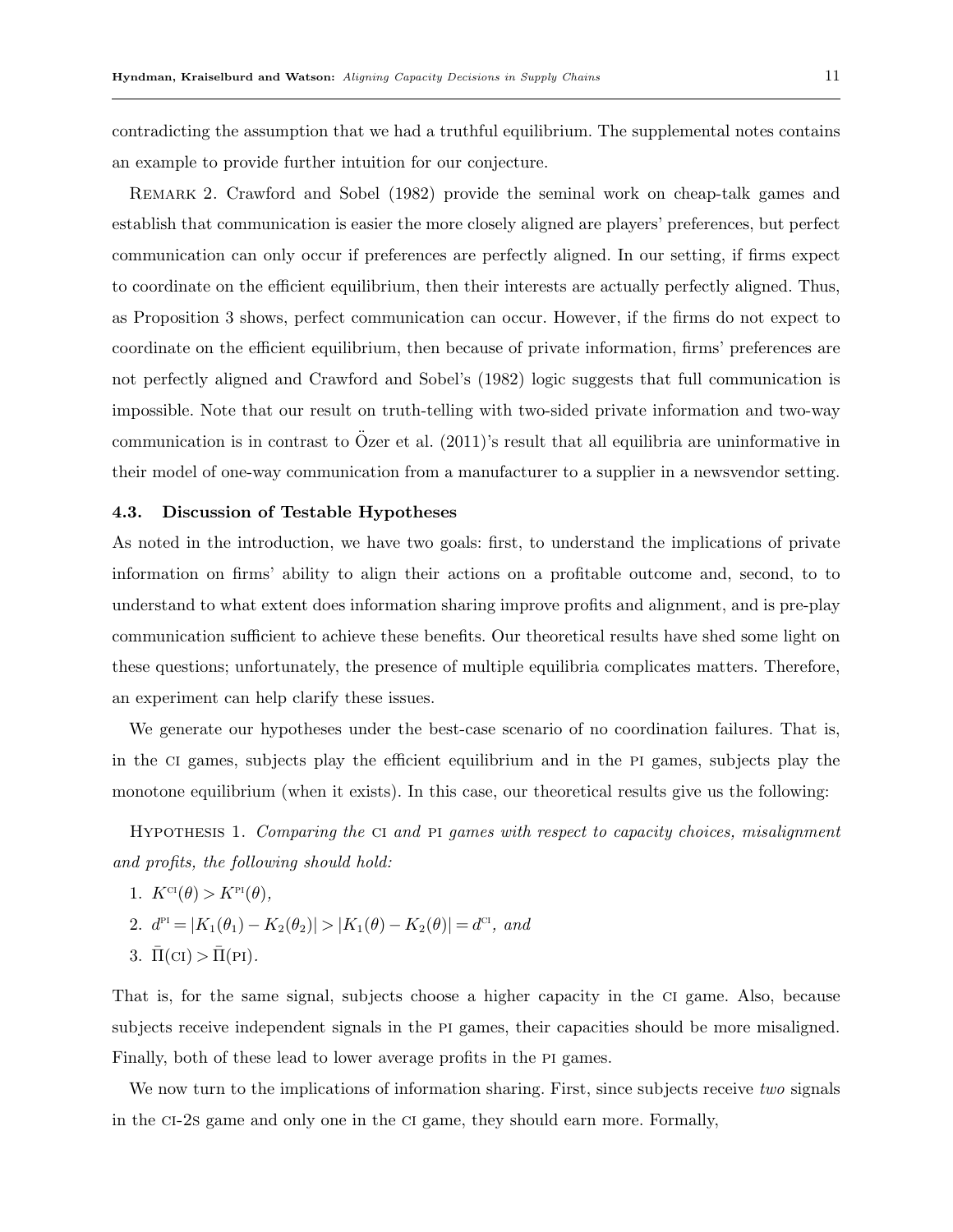HYPOTHESIS 2.  $\Pi$ (CI-2s) >  $\Pi$ (CI).

Second, under the best-case scenario, Proposition 3 tells us that truthful information sharing and pre-play communication should lead to equivalent outcomes. That is,

Hypothesis 3. Behaviour should be indistinguishable in the ci-2s and pi-ms games. That is,

- 1.  $K^{\text{cr-2s}}(\theta_1, \theta_2) = K^{\text{PI-MS}}(\theta_i, M_j),$
- 2.  $d^{\text{CI-2S}} = d^{\text{PI-MS}}$ , and
- 3.  $\overline{\Pi}(\text{CI-2s}) = \overline{\Pi}(\text{PI-MS}).$

## 5. Experimental Design

264 subjects, recruited from undergraduate classes, participated in our experiments which were run at the experimental economics laboratory of a public university in the United States. In each session, after subjects read the instructions, they were read aloud by an experimental administrator. Sessions lasted for between 45 and 90 minutes depending on the treatment, and each subject participated in only one session. A \$5.00 show-up fee and subsequent earnings, which averaged about \$18.00, were paid in private at the end of the session. Throughout the experiment, we ensured anonymity and effective isolation of subjects in order to minimize any interpersonal influences.

The basic structure of each treatment was as follows. First, the prior distribution of demand was uniform with support  $[\underline{x}, \overline{x}]$ , where  $\underline{x} > 0$ . While our theoretical results were derived for the case of a diffuse prior, this is not implementable in the lab and was a necessary modification. None of the theoretical results are sensitive to this modification. Second, conditional on the state,  $x$ , subjects received a signal  $\theta_i = x + \epsilon_i$ , where  $\epsilon_i \sim \mathcal{U}[-\eta, \eta]$ . Third, the profit function was:

$$
\pi_i(K_i, K_j, x) = \pi \min\{K_i, K_j, x\} - \gamma K_i.
$$

The experiment is a  $4 \times 3$  design. Specifically, we have 4 information treatments: (i) the common information game  $(CI)$ , the private information game  $(PI)$ ,  $(iii)$  the common information game with two signals game (CI-2s) and (iv) the private information game with communication (PI-MS), and for each of these information treatments, we had 3 different sets of parameters, where  $x$ ,  $\bar{x}$ ,  $\eta$ ,  $\pi$  and  $\gamma$  were varied. Our main interest is to contrast behavior and outcomes (e.g., profits and alignment) across information treatments. By varying the parameter values, we are able to see whether the comparative statics across information treatments are robust to changes in the exogenous parameters.

In all treatments, subjects were randomly re-matched after each round and subjects played the game in their session for either 30 or 40 rounds. For each of the 12 experimental conditions, we conducted two sessions. Unless otherwise noted, the statistical tests reported in tables and the text assume that the unit of independent observation is the subject average.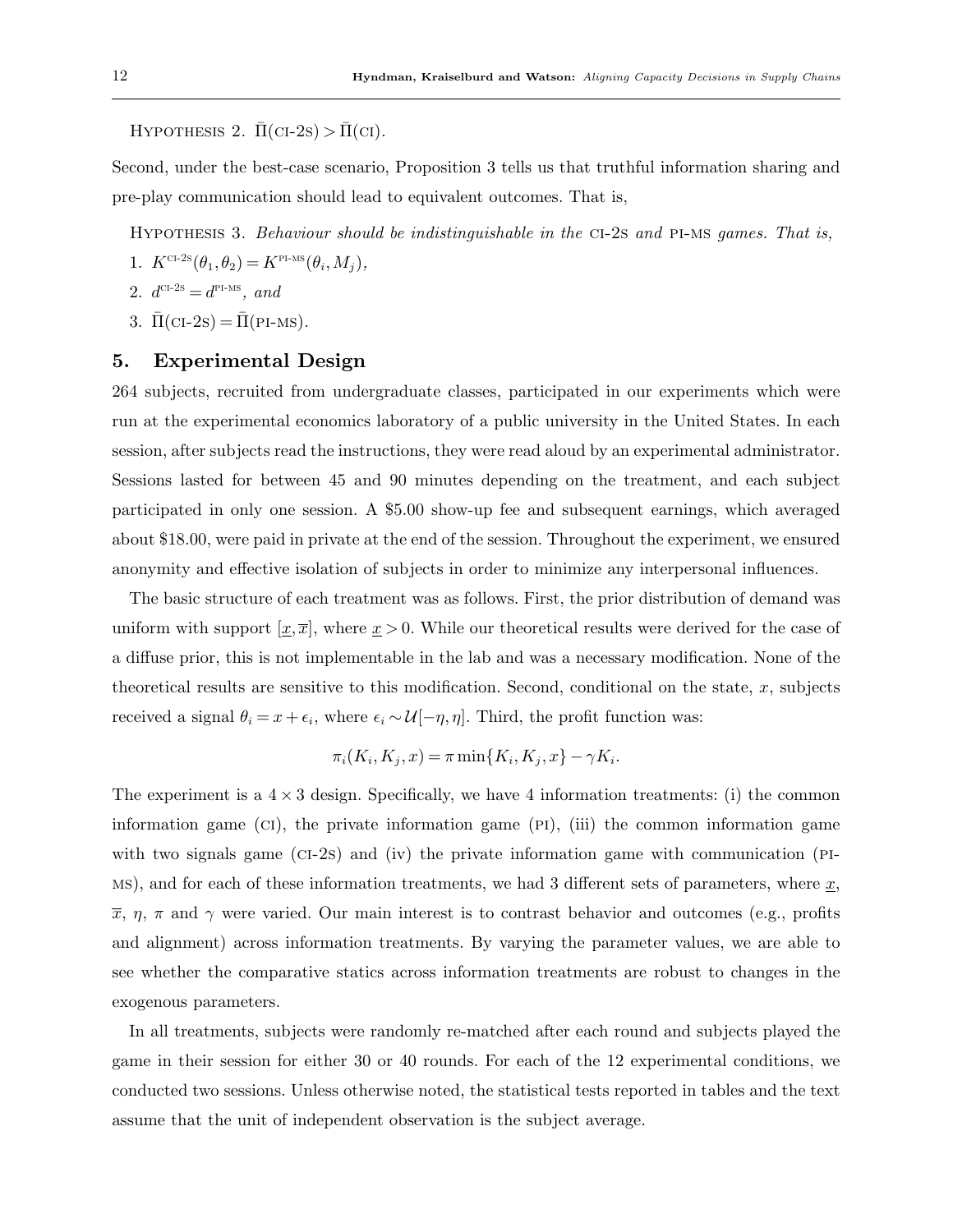#### 5.1. Details of Each Treatment

Table 1 summarizes the details of our experiment. A sample of the instructions used can be found in the supplemental notes. The experiment was programmed using z-Tree (Fischbacher 2007). Note that it will often be convenient to refer to a specific game by the abbreviation  $Cl(\pi, \gamma)$  or  $Pl(\pi, \gamma)$ .

| Treatment |                |                | Prior on    | <b>Noisiness</b>    | Number of | Number of |
|-----------|----------------|----------------|-------------|---------------------|-----------|-----------|
|           | $\pi$          | $\gamma$       | Demand      | of Signals $(\eta)$ | Rounds    | Subjects  |
|           | 5              | $\overline{2}$ | U[20, 50]   | 5                   | 30        | 20        |
| CI        | 10             | 3              | U[100, 400] | 25                  | 40        | 24        |
|           | 10             | 6              | U[100, 400] | 25                  | 40        | 22        |
|           | 5              | $\overline{2}$ | U[20, 50]   | 5                   | 30        | 18        |
| PI        | 10             | 3              | U[100, 400] | 25                  | 40        | 24        |
|           | 10             | 6              | U[100, 400] | 25                  | 40        | 20        |
|           | $\overline{5}$ | $\overline{2}$ | U[20, 50]   | $\overline{5}$      | 30        | 22        |
| $CI-2s$   | 10             | 3              | U[100, 400] | 25                  | 40        | 22        |
|           | 10             | 6              | U[100, 400] | 25                  | 40        | 24        |
|           | $\overline{5}$ | $\overline{2}$ | U[20, 50]   | $\overline{5}$      | 30        | 22        |
| $PI-MS$   | 10             | 3              | U[100, 400] | 25                  | 40        | 24        |
|           | 10             | 6              | [100, 400]  | 25                  | 40        | 22        |

Table 1 Summary of experiments

**5.1.1.** Common Information Game (CI) For each pair, demand, x, was drawn from the appropriate distribution in Table 1 and *both* subjects received the **same** signal  $\theta = x + \epsilon$ .

**5.1.2.** Private Information Game (PI) For each pair, demand, x, was drawn from the appropriate distribution in Table 1 and each subject, *i*, received a signal  $\theta_i = x + \epsilon_i$ . In the games  $PI(5, 2)$  and  $PI(10, 3)$ , the monotone equilibrium exists, while in the  $PI(10, 6)$  game, only the complete coordination failure exists.

5.1.3. Common Information Game With Two Signals (ci-2s) This treatment was identical to the CI treatment, except that **both** subjects within a group received the **same** two signals  $\theta_1 = x + \epsilon_1$  and  $\theta_2 = x + \epsilon_2$ . Thus subjects have more accurate information than in the CI treatment.

**5.1.4.** Private Information Game With Communication (PI-MS) The information structure was the same as in the PI treatment, with the addition of a communication stage before capacities were chosen. Subjects sent messages of the form, "My estimate is: Z", where Z was restricted to the interval  $[\underline{x} - \eta, \overline{x} + \eta]$ , but did not have to match one's own signal. There was no cost of sending a message. After the communication stage, subjects again saw their estimate and the message sent by their match and made their capacity decisions.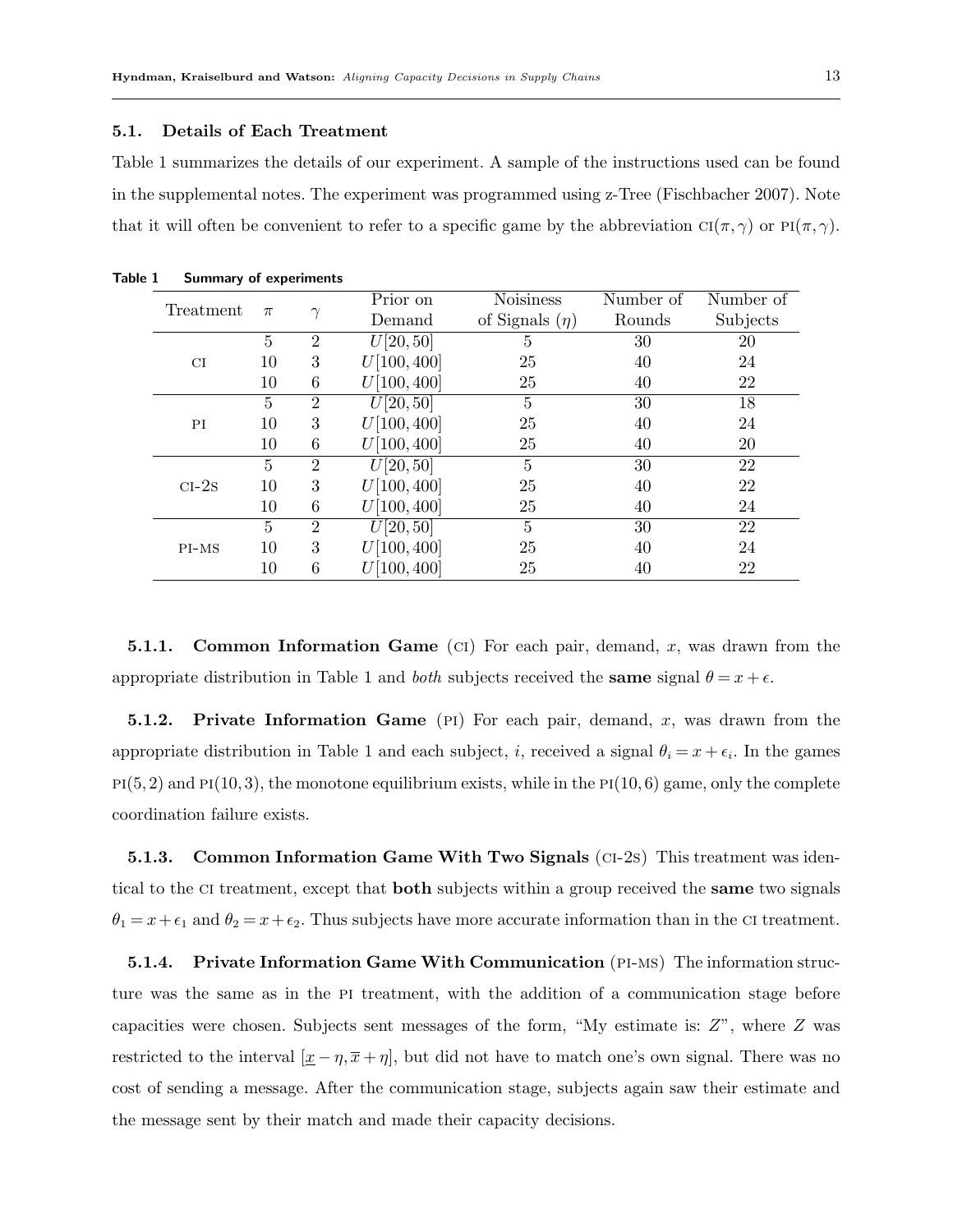# 6. Analysis: What is the Role of Private Information?

In this section, we focus on our ci and pi games to gain insights into the role that private information about the state of demand has on alignment and profits. We focus our discussion on an analysis of Hypothesis 1.

## 6.1. Basic Results

**6.1.1.** Profits. We begin by presenting some basic summary statistics from each of the CI and pi sessions that we conducted. These results are on display in Table 2. The final column presents the gap between average profits in each game and the optimal expected profits if subjects played according to the efficient equilibrium for that treatment.

## Table 2 Summary statistics

(a) DISTRIBUTION OF DEMAND:  $U(20, 50)$ ;  $\pi = 5$ ;  $\gamma = 2$ 

| Gap $(\%)^{\dagger}$<br>Std. Dev.<br>Min<br>Payoff<br>Max<br>Treatment<br>84.8<br>14.9<br>6.2<br>70.0<br>95.7<br>CI<br>78.2<br>4.2<br>17.6<br>71.0<br>86.3<br>ΡI<br>(b) DISTRIBUTION OF DEMAND: $U(100, 400)$ ; $\pi = 10$ ; $\gamma = 3$<br>Gap $(\%)^{\dagger}$<br>Min<br>Payoff<br>Std. Dev.<br>Max<br>Treatment<br>1649.4<br>104.0<br>1328.1<br>1818.1<br>3.0<br><b>CI</b><br>1594.9<br>130.2<br>1331.6<br>1866.9<br>4.6<br>PI<br>(c) DISTRIBUTION OF DEMAND: $U(100, 400)$ ; $\pi = 10$ ; $\gamma = 6$ | $t$ – test<br>$t_{36} = 3.80$<br>$p \ll 0.01$ |
|-------------------------------------------------------------------------------------------------------------------------------------------------------------------------------------------------------------------------------------------------------------------------------------------------------------------------------------------------------------------------------------------------------------------------------------------------------------------------------------------------------------|-----------------------------------------------|
|                                                                                                                                                                                                                                                                                                                                                                                                                                                                                                             |                                               |
|                                                                                                                                                                                                                                                                                                                                                                                                                                                                                                             |                                               |
|                                                                                                                                                                                                                                                                                                                                                                                                                                                                                                             |                                               |
|                                                                                                                                                                                                                                                                                                                                                                                                                                                                                                             |                                               |
|                                                                                                                                                                                                                                                                                                                                                                                                                                                                                                             | $t$ – test                                    |
|                                                                                                                                                                                                                                                                                                                                                                                                                                                                                                             | $t_{46} = 1.60$                               |
|                                                                                                                                                                                                                                                                                                                                                                                                                                                                                                             | $p = 0.12$                                    |
|                                                                                                                                                                                                                                                                                                                                                                                                                                                                                                             |                                               |
| Std. Dev.<br>Min<br>Gap $(\%)^{\dagger}$<br>Payoff<br>Treatment<br>Max                                                                                                                                                                                                                                                                                                                                                                                                                                      | $t$ – test                                    |
| 922.2<br>12.6<br>824.1<br>56.9<br>747.0<br>СI                                                                                                                                                                                                                                                                                                                                                                                                                                                               |                                               |
| 856.2<br>741.2<br>952.3<br>60.0<br>$-114.1$<br>$p = 0.08$<br>PI                                                                                                                                                                                                                                                                                                                                                                                                                                             | $t_{40} = 1.78$                               |

† Calculated as the percentage difference from the either the efficient equilibrium of the ci game or from the monotone equilibrium of the pi game, depending on the treatment. The optimality gap was obtained via a Monte Carlo simulation consisting of 10,000 trials of 30 or 40 periods, depending on the treatment.

We highlight two results. First, the evidence in favor of Hypothesis 1 is mixed. In only one case ( $CI(5, 2)$ ) vs.  $PI(5, 2)$ ) are average profits significantly higher in the CI treatment than in the corresponding PI treatment. Indeed, comparing  $C(I(10, 6))$  and  $P(I(10, 6))$  average profits are weakly significantly higher in the pi game, which is doubly surprising since the theoretical prediction is for the complete coordination failure! Second, in two of the ci games, subjects earn 12.6 and 14.9% less than in the Pareto efficient equilibrium, while in a third subjects come within 3.7%. This suggests that, at least for some parameter values, the presence of multiple equilibria makes it difficult for subjects to coordinate on the efficient equilibrium.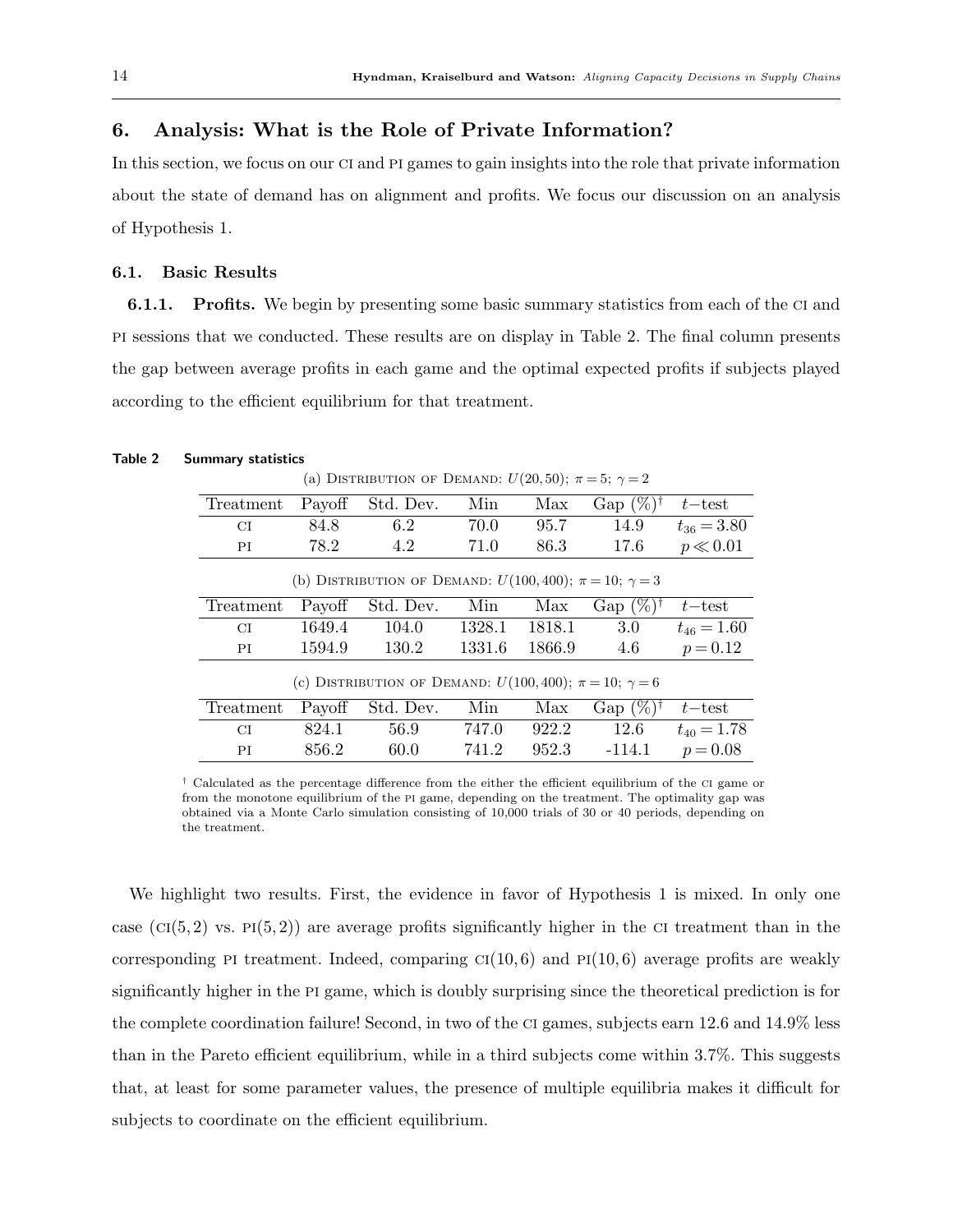**6.1.2.** What is the extent of misalignment? Here we quantify the amount of misalignment in each group's choices and try to determine the role of information. Let  $d_t^j$  denote the absolute difference between the choices of the subjects in group  $j$  in round  $t$ , and let  $d$  denote the average over all groups and rounds. Table 3 reports these data.

| Parameters                                            | CI     | PI | $t$ – test                  |
|-------------------------------------------------------|--------|----|-----------------------------|
| Demand $\sim U[20, 50]$ ; $\pi = 5$ ; $\gamma = 2$    |        |    | 4.67 5.96 $t_{36} = 2.40$   |
|                                                       | (2.03) |    | $(1.03)$ $p=0.02$           |
| Demand $\sim U[100, 400]$ ; $\pi = 10$ ; $\gamma = 3$ |        |    | 24.87 28.78 $t_{46} = 1.13$ |
|                                                       |        |    | $(11.1)$ $(12.8)$ $p=0.26$  |
| Demand $\sim U[100, 400]$ ; $\pi = 10$ ; $\gamma = 6$ |        |    | 13.77 23.46 $t_{40} = 6.70$ |
|                                                       | (4.4)  |    | $(4.9)$ $p \ll 0.01$        |
| Standard deviations reported below, in parentheses.   |        |    |                             |

Table 3 The extent of misalignment  $(\bar{d})$ 

With respect to misalignment, the evidence is much more supportive of Hypothesis 1. In particular, across all three parameter values  $d^{c} < d^{p}$ , and the difference is statistically significant in two cases. It is also interesting to note that subjects are significantly more misaligned in  $Cl(10,3)$  than in  $C1(10, 6)$  ( $p = 0.014$ ). Although there is no theoretical reason for this to be the case, it is possible that, behaviourally, there is more scope for misalignment in the former game where  $K(\theta) = \theta + 10$ for  $\theta \in [125, 375]$ , while in the latter game,  $K(\theta) = \theta - 5$  for  $\theta \in [125, 375]$ . Hence, there are "more" equilibria in  $C([10, 3))$ , making it more difficult for players to coordinate on any one of them.

#### 6.2. Estimated capacity-choice functions

We now turn our attention to the capacity-choice functions used by subjects in our experiments. According to our theoretical results, for both the ci and pi treatments, the capacity choice functions should be piece-wise continuous with kinks at  $\underline{x} + \eta$  and  $\overline{x} - \eta$ . Furthermore, on the interval  $[\underline{x} + \eta, \overline{x} - \eta]$ , the slope of the capacity choice functions should be 1. We estimate the following equation via a random-effects Tobit procedure:

$$
\texttt{choice}_{it} = \alpha + \beta_1 \theta_{it} + \beta_2 (\theta_{it} - (\underline{x} + \eta)) \cdot [\theta_{it} < \underline{x} + \eta] + \beta_3 (\theta_{it} - (\overline{x} - \eta)) \cdot [\theta_{it} > (\overline{x} - \eta)] + \mu_i + \nu_{it},
$$

where  $[A]$  is an indicator variable which takes value 1 if  $A$  is true.

The results are on display in Table 4. As can be seen, the coefficient on  $\theta$  is positive and highly significant, though always less than one. Furthermore, there is some statistical evidence in favour of a kink at  $\theta = \underline{x} + \eta$  and  $\theta = \overline{x} - \eta$ , though the magnitude and significance is not consistent across treatments or parameter values. Thus, especially for high signals, subjects are more cautious than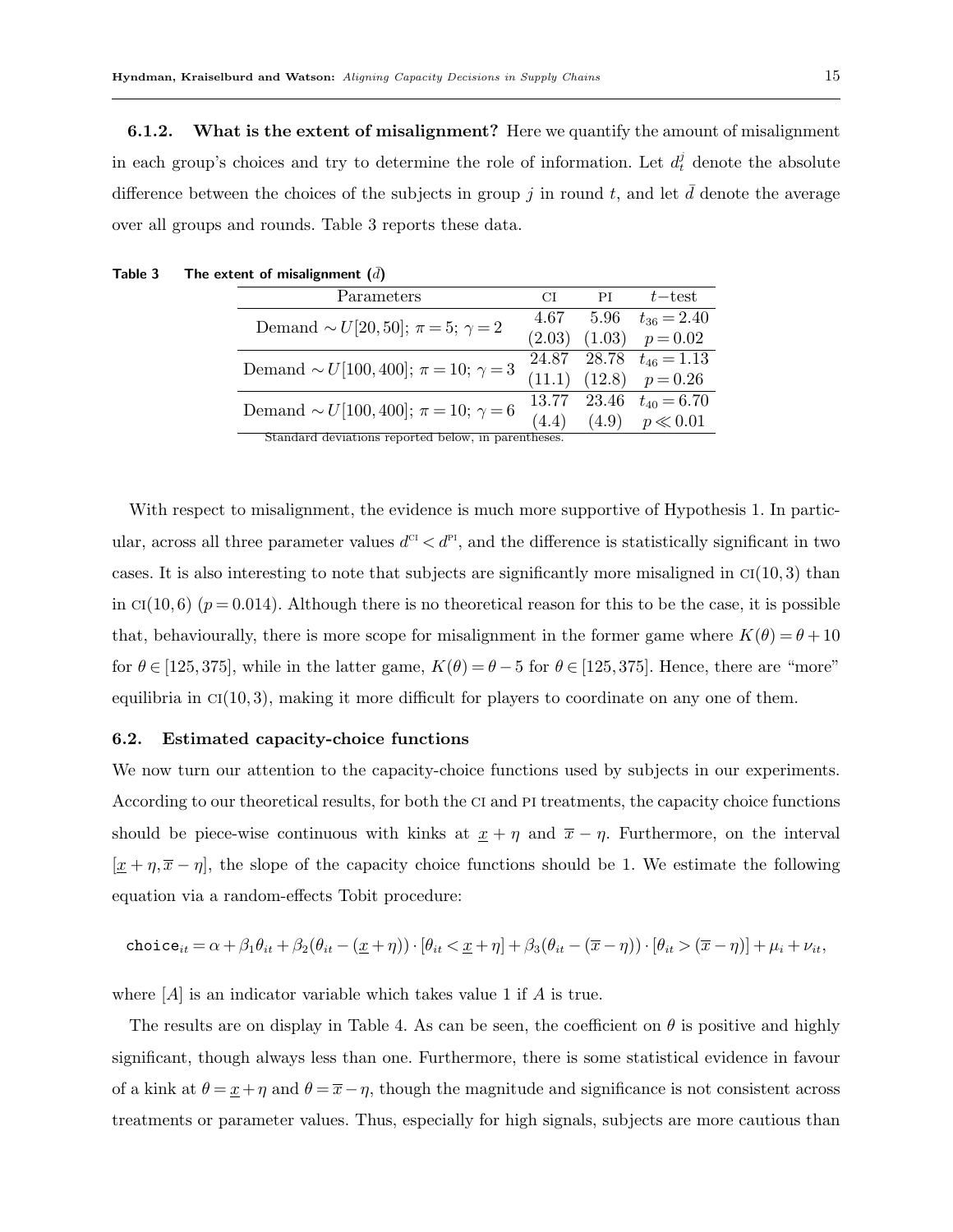|                                                                               |            | Demand $\sim U[20,50]$ |            | Demand $\sim U[100, 400]$                                                                                                | Demand $\sim U[100, 400]$ |             |  |
|-------------------------------------------------------------------------------|------------|------------------------|------------|--------------------------------------------------------------------------------------------------------------------------|---------------------------|-------------|--|
|                                                                               |            | $\pi = 5; \gamma = 2$  |            | $\pi = 10; \gamma = 3$                                                                                                   | $\pi = 10; \gamma = 6$    |             |  |
|                                                                               | CI         | PI                     | CI         | ΡI                                                                                                                       | CI                        | РI          |  |
| $\theta$                                                                      | $0.837***$ | $0.882***$             | $0.961***$ | $0.968***$                                                                                                               | $0.981***$                | $0.978***$  |  |
|                                                                               | [0.0321]   | [0.0333]               | [0.0141]   | [0.0125]                                                                                                                 | [0.00697]                 | [0.00870]   |  |
| $\left[\theta < \underline{x} + \eta\right](\theta - (\underline{x} + \eta))$ | $-0.0898$  | $-0.158$               | $-0.299$   | $-0.337*$                                                                                                                | $-0.66***$                | $-0.524***$ |  |
|                                                                               | [0.163]    | [0.174]                | [0.215]    | [0.190]                                                                                                                  | [0.108]                   | [0.167]     |  |
| $[\theta > \overline{x} - \eta](\theta - (\overline{x} - \eta))$              | $-0.116$   | $-0.470***$            | $-0.279$   | $-0.167$                                                                                                                 | 0.00269                   | $-0.173$    |  |
|                                                                               | [0.153]    | [0.176]                | [0.180]    | [0.175]                                                                                                                  | [0.0948]                  | [0.123]     |  |
| cons                                                                          | $2.486*$   | 0.438                  | $10.90**$  | 8.797**                                                                                                                  | $-14.02***$               | $-7.423**$  |  |
|                                                                               | $[1.312]$  | [1.342]                | [4.283]    | [4.017]                                                                                                                  | [2.496]                   | [3.254]     |  |
| N                                                                             | 600        | 540                    | 960        | 960                                                                                                                      | 880                       | 800         |  |
| LL                                                                            | $-1646$    | $-1469$                | $-4516$    | $-4414$                                                                                                                  | -3484                     | $-3365$     |  |
| Channels and constant to the collection                                       |            |                        |            | *** $\ldots$ $C_{n+1}$ + $\frac{107}{x}$ ** $\ldots$ $C_{n+1}$ + $\frac{107}{x}$ * $\ldots$ $C_{n+1}$ + $\frac{1007}{x}$ |                           |             |  |

Table 4 Random-effects Tobit regressions of choice on estimate

Standard errors in brackets.  $***$  significant at 1%; significant at 5\%; \* significant at 10\%.

theory predicts. This could be due to risk aversion or, especially in the ci treatments, difficulty in coordinating on the efficient equilibrium due to the multiplicity of equilibria.

Finally, note that Hypothesis 1 is not supported with respect to the capacity-choice functions. In particular, for each set of parameters, we pooled across the CI and PI treatments and estimated the model above (interacting all of the independent variables with treatment dummies). We were unable to reject the hypothesis that these treatment interactions were jointly zero (in all cases,  $p > 0.21$ . Thus, from a practical perspective, it appears that subjects do not fully appreciate that the presence of private information should lead to lower capacities. This is most apparent in the  $p1(10, 6)$  treatment where the complete coordination failure is predicted.

#### 6.3. Further data analysis

In the interest of parsimony, we have chosen to relegate to a set of supplemental notes some results which may be of interest to some readers. We provide a brief summary. First, learning occurs: With one exception, both alignment and profits improve as the experiment progresses. With respect to profits, most learning occurs in early rounds, with the effect dying out in later rounds. Indeed, particularly in the pi treatments, profits actually appear to decline over the final periods. Second, we investigate whether current choices are affected by lagged variables in order to see whether subjects follow an adaptive process. We show that there is a positive correlation between current and lagged choice, indicating some inertia in choices. We also show a negative relationship between current choice and the lagged difference between the subject's own choice and her opponent's choice, though the effect is only significant in three of six games.

## 7. Analysis: Mechanisms to Improve Coordination

We now analyse subject behaviour in our CI-2s and PI-MS treatments. Our goal is to determine whether, as predicted, profits and alignment improve relative to the CI and PI games.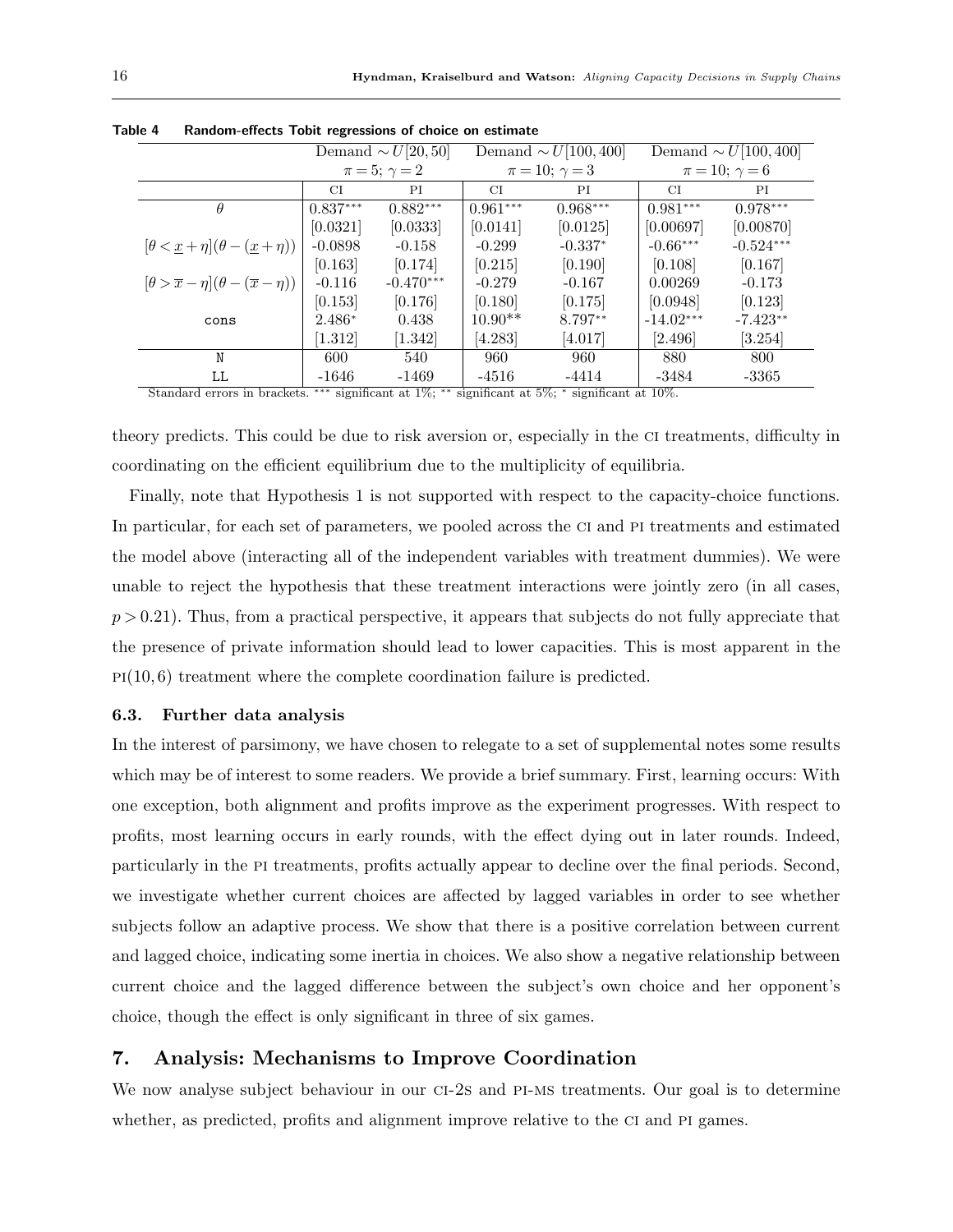#### 7.1. Basic Results

We begin in Table 5 by reporting summary statistics on average earnings. The table also reports the efficiency gap, relative to the efficient equilibrium in ci-2s. It also reports the results of hypothesis tests comparing average profits in each game with the corresponding ci and pi game.

| (a) DISTRIBUTION OF DEMAND: $U(20,50)$ ; $\pi = 5$ ; $\gamma = 2$ |                                                                       |           |        |        |                      |                 |                                                    |  |
|-------------------------------------------------------------------|-----------------------------------------------------------------------|-----------|--------|--------|----------------------|-----------------|----------------------------------------------------|--|
| $Hypothesis Test$ <sup><math>\ddagger</math></sup>                |                                                                       |           |        |        |                      |                 |                                                    |  |
| Treatment                                                         | Payoff                                                                | Std. Dev. | Min    | Max    | Gap $(\%)^{\dagger}$ | CI              | PI                                                 |  |
| $CI-2s$                                                           | 90.2                                                                  | 4.1       | 77.1   | 100.8  | 10.4                 | $\ll 0.01$      | $\ll 0.01$                                         |  |
| PI-MS                                                             | 90.8                                                                  | 5.9       | 75.7   | 99.1   | 9.8                  | $\ll 0.01$      | $\ll 0.01$                                         |  |
|                                                                   | (b) DISTRIBUTION OF DEMAND: $U(100, 400)$ ; $\pi = 10$ ; $\gamma = 3$ |           |        |        |                      |                 |                                                    |  |
|                                                                   | Hypothesis Test <sup>‡</sup>                                          |           |        |        |                      |                 |                                                    |  |
| Treatment                                                         | Payoff                                                                | Std. Dev. | Min    | Max    | Gap $(\%)^{\dagger}$ | CI              | ΡI                                                 |  |
| $CI-2s$                                                           | 1605.5                                                                | 68.5      | 1451.0 | 1723.6 | 5.1                  | $0.95^{\sharp}$ | 0.37                                               |  |
| $PI-MS$                                                           | 1668.5                                                                | 107.2     | 1474.2 | 1853.6 | 1.4                  | 0.27            | 0.02                                               |  |
|                                                                   | (c) DISTRIBUTION OF DEMAND: $U(100, 400)$ ; $\pi = 10$ ; $\gamma = 6$ |           |        |        |                      |                 |                                                    |  |
|                                                                   |                                                                       |           |        |        |                      |                 | $Hypothesis Test$ <sup><math>\ddagger</math></sup> |  |
| Treatment                                                         | Payoff                                                                | Std. Dev. | Min    | Max    | Gap $(\%)^{\dagger}$ | СI              | PI                                                 |  |
| $CI-2s$                                                           | 843.7                                                                 | 80.8      | 648.0  | 973.3  | 11.7                 | 0.18            | $0.72$ <sup>#</sup>                                |  |
| PI-MS                                                             | 891.5                                                                 | 57.4      | 782.1  | 1001.3 | 6.7                  | $\ll 0.01$      | 0.03                                               |  |

Table 5 Summary statistics for the CP-2S and MS Treatments

<sup> $\dagger$ </sup> Calculated as the percentage difference from the efficient equilibrium of the CI-2s game. The optimality gap was obtained via a Monte Carlo simulation consisting of 10,000 trials of 30 or 40 periods, depending on the treatment. ‡ Reports the p-value of the one-sided hypothesis test that average profits in pi-ms or ci-2s are equal to average profits in the ci and pi treatments.

 $\sharp$  Profits are **lower** in the CI-2s treatment, significantly so for CI-2s(10,3),

First, and somewhat surprisingly, the evidence in favor of Hypothesis 2 is mixed. In particular, average profits are significantly higher in  $CI-2S(5, 2)$  than in  $CI(5, 2)$ . However, average profits are actually significantly *lower* in the  $CI-2s(10, 3)$  game than in the  $CI(10, 3)$  game and the difference is not significant between  $CI-2s(10, 6)$  and  $CI(10, 6)$ .

Turn now to Hypothesis 3, which stated that the ci-2s and pi-ms treatments should be indistinguishable. As can be seen from Table 5, there is strong evidence against this hypothesis with respect to average profits. In particular, for two of the three games, average profits are actually higher in pi-ms than in ci-2s. Furthermore, average profits in the pi-ms games are always significantly higher than in the corresponding pi games and are significantly higher in two of three ci games. Thus, despite the potential for lying, communication seems to have strong welfare-improving effects.

Continue with Hypothesis 3 but focus now on alignment. Here the evidence is more supportive. That is, in two of the three games we cannot reject the hypothesis that subjects are equally wellaligned in ci-2s and pi-ms. Furthermore, in the game where we do find a difference in alignment, it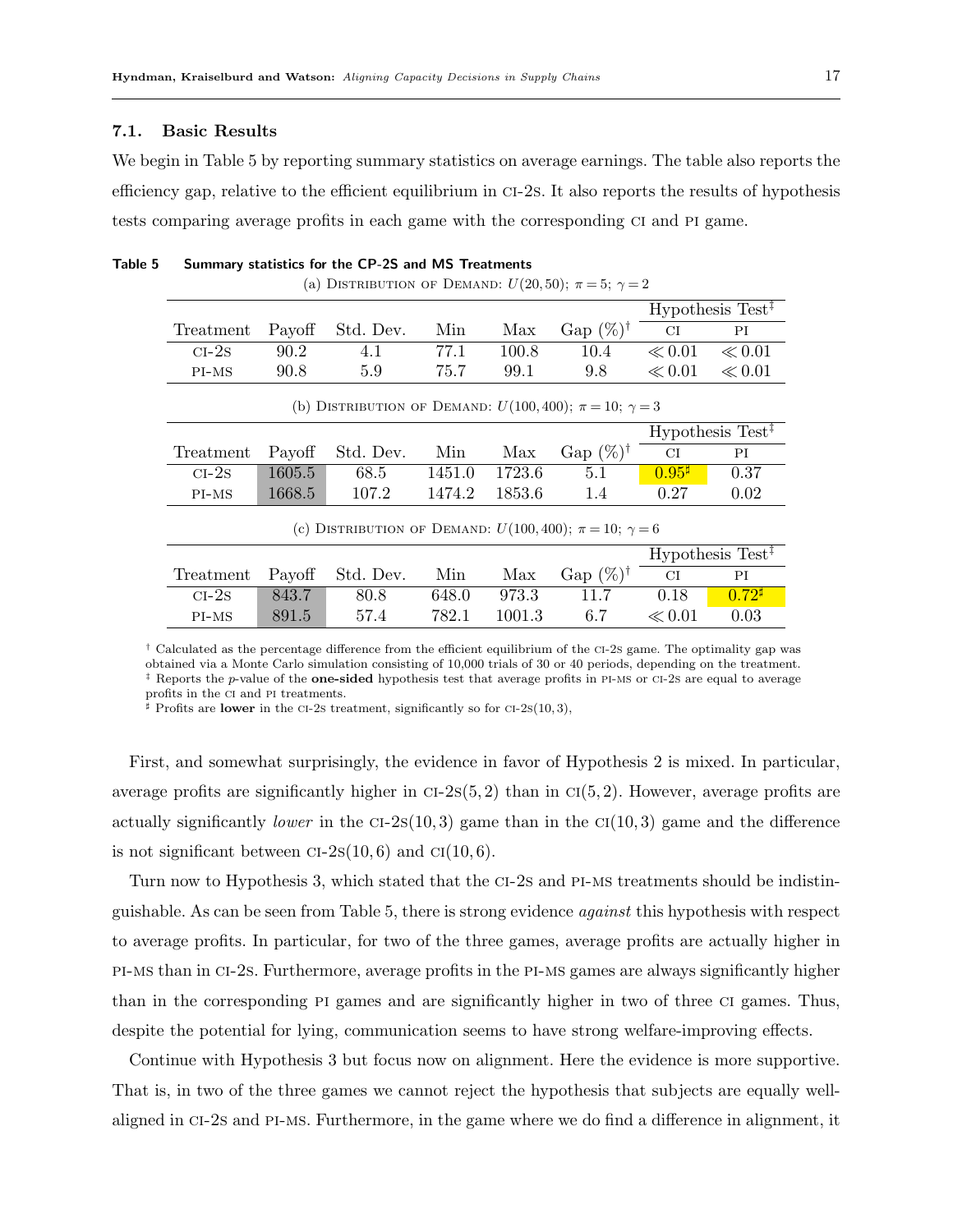goes in the direction of the most sensible alternative hypothesis; namely, that subjects are betteraligned in the ci-2s treatment. Observe also that both information sharing and communication generally lead to better alignment than in either of the ci and pi treatments. The one exception to this is that subjects are significantly better-aligned in  $C_I(10, 6)$  than in either  $C_I-2s(10, 6)$  or  $PI-MS(10, 6)$ .

|                             |         |             |        |        | Test CI vs. |                                                   | Test PI vs.                  |       |
|-----------------------------|---------|-------------|--------|--------|-------------|---------------------------------------------------|------------------------------|-------|
| Parameters                  | $CI-2s$ | $PI-MS$     | CI.    | PI     | $CI-2s$     | $PI-MS$                                           | $CI-2S$                      | PI-MS |
| Demand $\sim U[20, 50]$ ;   | 3.29    | 3.27        | 4.67   | 5.96   | 0.01        |                                                   | $\ll 0.01 \ll 0.01 \ll 0.01$ |       |
| $\pi = 5; \gamma = 2$       | (1.39)  | (0.77)      | (2.03) | (1.03) |             |                                                   |                              |       |
| Demand $\sim U[100, 400]$ ; |         | 13.46 19.41 | 24.87  | 28.78  | $\ll 0.01$  | 0.06                                              | $\ll 0.01 \ll 0.01$          |       |
| $\pi = 10; \gamma = 3$      | (4.3)   | (8.3)       | (11.1) | (12.8) |             |                                                   |                              |       |
| Demand $\sim U[100, 400]$ ; | 19.61   | 18.79       | 13.77  | 23.46  |             | $\vert\ll 0.01^\sharp \vert\ll 0.01^\sharp \vert$ | 0.04                         | 0.01  |
| $\pi = 10; \gamma = 6$      | (6.9)   | (4.4)       | (4.4)  | (4.9)  |             |                                                   |                              |       |

Table 6 The extent of misalignment  $(\bar{d})$ 

Standard deviations reported below, in parentheses.

 $\sharp$  Observe that the yellow-shaded cells indicate that alignment is actually significantly better in the CI game than in **both** ci-2s and pi-ms, contrary to the theoretical prediction.

### 7.2. How Truthful Are Subjects?

The results of the previous subsection indicate that (cheap talk) communication appears to be beneficial. Of course, we do not know whether subjects are playing the truthful equilibrium of Proposition 3. We turn our attention to this now. In Table 7, we categorize the messages that were sent. Consistent with our intuition, the plurality of messages were greater than one's signal, while messages were truthful approximately 25% of the time. Somewhat puzzling is the fact that subjects sent messages that were strictly less than their estimate between 16 and 23% of the time. To the extent that messages are believed, this can only lead to lower subsequent capacities and profits.

Table 7 The truthfulness of signals

| Parameters                                                                 | $\theta_i \langle M_i \mid \theta_i = M_i \mid \theta_i \rangle M_i$ |  |
|----------------------------------------------------------------------------|----------------------------------------------------------------------|--|
| Demand $\sim U[20, 50]$ ; $\pi = 5$ ; $\gamma = 2$ 23.03% 27.88% 49.09%    |                                                                      |  |
| Demand $\sim U[100, 400]$ ; $\pi = 10$ ; $\gamma = 3$ 16.08% 23.19% 60.72% |                                                                      |  |
| Demand $\sim U[100, 400]$ ; $\pi = 10$ ; $\gamma = 6$ 27.61% 20.11% 52.27% |                                                                      |  |

Two remarks are in order. First, the averages in Table 7 mask the issue of subject heterogeneity. We note here that there is some evidence for "types" in that 17.6% of subjects send  $M_i > \theta_i$  more than 90% of the time, while 11.8% of subjects are honest more than 90% of the time, and only 1.5% of the subjects send  $M_i < \theta_i$  more than 90% of the time. Second, note that, over time, the tendency to deflate one's signal declines and the tendency to inflate one's signal increases. Specifically, over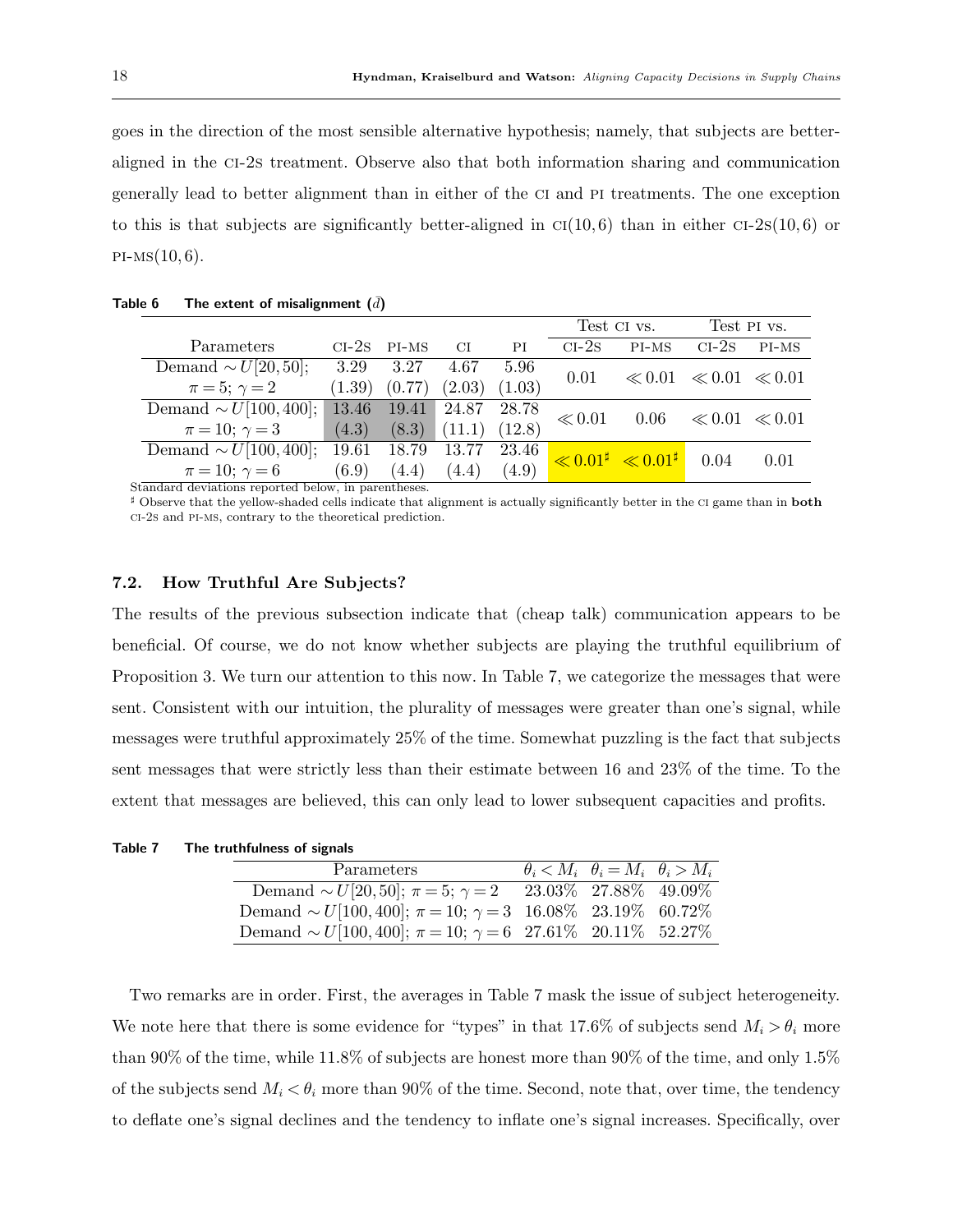the first five periods, the average frequency of sending a message  $M_i < \theta_i$  (resp.  $M_i > \theta_i$ ) was 32.6% (resp. 42.9%), while over the last five periods the same frequency was 19.7% (resp. 54.4%). There is no detectable trend in the frequency of honest messages.

Table 7 shows that subjects are generally not truthful; however, this does not mean that they are not informative? For each subject we look at the correlation between his/her message and estimate. Indeed, the correlation is high in all treatments. Specifically, the average correlation is 0.870, 0.949 and 0.961 in the PI-Ms $(5, 2)$ , PI-Ms $(10, 3)$  and PI-Ms $(10, 6)$  treatments, respectively. For all three treatments, the median correlation is 0.978 or higher. Thus messages, while not completely honest, conveyed a great deal of information for the vast majority of subjects.

We next turn to the question of what affects capacity choices in the PI-MS treatment. Recall that if subjects are playing the truthful equilibrium of Proposition 3, then since messages are truthful, one should give equal weight to their own estimate and the message received, as in the ci-2s treatment. Consistent with our findings that subjects are not truthful, the columns labeled (1) in Table 8 show that subjects give significantly less weight to the message received than to their own signal. This is in contrast to the ci-2s treatment where we are never able to reject the null hypothesis that subjects give equal weight to their two signals (results available upon request).

|                    |                       | Demand $\sim U[20,50]$ |            |                   | Demand $\sim U[100, 400]$ |             | Demand $\sim U[100, 400]$ |                   |                   |
|--------------------|-----------------------|------------------------|------------|-------------------|---------------------------|-------------|---------------------------|-------------------|-------------------|
|                    | $\pi = 5; \gamma = 2$ |                        |            |                   | $\pi = 10; \gamma = 3$    |             | $\pi = 10; \gamma = 6$    |                   |                   |
|                    | (1)                   | (2)                    | (3)        | $\left( 1\right)$ | $\left( 2\right)$         | (3)         | (1)                       | $\left( 2\right)$ | $\left( 3\right)$ |
| estimate           | $0.739***$            | $0.595***$             | $0.730***$ | $0.716***$        | $0.328***$                | $0.658***$  | $0.665***$                | $0.516***$        | $0.658***$        |
|                    | [0.023]               | [0.030]                | [0.023]    | [0.024]           | [0.034]                   | [0.026]     | [0.022]                   | [0.033]           | [0.022]           |
| message            | $0.193***$            | $0.180***$             | $0.202***$ | $0.245***$        | $0.259***$                | $0.302***$  | $0.303***$                | $0.297***$        | $0.309***$        |
| rec'd              | [0.022]               | [0.021]                | [0.022]    | [0.023]           | [0.021]                   | [0.025]     | [0.022]                   | [0.021]           | [0.022]           |
| message            |                       | $0.178***$             |            |                   | $0.390***$                |             |                           | $0.162***$        |                   |
| sent               |                       | [0.026]                |            |                   | [0.027]                   |             |                           | [0.027]           |                   |
| $ M_j - \theta_i $ |                       |                        | $-0.930*$  |                   |                           | $-17.83***$ |                           |                   | $-4.633*$         |
| $> 2\eta$          |                       |                        | [0.534]    |                   |                           | [3.356]     |                           |                   | [2.654]           |
| cons               | 0.756                 | $-0.173$               | 0.803      | $10.40***$        | 1.921                     | $11.50***$  | $-0.282$                  | $-3.005$          | 0.108             |
|                    | [0.597]               | [0.603]                | [0.598]    | [3.448]           | $\left[ 3.075\right]$     | [3.414]     | [2.502]                   | [2.526]           | [2.504]           |
| N                  | 660                   | 660                    | 660        | 914               | 914                       | 914         | 880                       | 880               | 880               |
| LL                 | $-1656$               | $-1633$                | $-1654$    | $-4107$           | $-4013$                   | $-4094$     | $-3878$                   | $-3860$           | $-3876$           |
|                    |                       |                        |            |                   |                           |             |                           |                   |                   |

Table 8 Random-effects Tobit regressions of capacity choice (pi-ms treatment)

Standard errors (at subject level) in brackets. ∗∗∗ significant at 1%; ∗∗ significant at 5%; <sup>∗</sup> significant at 10%.

We have seen that subjects frequently lie about their signals and that subjects recognize this, and consequently, place less weight on the message received than on their own signal. Yet, as we saw in Table 5, the ability to communicate leads to higher profits. The question, therefore, is why? We believe that there are at least three reasons for this. First, as noted above, messages are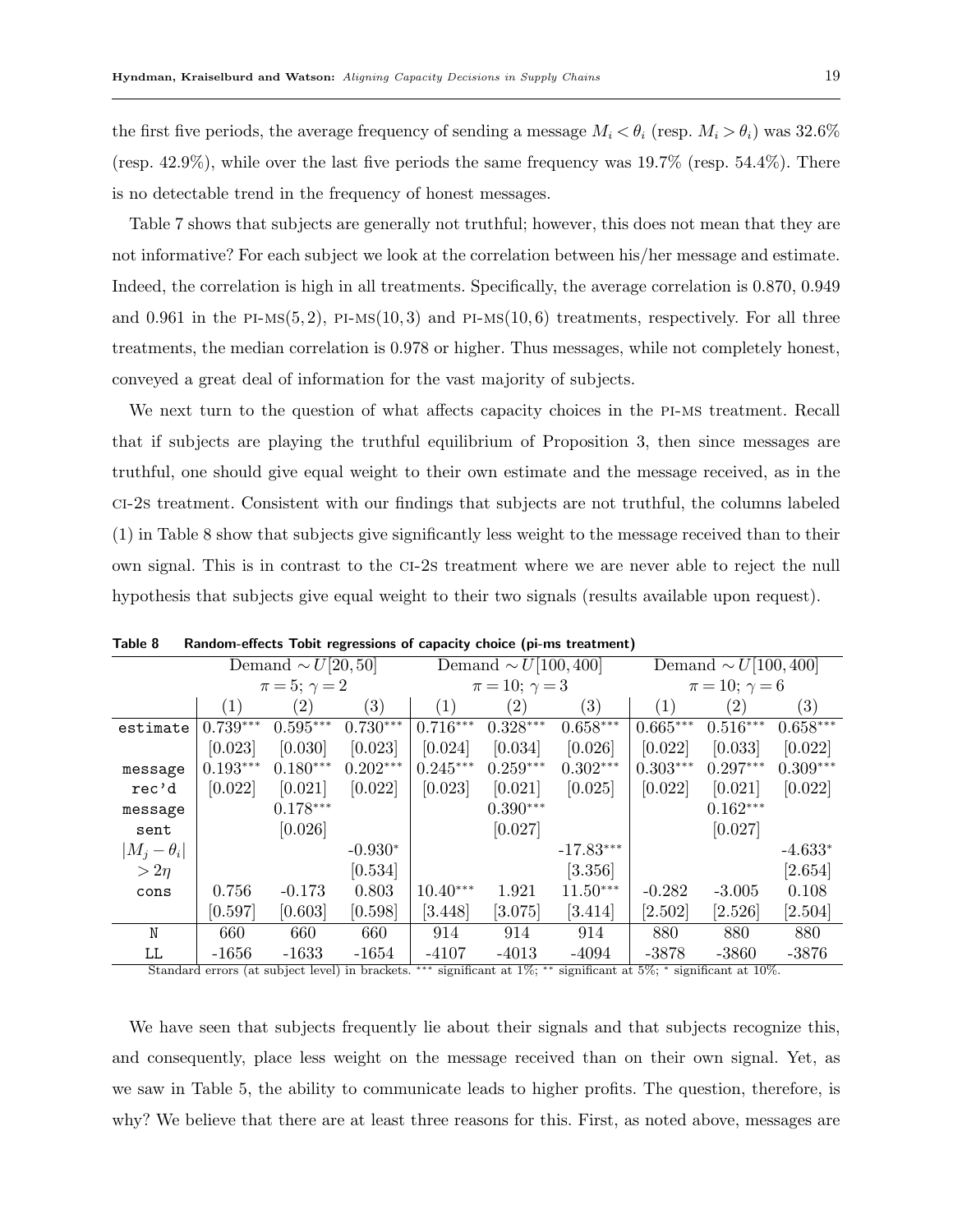highly correlated with signals, with the median correlation being at least 0.978. Therefore, messages are highly informative. Second, as columns labeled (2) of Table 8 indicate, one's own choice is positively correlated with the message that they send to their match. This provides subjects with an opportunity to make inferences about their match's eventual choice. These two reasons suggest that communication may serve as a coordination device that allows subjects to come close to the efficient outcome. In contrast, in the ci-2s treatment, the fact that each player receives the same two signals about demand does not give them the opportunity to signal their intended action. Of course, all would be for naught if subjects lied "too much," which brings us to our third reason. Namely, although we showed in the proof of Proposition 3 that punishments are not required to sustain the truthful equilibrium, it appears that subjects punish off-the-equilibrium path messages. That is, if  $|M_j - \theta_i| > 2\eta$ , then subject j is known to have lied and may be subject to a punishment. Indeed, as the columns labeled (3) of Table 8 show, the coefficient on the dummy variable for this event is negative and significant. This would appear to provide some discipline to ensure that people are not "too dishonest".

To examine further our conjecture that pre-play communication allows subjects to use messages to signal their eventual capacity choice, we ran another experiment in which subjects first sent a message as in the pi-ms treatment but were then able to send a recommended capacity choice. Being able to send both a message and a recommendation had the following effects: (1) average profits increased (but not significantly so), (2) misalignment declined by a statistically significant 57% and (3) the frequency of truthful messages and the overall correlation between messages and signals increased (but neither were significant). Finally, and in support of our conjecture that communication allows subjects to signal their choice, when subjects are explicitly given the opportunity to recommend a capacity choice, the relationship between one's final capacity and the message that they sent declines substantially relative to the pi-ms treatment. More details are available in the supplemental notes.

#### 7.3. Are There Consequences From Lying?

Finally, we examine the impact of sending and receiving messages has on profits and on misalignment. In panels (A) and (B) of Table 9 we report the average profits and average misalignment of subjects in the pi-ms treatment conditional on (i) receiving an honest message, (ii) unknowingly receiving a dishonest message  $(i.e., 0 < |\theta_i - M_j| \leq 2\eta)$  and (iii) knowingly receiving a dishonest message (i.e.,  $|\theta_i - M_j| > 2\eta$ ). We also report the average profits from the CI-2s treatment. There are two interesting features. First, average profits are higher in the pi-ms treatment when the subject receives an honest message than in the ci-2s treatment. Thus, communication, as suggested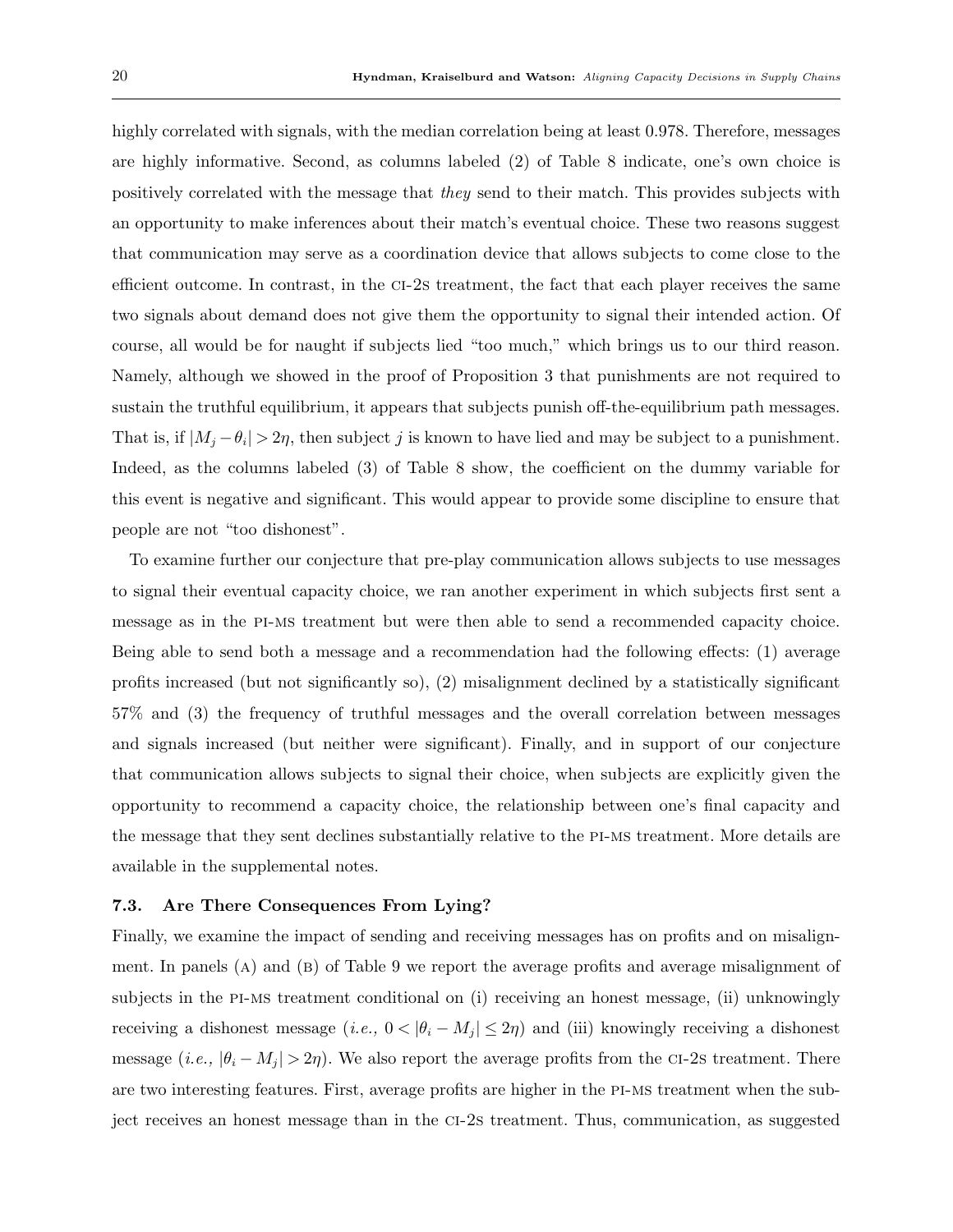by Proposition 3, may serve as a coordination device and allow subjects to reach the efficient equilibrium. In contrast, the continuum of equilibria in the ci-2s treatment may make coordination on any equilibrium, let alone the efficient one, difficult to achieve. Second, with one exception, we see that average profits are decreasing as messages become more dishonest.

|                           | $CI-2s$ |                             | $PI-MS$                     |                                   | PI-MS                            |                     | PI-MS                      |
|---------------------------|---------|-----------------------------|-----------------------------|-----------------------------------|----------------------------------|---------------------|----------------------------|
|                           |         |                             | $\overline{\theta_i} = M_i$ |                                   | $\theta_i \neq M_i$ &            |                     | $\theta_i \neq M_i$ &      |
|                           |         |                             |                             |                                   | $ M_i - \theta_i  \leq 2\eta$    |                     | $ M_i - \theta_i  > 2\eta$ |
| Dem. $\sim U[20, 50]$ ;   | 90.2    | $=$                         | 91.6                        | $=$                               | 92.1                             | $\geq$              | 73.0                       |
| $\pi = 5; \gamma = 2$     |         | 0.57                        |                             | 0.86                              |                                  | ${\ll}0.01$         |                            |
| Dem. $\sim U[100, 400]$ ; | 1605.5  | $\lt$                       | 1691.4                      | $_{0.82}^{-}$                     | 1681.2                           | $\geq$              | 1537.6                     |
| $\pi = 10; \gamma = 3$    |         | 0.04                        |                             |                                   |                                  | 0.06                |                            |
| Dem. $\sim U[100, 400]$ ; | 843.7   | $\leqslant$ <sub>0.01</sub> | 947.3                       | $\genfrac{}{}{0pt}{}{\sim}{0.09}$ | 890.3                            | $\geq$              | 746.4                      |
| $\pi = 10; \gamma = 6$    |         |                             |                             |                                   |                                  | 0.03                |                            |
|                           |         |                             |                             |                                   |                                  |                     |                            |
|                           |         |                             | (b) Average Misalignment    |                                   |                                  |                     |                            |
|                           | $CI-2s$ |                             | PI-MS                       |                                   | PI-MS                            |                     | PI-MS                      |
|                           |         |                             | $\theta_i = M_i$            |                                   | $\overline{\theta_i} \neq M_j$ & |                     | $\theta_i \neq M_i$ &      |
|                           |         |                             |                             |                                   | $ M_i - \theta_i  \leq 2\eta$    |                     | $ M_i - \theta_i  > 2\eta$ |
| Dem. $\sim U[20, 50]$ ;   | 3.29    | $=$<br>0.62                 | 3.08                        | $\!\!\!=\!\!\!$                   | 3.11                             | $\lt$               | 5.99                       |
| $\pi = 5; \gamma = 2$     |         |                             |                             | 0.94                              |                                  | $\ll 0.01$          |                            |
| Dem. $\sim U[100, 400]$ ; | 13.46   | $=$                         | 15.62                       | $=$                               | 16.97                            | $\lt$               | 51.69                      |
| $\pi = 10; \gamma = 3$    |         | 0.29                        |                             | 0.59                              |                                  | $\ll 0.01$          |                            |
|                           |         |                             |                             |                                   |                                  |                     |                            |
| Dem. $\sim U[100, 400]$ ; | 19.61   | $=$<br>0.41                 | 17.19                       | $=$<br>0.95                       | 17.36                            | $\lt$<br>$\ll 0.01$ | 37.01                      |

Table 9 The consequences of lying: Average profits & misalignment given the message received (a) Average Profits

p-value of the two-sided hypothesis test of equality given below each equality/inequality.

The same general pattern is at play when we look at the relationship between misalignment and the message received. In all cases, average misalignment increases as messages become more dishonest. The main punchline from this analysis, however, is that honesty appears to be the best policy when it comes to sending messages.

## 7.4. Further data analysis

Because of our choice to focus on how information sharing and communication affect behaviour vis- $\alpha$ -vis the CI and PI treatments, we omitted some results which may be of interest to readers. In particular, we show that both alignment and profits improve in both the ci-2s and pi-ms treatments. Additionally, we provide greater detail about the consequences for lying. Specifically, taking a regression based approach, we show that profits decline as the message sent or received is further away from the truth. We also find that it is worse to send a message below one's own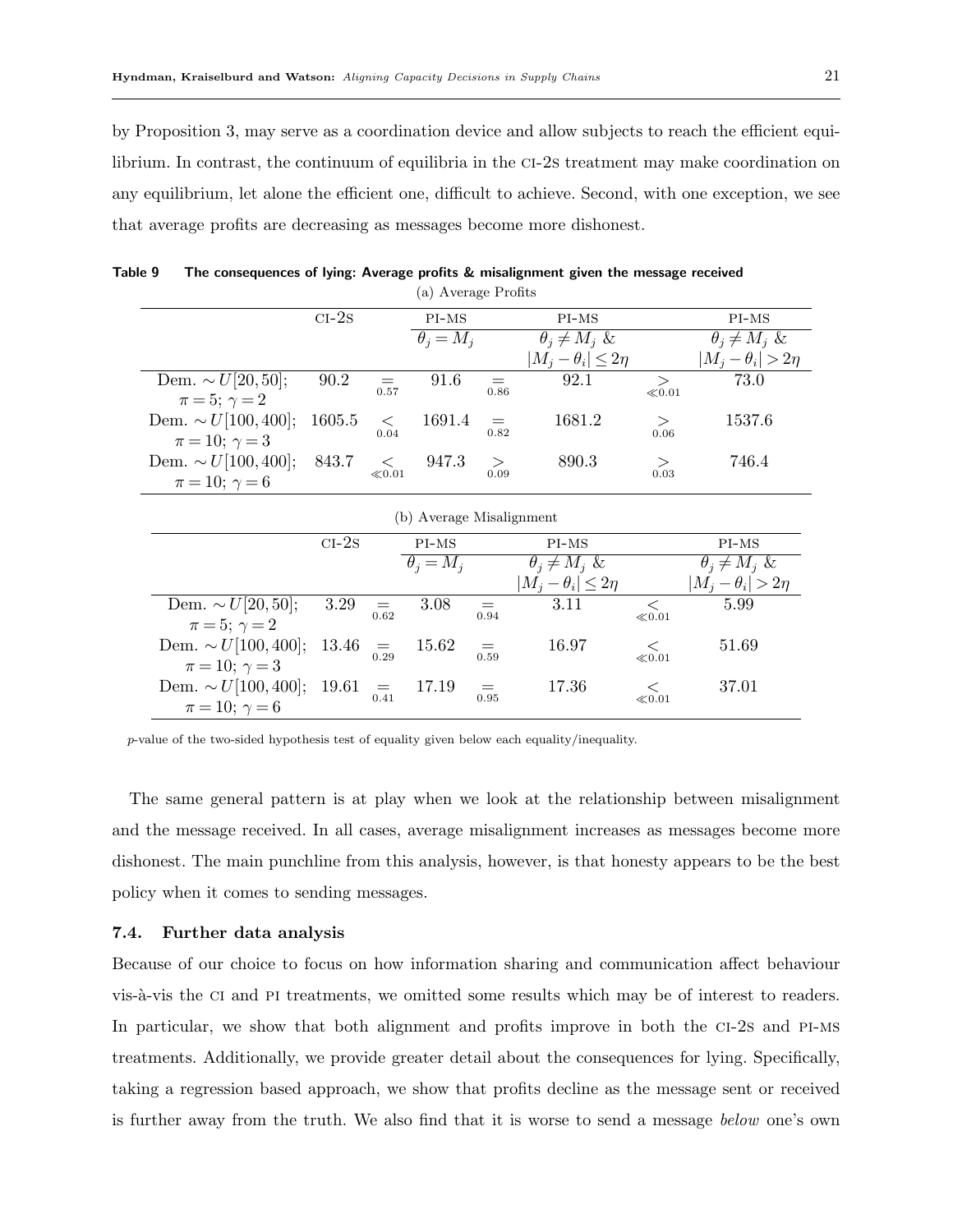signal than it is to send a message above one's signal, and similarly for receiving messages. These findings further reinforce our claim that honesty is the best policy. Finally, we provide a more thorough discussion of our follow-up experiment in which subjects first sent messages and then sent recommendations about the appropriate capacity choice.

# 8. Conclusions

In this paper, we set out to formulate a tractable framework for studying the subtle role that information plays in the coordination problem of firms operating in a supply chain and then to test the predictions in a series of human subjects experiments. Our theoretical model had four main results. First, when demand forecasts are common information, there are multiple, Pareto rankable equilibria. Second, when demand forecasts are private information, if the marginal cost of capacity is below a certain threshold, there is a unique monotone equilibrium. In this equilibrium, capacity choices are lower and necessarily misaligned, both of which lead to profits which are lower than in the efficient equilibrium of the common information game. Third, we showed that information sharing leads to improved forecast accuracy, which consequently leads to higher expected profits in the efficient equilibrium. Finally, and most surprisingly, we showed that a game with pre-play communication, despite being cheap talk, has an equilibrium that delivers the same expected profits as the efficient equilibrium of the game with truthful information sharing. Thus, from a business perspective, our results suggest that it may not be necessary to go through the costly process of implementing systems which guarantee truthful information sharing between firms.

Although our model was restricted to two symmetric firms, it is straight-forward to extend the PI game to N symmetric firms. Indeed, it is possible to show that  $(1)$  as N increases, capacities in the monotone equilibrium are decreasing and (2) the monotone equilibrium exists only when  $\gamma < \pi/N$ . Thus, as the number of firms increases, coordination becomes more difficult and the possibility of the complete coordination failure becomes more likely. Matters are substantially more difficult if firms are asymmetric. A natural conjecture is that the complete coordination failure will be more likely; however, our numerical results suggest that this need not be so. In particular, there are cases in which  $\gamma_i > \pi_i/2$  for one player, but a monotone equilibrium still exists. Analytically characterizing equilibrium behavior has proven to be quite difficult.

Our experiment set out to test the main predictions of our model in order to highlight the practical role of information structure (i.e., common vs. private information) and communication. Somewhat surprisingly, we found that average profits were not consistently higher in our ci games than in our pi games, and were sometimes worse. This suggests two things. First, it suggests that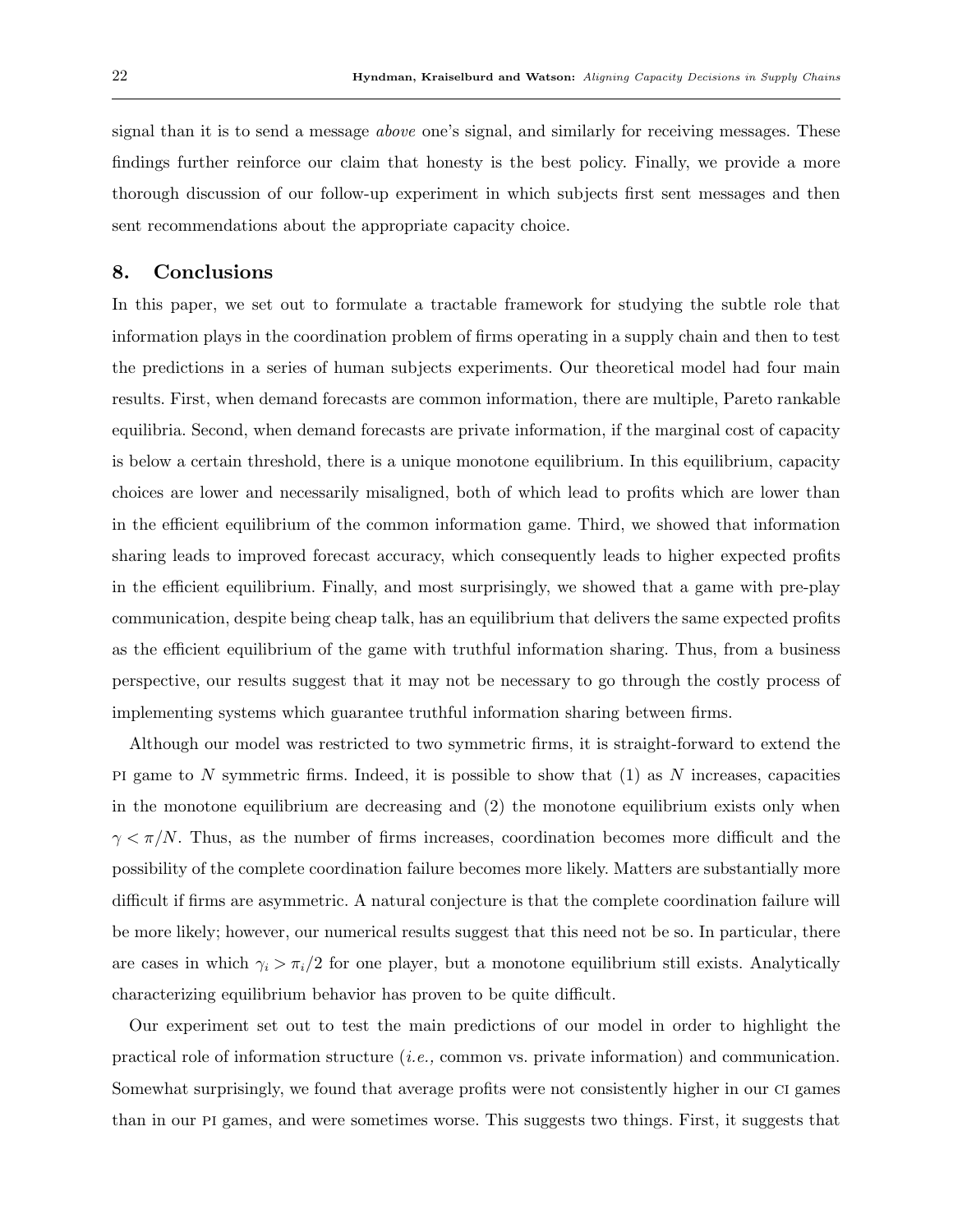the continuum of equilibria inherent in the ci games makes coordination on any equilibrium, let alone the efficient one, a challenge. Second, subjects in our pi games may not have fully appreciated exactly how different their information could be from their match's, which may explain why we did not observe the complete coordination failure in the  $PI(10, 6)$  game. Although average profits were not consistently higher in our ci games, subjects were always better-aligned in the ci games, which is consistent with our theoretical prediction.

Our results also showed the beneficial effects of both truthful information sharing and pre-play communication. Indeed, average profits were between 1 and 16% higher in the pi-ms treatment than in the ci and pi treatments overall, and were even more so when receiving a truthful message. Along with the increase in profits, alignment was generally improved in the CI-2s and PI-MS treatments relative to the CI and PI treatments. Similarly, alignment was best in the PI-MS treatment when subjects received truthful messages from their match.

A surprise to us was the fact that the pi-ms treatment outperformed the ci-2s treatment in terms of average profits. We believe that this is because the act of communicating — not necessarily truthful — information can also be an opportunity to signal possible plans. In other words, when one player sends a message about his or her forecast of demand to the other player, this message has information about his or her plans as well. In contrast, in the CI-2s treatment, even though information is more precise, subjects cannot tell whether they are "on the same page" with their match, making it more difficult to coordinate on the optimal capacity choice.

There are a number of promising avenues for future research. First, there are many environments in which it may be natural that one firm chooses its capacity first, and the other firm observes this before making its capacity choice. One advantage of this is that it may eliminate the complete coordination failure when  $\gamma$  is high. However, this is by no means guaranteed. The sequential game is a signaling game with two-sided incomplete information in which the first mover can send a costly signal (i.e., its capacity) about its private information to the second mover. Such games are quite difficult to analyze, but we can be sure that any equilibrium will be inefficient for two reasons: First, information transmission is only one-way and, second, to ensure that the first-mover does not deviate from the equilibrium, the first-mover must choose a higher-than-optimal capacity.

From an experimental perspective, there is also more that could be done. We did not look for specific biases in decision making that have been noted in the existing literature on experimental newsvendor games. Such an analysis may be fruitful since our experimental methodology differs from the existing literature. It would also be interesting to play the pi-ms game where the distribution of signals has infinite support. Although the truthful equilibrium still exists, there may be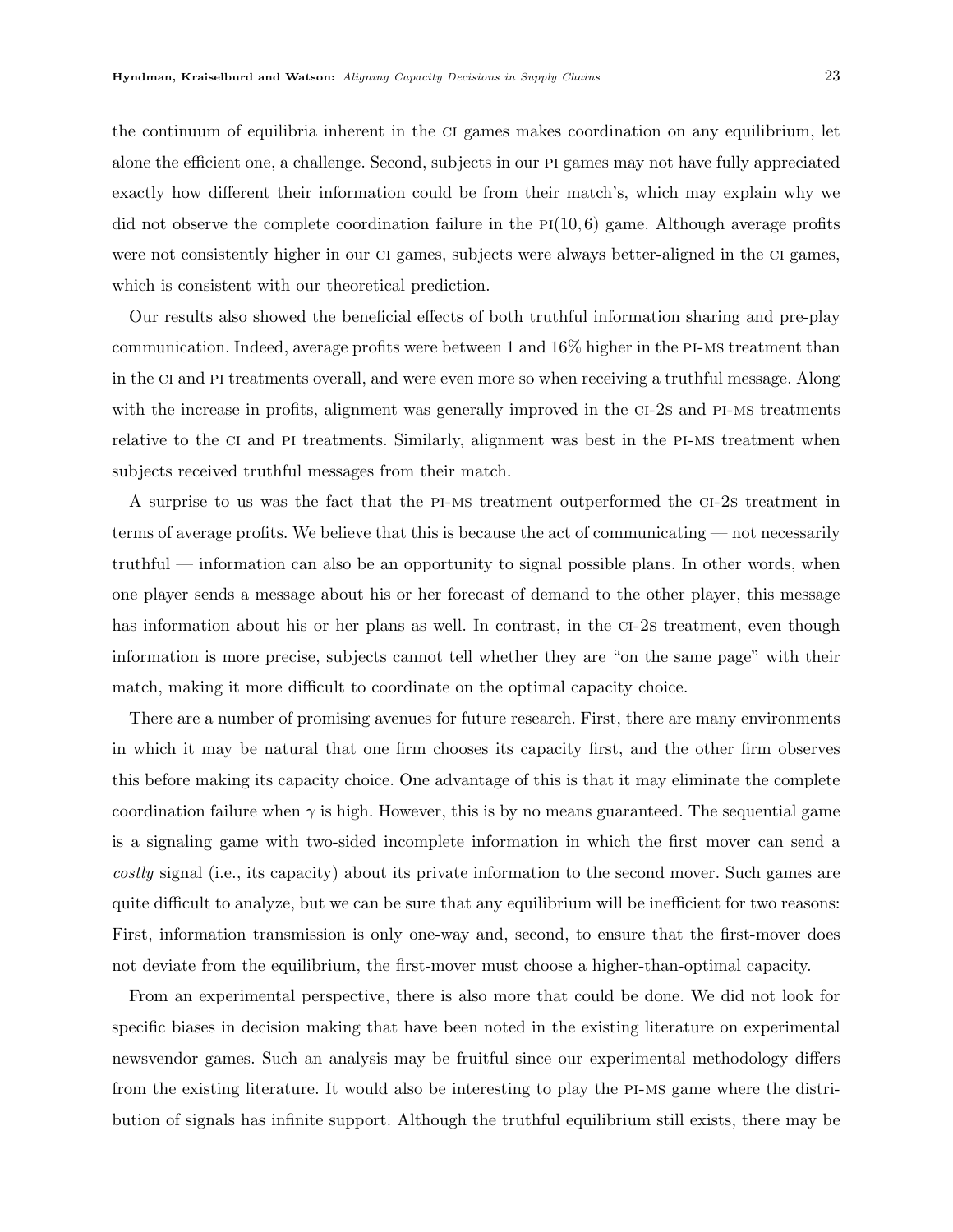behavioral differences because now subjects can never be sure that they received a false message. The results of our follow-up experiment, in which subjects could send messages about their signals as well as a recommended capacity, suggest that recommendations improve profits modestly and alignment substantially. A deeper analysis of mechanisms for enhanced communication may yield further insights.

One also wonders whether repeated interactions could improve coordination to the point where the perfect information setting outperforms the setting with pre-play communication. If so, then this would suggest that long term relations would be better at achieving coordination than imperfect information sharing. In a follow-up study, we actually show that repeated interaction is a two-edged sword: for some groups profits improve substantially relative to the one-shot setting we analyze here, while other groups get stuck choosing too-low capacities.

One important insight from this study is the following. Not surprisingly, information sharing leads to better alignment and higher profits. What is surprising is that this is true whether there is truthful information sharing or cheap-talk communication in which firms may lie about their private information. Thus, our results suggest that, instead of sharing actual sales and other information that could be used to come up with a common forecast  $(e.g., POS data)$ , companies should directly share their own forecasts. Moreover, despite the fact that complaints about "exaggerated" forecasts can be common among practitioners, companies should not be too concerned about people not being perfectly honest in these shared forecasts (within certain limits). What our experiment teaches us is that communication, despite the potential for lying, may be more valuable than information. In our view, this is because communication gives players the opportunity to implicitly signal their intended course of action, which has value above and beyond any information about demand contained in the message. Moreover, communication is a much less costly institution to introduce than one which ensures truthful information sharing.

#### Acknowledgments

Financial support for this project has been provided by SMU and the National Science Foundation (SES-1025044), as well as ZLC and HBS. We would also like to thank Elizabeth Pickett, Drew Goin, Ravi Hanumara and Robert Reeves for their help running the experiments. We also thank participants at the 4th annual Behavioral Operations Conference and the 2010 POMS Annual Meeting, as well as seminar participants at the University of Texas at Austin and MIT for their valuable comments. Finally, we are grateful to Rachel Croson, Karen Donohue, Dorothée Honhon, Özalp Özer and Sridhar Seshadri for their valuable comments.

# Appendix. Omitted Proofs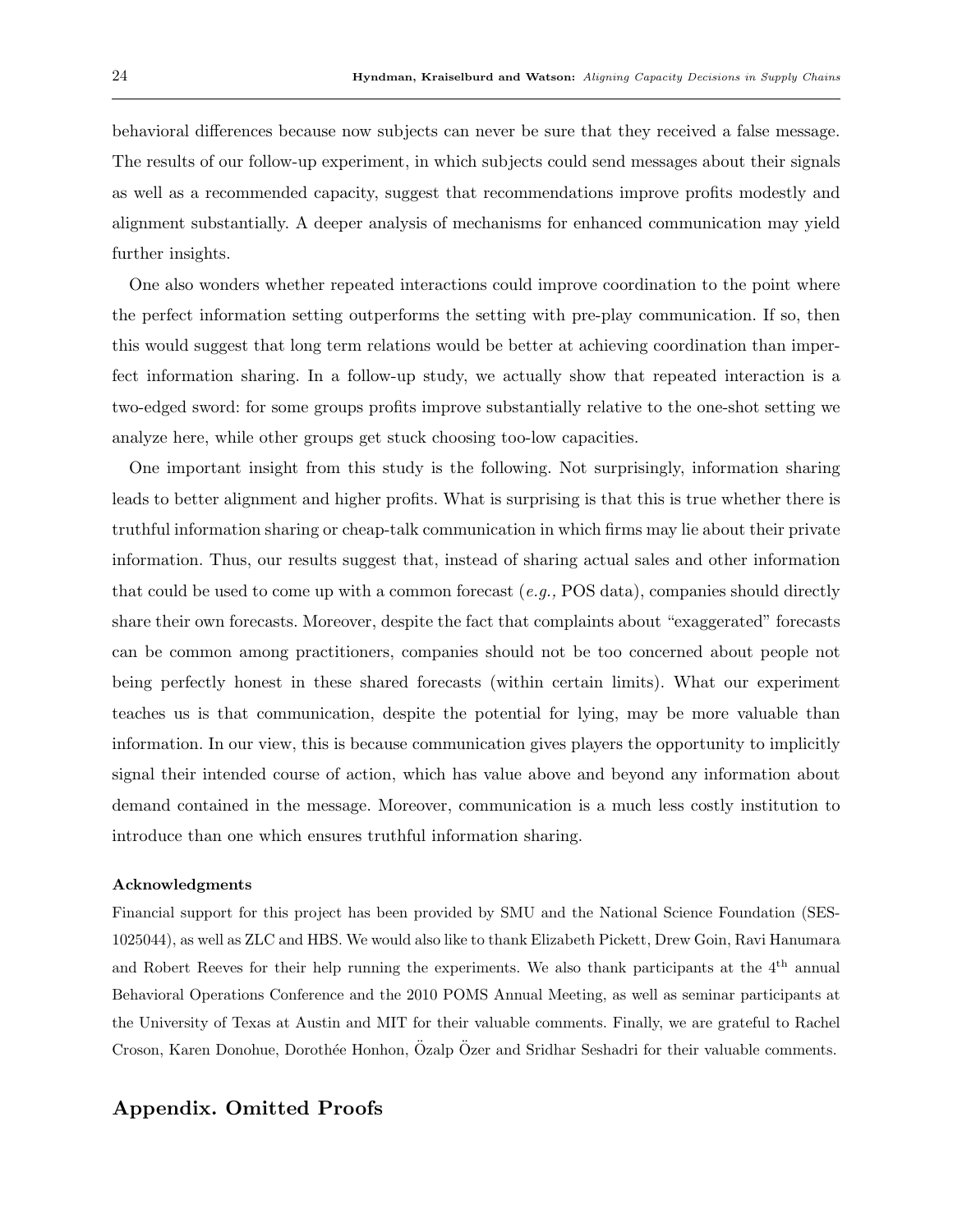Proof of Proposition 0. Consider first the sales firm. Ignoring for a moment the capacity choice of manufacturing, the derivative of sales' expected profit function is given by  $\pi_s(1 - F(K_s|\theta)) - \gamma$ . Notice that if  $\theta < \eta (1-2s^*)$ , then the derivative is strictly negative for all  $K_s \geq 0$ . Therefore, for this range of  $\theta$ , there is a unique best response in which  $K_s(\theta) = 0$ . On the other hand, for  $\theta > \eta(1-2s^*)$ , the solution to the first order condition is easily seen to be  $K_s^*(\theta) = F^{-1}(s^*|\theta)$ . Of course, if  $K_m < K_s^*(\theta)$ , then sales prefers to choose capacity  $K_m$ . Hence, the best-response function for sales is  $K_s^*(K_m) = \min\{K_m, F^{-1}(s^*|\theta)\}.$ 

A similar calculation holds for the manufacturing firm. Thus the result follows. Q.E.D.

**Proof of Proposition 1.** We focus on the characterisation of the monotone equilibrium. The other results in the proposition are easy to prove and are already discussed in the text.

Consider the problem of the sales firm. Denote manufacturing's capacity choice rule by  $K_m(\theta_m)$  and assume that it is strictly increasing. Fix the signal of sales at  $\theta_s$  and suppose that it contemplates a capacity of k. We know that there exists a critical value of the signal received by manufacturing,  $\underline{\theta}(k)$ , such that if  $\theta_m > \underline{\theta}(k)$ , then  $K_m(\theta_m) > k$ . Since manufacturing's capacity rule is strictly increasing, we know that  $\underline{\theta}(k) = K_m^{-1}(k)$ . Therefore, sales' capacity choice k will determine total capacity whenever  $x \geq k$  and  $\theta_m \geq K_m^{-1}(k)$ .

It can be shown that the derivative of the profit function for sales, given signal  $\theta_s$  and contemplating a capacity choice of  $k \in [0, \theta_s + \eta]$ , is given by:

$$
\frac{\partial \bar{\Pi}_s}{\partial k} = \frac{\pi}{4\eta^2} \int_{\max\{\theta_s - \eta, k\}}^{\theta_s + \eta} \int_{\max\{x - \eta, K_m^{-1}(k)\}}^{x + \eta} dy dx - \gamma.
$$
\n(1)

We may now impose the symmetric equilibrium condition  $K_m(\theta) = K_s(\theta) \equiv K(\theta)$ . This implies that we may replace  $K_m^{-1}(k)$  with  $\theta_s$  in the lower limit of the inner integral. Furthermore, it is apparent that  $\theta_s \geq x - \eta$ for all  $x \in [\theta_s - \eta, \theta_s + \eta]$ . Therefore, the lower limit of the inner integral must, in fact, be  $\theta_s$ .

We first show that there exists  $\underline{\theta}$  such that for  $\theta_s \leq \underline{\theta}, K_s(\theta_s) = 0$ . Indeed,  $\underline{\theta}$  is the solution to:

$$
\frac{\pi}{4\eta^2} \int_0^{\frac{\theta}{2}+\eta} \int_{\frac{\theta}{2}}^{x+\eta} dy dx - \gamma = 0,
$$

which, upon solving, yields  $\underline{\theta} = \eta - 2\eta \sqrt{1 - \frac{2\gamma}{\pi}}$ .

We now solve for the equilibrium capacity choice functions for sales and manufacturing for  $\theta > \underline{\theta}$ . This amounts to setting  $(1)$  equal to zero and solving for k. Upon doing so, we find that:

$$
K(\theta) = \theta - \eta + 2\eta \sqrt{1 - \frac{2\gamma}{\pi}}.
$$

Observe, however, that if  $\gamma > \frac{\pi}{2}$ , then the term inside the square root will be negative. In fact, this gives the condition under which a symmetric equilibrium in monotone strategies can be said to exist. To see this more clearly, observe that (1) evaluates to:

$$
\frac{\partial\bar{\Pi}_s}{\partial k}=-\gamma+\frac{\pi}{8\eta^2}\left[k^2-3\eta^2+2k(\eta-\theta)-2\eta\theta+\theta^2\right].
$$

Upon noting that the derivative of (1) with respect to k over the interval  $[\theta - \eta, \theta + \eta]$  is negative (*i.e.*, the profit function is concave) and evaluating the above expression at  $k = \theta - \eta$ , we see that  $\frac{\partial \bar{\Pi}_s}{\partial k} = \frac{1}{2}(\pi - 2\gamma)$ , which is negative for  $\gamma > \frac{\pi}{2}$ .

Therefore, if  $\gamma > \frac{\pi}{2}$ , the firms will lower their capacities to at least  $\theta - \eta$ . In fact, they will set  $K(\theta) = 0$ . To see this, observe that if  $k < \theta - \eta$ , then (1) also simplifies to  $\partial \overline{\Pi}_s / \partial k = \frac{1}{2} (\pi - 2\gamma) < 0$ . Q.E.D.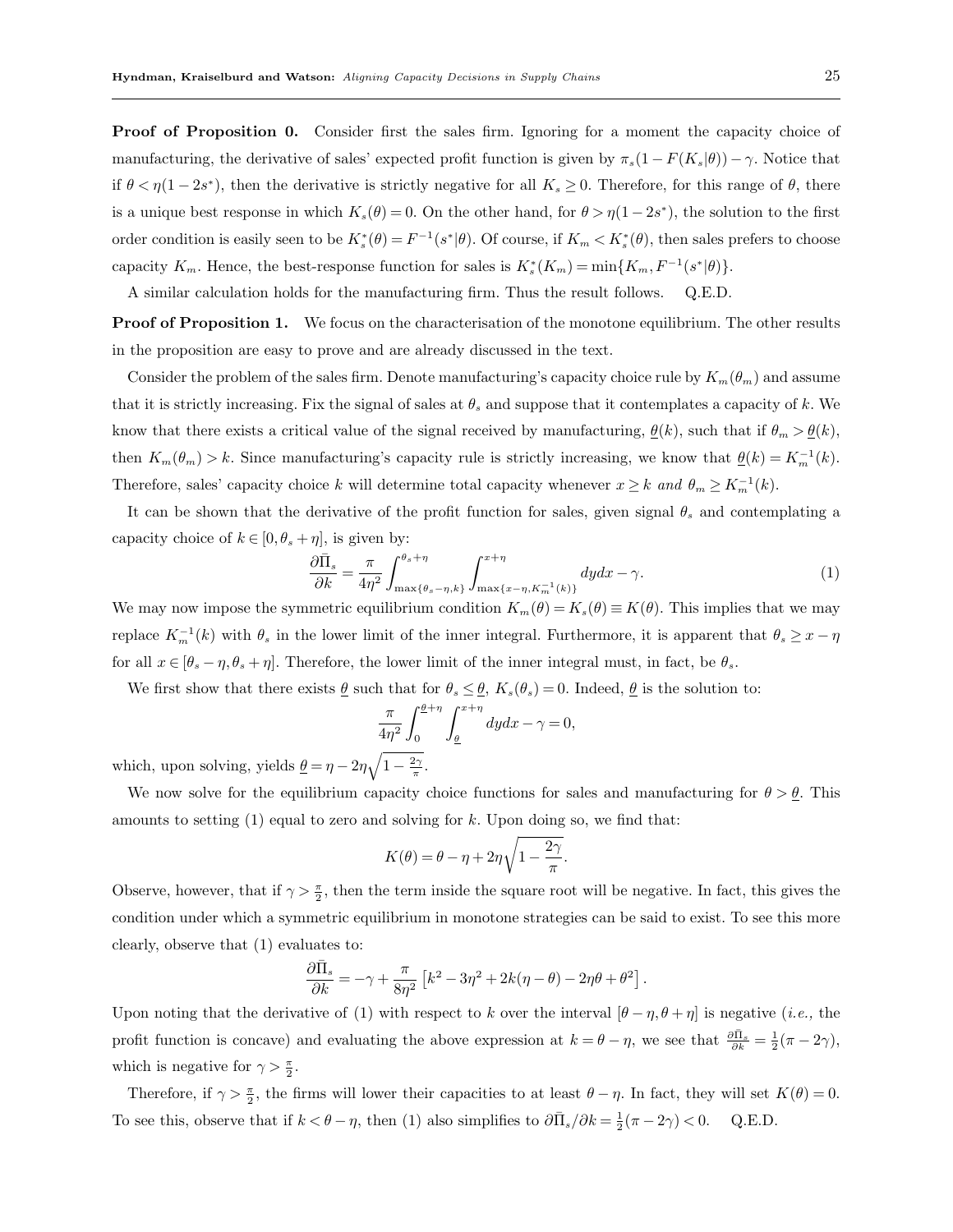**Proof of Proposition 3.** This is a dynamic game of two-sided incomplete information; therefore, the appropriate equilibrium concept is that of Perfect Bayesian equilibrium (PBE). A PBE must specify a strategy for each player as well as a set of beliefs about the "type" of their opponent (i.e., the signal received). Moreover, the prescribed actions must be optimal given one's beliefs and, where possible, beliefs should be updated according to Bayes rule. Off the equilibrium path, beliefs are unrestricted. Let  $M_i$  denote firm i's message. Define the beliefs of firm j, upon receiving message  $M_i$  as follows:

$$
\hat{\theta}_i = \begin{cases} M_i, & \text{if } |\theta_j - M_i| \le 2\eta \\ \underline{\theta}, & o.w. \end{cases}
$$

where  $\theta$  is sufficiently small such that the optimal capacity is to choose 0 (see Remark 3).

First, suppose that firm i has sent the message  $M_i = \theta_i$  and received a message  $M_j$  such that  $|\theta_j - M_i| \leq 2\eta$ . Given  $i$ 's beliefs about the message from firm j and also the capacity choice rule by  $j$ , clearly it is optimal for firm i to choose  $K_i = K^{\text{cr-2s}}(\theta_i, M_j)$ . Next suppose that firm i has sent the message  $M_i = \theta_i$  and received a message  $M_j$  such that  $|\theta_j - M_i| > 2\eta$ . Given the beliefs that we defined above, it is clearly optimal for firm  $i$  to choose a capacity of 0 in this off the equilibrium path event.

Now suppose that firm i reports  $M_i > \theta_i$ . Then, one of two things will happen. First, it may be that  $|M_i - \theta_j| \leq 2\eta$ , in which case firm j will choose  $K_j > K^{\text{CT-2s}}(\theta_i, \theta_j)$ ; however, firm i will still find it optimal to choose  $K_i = K^{\text{CL-2s}}(\theta_i, M_j)$ . Second, it may be that  $|M_i - \theta_j| > 2\eta$ , in which  $K_j = 0$ . Firm i, upon receiving firm j's message will be able to deduce that  $|M_i - \theta_j| > 2\eta$ , and so will also choose  $K_i = 0$ , which means that firm *i* will earn a payoff of 0. Therefore, it is better for firm *i* to report  $M_i = \theta_i$ .

Finally, suppose that firm i reports  $M_i < \theta_i$ . Then, with probability 1, player j will choose capacity strictly less that  $K^{c-2s}(\theta_i, \theta_j)$ , in which case firm i will earn profits strictly less than the Pareto optimal equilibrium payoff. Therefore, it is better for firm i to report  $M_i = \theta_i$ . Q.E.D.

REMARK 3. Note that observing a message,  $M_i$ , such that  $|\theta_j - M_i| > 2\eta$  is a probability 0 event in the prescribed equilibrium. Therefore, we have complete freedom to specify the beliefs of player  $j$ . We chose the most pessimistic beliefs because it makes things especially stark. Other beliefs would generate the same result. The reason is that even if firm i can get firm j to choose  $K_j > K^{\text{ct-2s}}(\theta_i, \theta_j)$ , firm i will still produce exactly  $K^{c_1-2s}(\theta_i, \theta_j)$ ; therefore, firm i never benefits from lying. Moreover, the same result would hold even if signals had an infinite support. In this case, one could never know with certainty that a message is untruthful and so any message is on the equilibrium path. Even if player j believes that  $\hat{\theta}_i = M_i$  with certainty, then i strictly prefers to report  $M_i = \theta_i$  rather than  $M'_i < \theta_i$  and is indifferent between  $M_i = \theta_i$  and  $M''_i > \theta_i$ .

## References

- Aviv, Y. 2001. The effect of collaborative forecasting on supply chain performance. Management Science 47(10) 1326–1343.
- Bendoly, Elliot, Karen Donohue, Kenneth L. Schultz. 2006. Behavior in operations management: Assessing recent findings and revisiting old assumptions. Journal of Operations Management 24 737–752.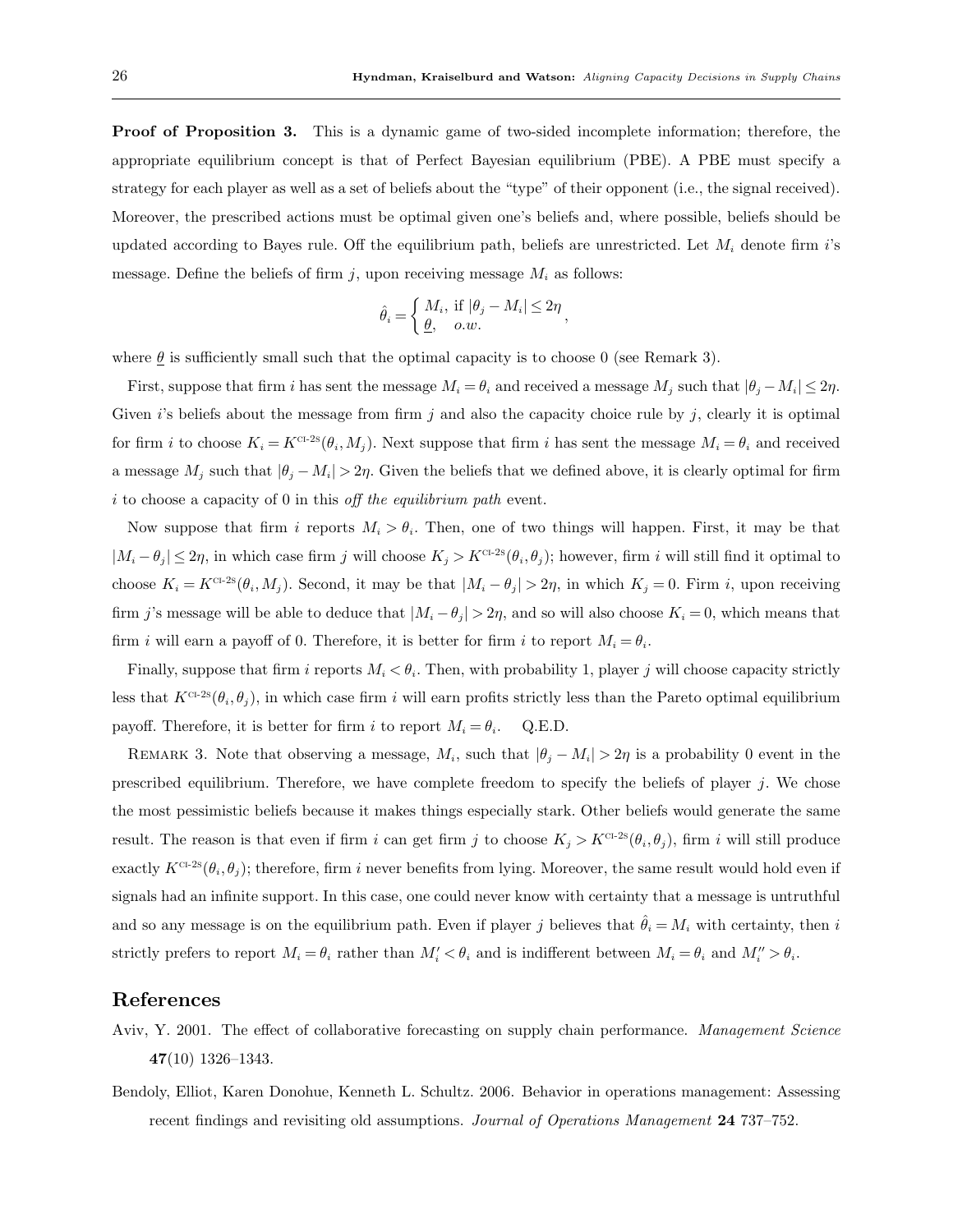- Cachon, Gerard P. 2003. Supply chain coordnation with contracts. Steven Graves, Ton de Kok, eds., Handbooks in Operations Research and Management Science: Supply Chain Management. North-Holland, Amsterdam.
- Cachon, Gerard P., M. Fisher. 2000. Supply chain inventory management and the value of shared information. Management Science 46(8) 1032–1048.
- Cachon, Gerard P., M. Lariviere. 2001. Contracting to assure supply: How to share demand forecasts in a supply chain. Management Science  $47(5)$  629–646.
- Celikbas, M, J. G. Shanthikumar, J. M. Swaminathan. 1999. Coordinating production quantities and demand forecasts through penalty schemes. IEE Transactions 31 9(851-864).
- Chao, Xiuli, Sridhar Seshadri, Michael Pinedo. 2008. Optimal capacity in a coordinated supply chain. Naval Research Logistics 55 130–141.
- Chen, F. 2005. Salesforce incentives, market information and production/inventory planning. Management Science **51**(1) 60–75.
- Crawford, Vincent P., Joel Sobel. 1982. Strategic information transmission. Econometrica 50 1431–1451.
- Fischbacher, Urs. 2007. z-tree: Zurich toolbox for ready-made economic experiments. Experimental Eco*nomics*  $10(2)$  171–178.
- Gonik, J. 1978. Tie salesmen's bonuses to their forecasts. Harvard Business Review 56(3) 116–123.
- Hendricks, K. B., V. R. Singhal. 2005. Association between supply chain glitches and operating performance. Management Science 51(5) 695-711.
- Jain, Aditya, Milind Sohoni, Sridhar Seshadri. 2009. Differential pricing for information sharing under competition. Unpublished.
- Kurtulus, M., B. Toktay. 2007. Investing in forecast collaboration. Working Paper, Vanderbilt University.
- Lal, R., R. Staelin. 1986. Salesforce compenation plans in environments with asymmetric information. Marketing Science 5(3) 179-198.
- Lariviere, M. 2002. Inducing forecast revelation through restricted returns. Working Paper, Northwestern University.
- Lee, H. L., S. Whang. 1999. Decentralized multi-echelon supply chains: Incentives and information. Management Science 45 633–640.
- Li, Lode. 2002. Information sharing in a supply chain with horizontal competition. Management Science 48(9) 1196–1212.
- Li, Lode, Hongtao Zhang. 2008. Confidentiality and information sharing in supply chain coordination. Management Science 54 1759–1773.
- Li, Q., D. Atkins. 2002. Coordinating replenishment and pricing in a firm. Manufacturing  $\mathcal C$  Service Operations Management 4(4) 241–257.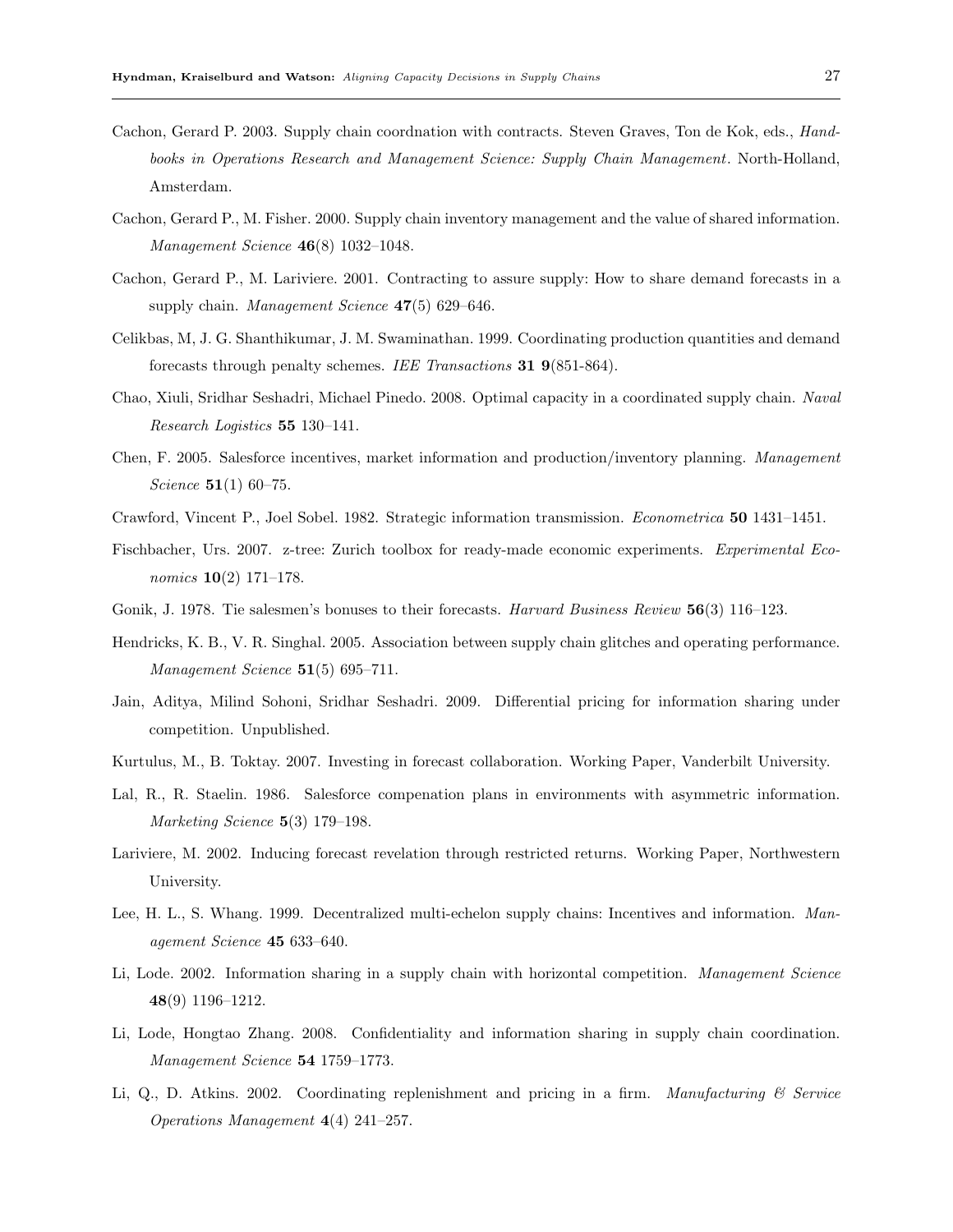Lunsford, J. L. 2007. Boeing scrambles to repair problems with new plane. Wall Street Journal (Dec. 7).

- Miyaoka, J. 2003. Implementing collaborative forecasting through buyback contracts. Working Paper, Stanford University.
- Oliva, R., N. Watson. 2011. Cross-functional alignment in supply chain planning: A case study of sales and operations planning. Journal of Operations Management 29(5) 434–448.
- Özer, Ö., W. Wei. 2006. Strategic commitment for optimal capacity decision under asymmetric forecast information. Management Science 52(8) 1238–1257.
- Özer, Ö., Yanchong Zheng, Kay-Yut Chen. 2011. Trust in forecast information sharing. Management Science 57(6) 1111–1137.
- Porteus, E. L., S. Whang. 1991. On manufacturing marketing incentives. Management Science 37(9) 1166– 1181.
- Schweitzer, Maurice E., Gerard P. Cachon. 2000. Decision bias in the newsvendor problem with a known demand distribution: Experimental evidence. Management Science 46(3) 404-420.
- Shapiro, B. P. 1977. Can marketing and manufacturing co-exist? *Harvard Business Review* 55(5) 104–114.
- Tomlin, B. 2003. Capacity investments in supply chains: Sharing the gain rather than sharing the pain. Manufacturing & Service Operations Management 5(4) 317–333.
- van Huyck, John, Raymond Battalio, Richard Beil. 1990. Tacit coordination games, strategic uncertainty and coordination failure. American Economic Review 80(1) 234–248.
- Wang, Y., Y. Gerchak. 2003. Capacity games in assembly systems with uncertain demand. Manufacturing & Service Operations Management 5(3) 252–267.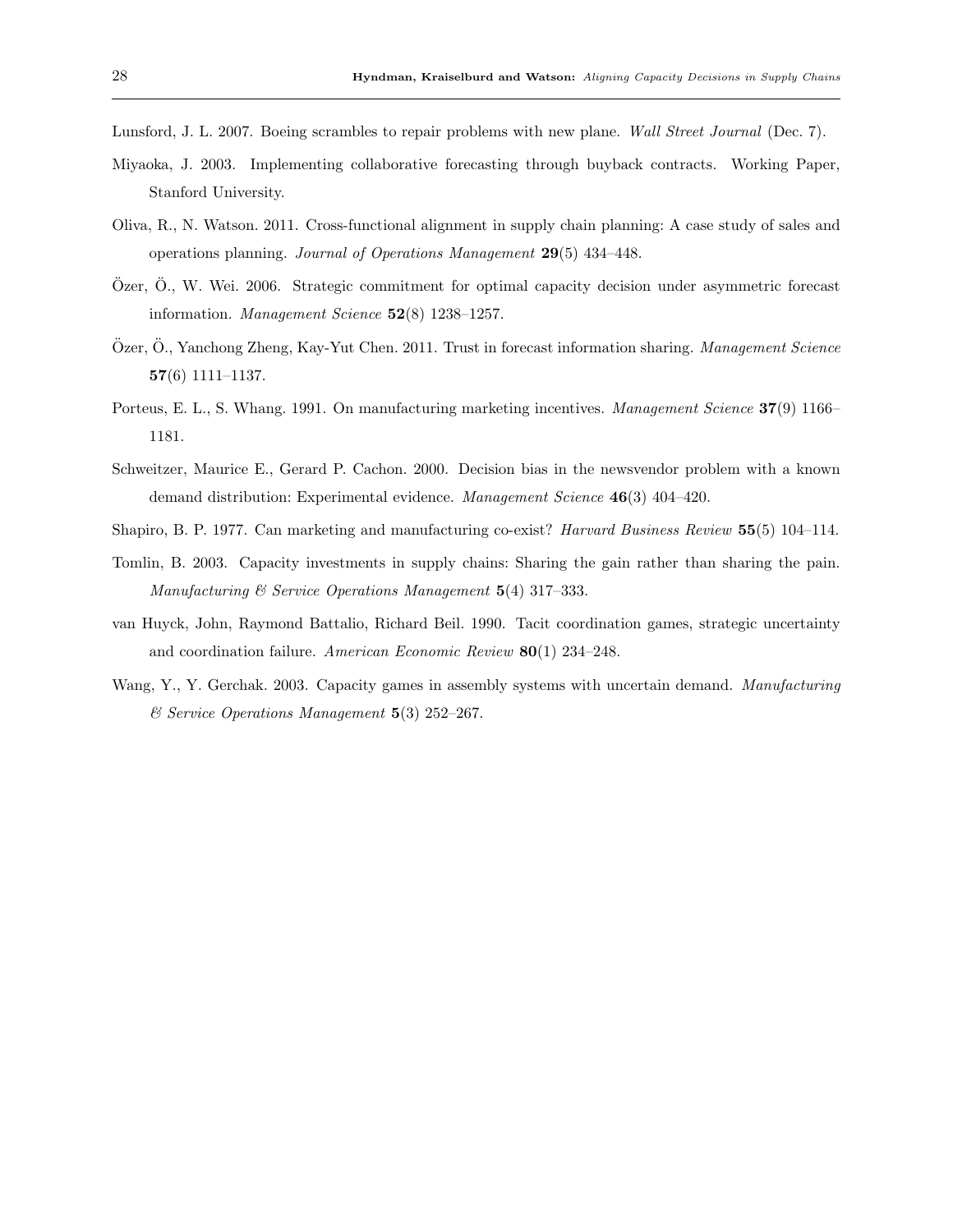# Aligning Capacity Decisions in Supply Chains When Demand Forecasts Are Private Information: Theory and Experiment (Supplemental Material)

Kyle Hyndman

Maastricht University & Southern Methodist University, k.hyndman@maastrichtuniversity.nl, http://www.personeel.unimaas.nl/k-hyndman

Santiago Kraiselburd Universidad Torcuato Di Tella & INCAE Business School, skraiselburd@utdt.edu

> Noel Watson OPS MEND, nwatson@opsmend.com

# 1. Alternative Assumptions on Noise

Recall that in Section 4 we assumed that demand, x, was uniformly distributed over  $\mathbb R$  and that firms received a signal  $\theta_i = x + \epsilon_i$ , where  $\epsilon_i$  was uniformly distributed over  $[-\eta, \eta]$ . In this section, we continue to assume that demand is uniformly distributed R but now assume that  $\epsilon_i \sim N(0, \sigma^2)$ . Then, given a signal  $\theta_i$ , firm i believes that demand is normally distributed with mean  $\theta_i$  and variance  $\sigma^2$ . Denote the distribution and density of firm beliefs given signal  $\theta$  by  $F_{x|\theta}$  and  $f_{x|\theta}$ , respectively.

We look for an equilibrium in monotone strategies. That is, each firm  $i$ 's capacity choice is given by a function  $K_i(\theta_i)$ , which is strictly increasing in  $\theta_i$ . Given this, we can write the expected profits of the sales firm who received a signal  $\theta$  and is considering a capacity choice  $k \geq 0$  as:

$$
\Pi(\theta, k | K_m(\cdot)) = -\gamma k + \pi \int_{-\infty}^{\infty} \left[ \int_{-\infty}^{\infty} \min\{K_m(\theta_m), k, x\} f_{\theta_m|x}(\theta_m|x) d\theta_m \right] f_{x|\theta}(x|\theta) dx,
$$

where  $f_{\theta_m|x}(\theta_m|x)$  is the density, conditional on demand, of possible signals of the manufacturing firm, and has a normal distribution with mean x and standard deviation  $\sigma$ .

We first show that there are signal realisations low enough such that it is a dominant strategy to choose a capacity of zero. To see this, suppose that  $K_m(\theta_m) \geq 0$  for all  $\theta_m \in \mathbb{R}$  and sales is contemplating a capacity of  $k = 0$ . This implies that for all possible signal realisations for the manufacturing firm, sales' choice of 0 will be at or below that of manufacturing. Therefore, it is not difficult to see that the derivative of sales' expected profit function evaluated at  $k = 0$  is given by:

$$
\frac{\partial \Pi_s}{\partial k}|_{k=0} < -\gamma + \pi \int_0^\infty f_{x|\theta}(x|\theta) dx,
$$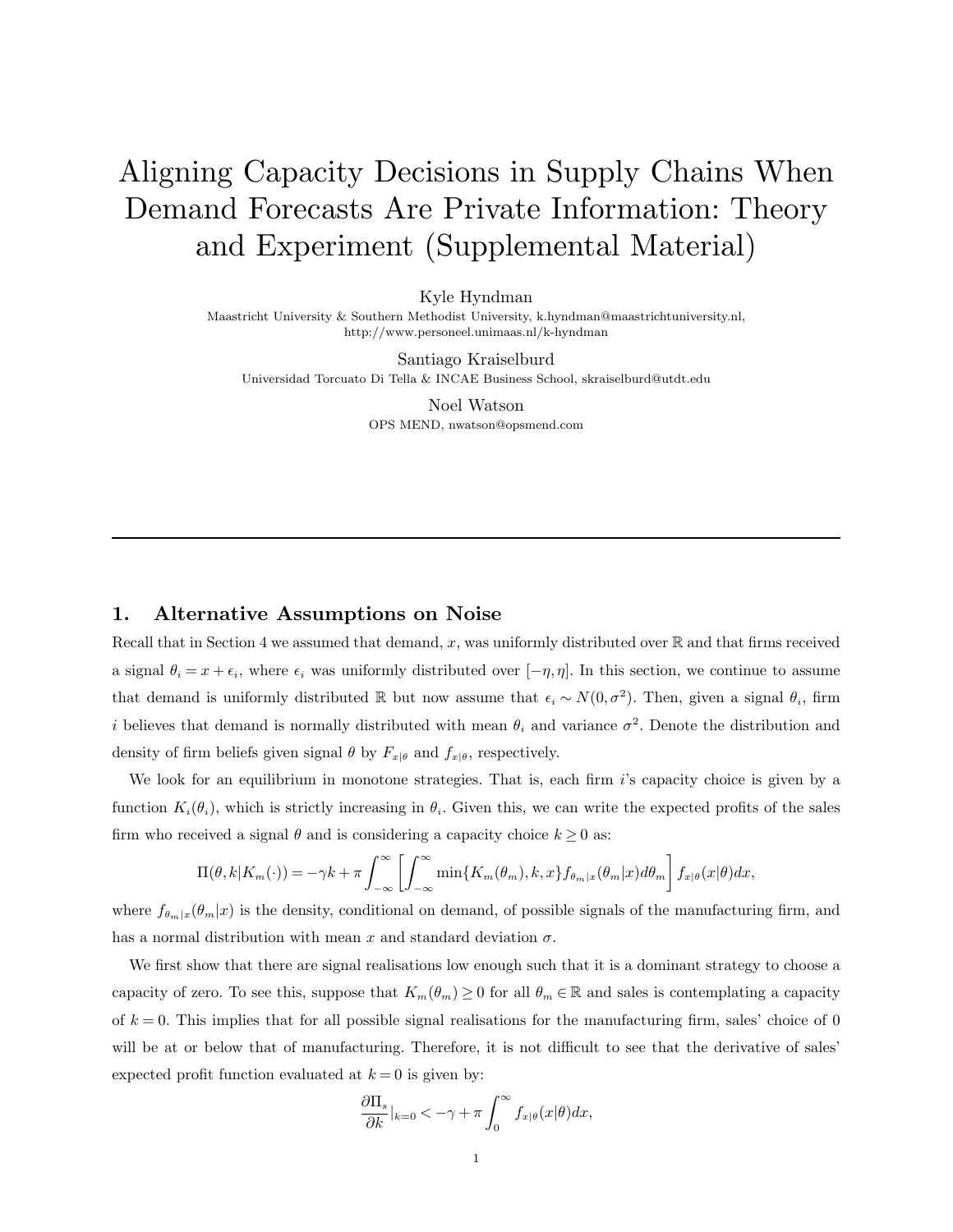which will be strictly less than zero for  $\theta$  sufficiently small, since the integral goes to zero as  $\theta \to -\infty$ . Thus there exists  $\underline{\theta}$ , such that for all  $\theta < \underline{\theta}$ , it is a dominant strategy to choose a capacity of 0.

Therefore, we look for a symmetric equilibrium of the following form: Each firm has a capacity choice function given by  $K(\theta)$ , where, for some  $\theta^*$ ,  $K(\theta) = 0$  for all  $\theta \le \theta^*$  and  $K'(\theta) > 0$  for all  $\theta > \theta^*$ .

Let  $K_m(\theta_m)$  denote the capacity choice function of manufacturing. We assume that it satisfies the two basic properties outlined above. In this case, the derivative of the expected profit function is given by:

$$
\frac{\partial \Pi_s}{\partial k} = -\gamma + \pi \int_k^{\infty} \int_{\max\{\theta^*, K_m^{-1}(k)\}}^{\infty} f_{\theta_m|x}(\theta_m|x) f_{x|\theta}(x|\theta) d\theta_m dx.
$$

Observe that in a symmetric equilibrium, it must be that  $K_m(\theta) = K_s(\theta)$ , which means that at the optimal solution to the above equation, we require that  $K_m^{-1}(k) = \theta$ .

We can actually characterise  $\theta^*$  fairly easily. In particular,  $\theta^*$  solves:

$$
-\gamma + \pi \int_0^\infty (1 - F_{\theta|x}(\theta^*) f_{x|\theta}(x|\theta^*)) f_{x|\theta}(x|\theta^*) dx = 0.
$$

Hence, for  $\theta \leq \theta^*$ , we have that  $K(\theta) = 0$ . On the other hand, for  $\theta > \theta^*$ , it can be shown that:

$$
K(\theta) = \theta + \sqrt{2}\sigma \text{Erfc}^{-1} \left( \frac{2\left(\pi - \sqrt{\pi^2 - 2\pi\gamma}\right)}{\pi} \right),
$$

where  $\text{Erfc}(x) = 1 - \frac{2}{\sqrt{\pi}} \int_0^x e^{-t^2} dt$  and  $\text{Erfc}^{-1}(\cdot)$  is the inverse function. Notice that just as with the uniform case, if  $\gamma > \frac{\pi}{2}$ , then the term inside the square root is negative, which means that we don't have an equilibrium in monotone strategies. This result follows since one can show that:  $\int_0^\infty (1 - F_{\theta|x}(\theta|x)) f_{x|\theta}(x|\theta) dx$  is increasing in  $\theta$  and that the limit as  $\theta \to \infty$  is  $\frac{1}{2}$ . Therefore, if  $\gamma > \frac{\pi}{2}$ , the derivative of the expected profit function is always negative. This actually shows that not only do we not have an equilibrium in monotone strategies, but also that the unique equilibrium is that of the complete coordination failure.

#### 1.1. Truthful Information Sharing With Normally Distributed Signals

Consider now the ci-2s game with normally distributed signals. Given two signals,  $\theta_1$  and  $\theta_2$ , it is easy to see that the firms' common belief about demand is  $N(0.5(\theta_1 + \theta_2), 0.5\sigma^2)$ . Thus, the efficient equilibrium corresponds to firms choosing capacity  $K^{C^{1,2S}}(\theta_1, \theta_2) = F_{\theta_1, \theta_2}^{-1}((\pi - \gamma)/\pi)$ . It is also not difficult to see that, at the efficient equilibrium, expected profits are given by:

$$
\mathbb{E}[\pi^{\text{CI-2S}}(\theta_1, \theta_2)] = \pi \int_{-\infty}^{F_{\theta_1, \theta_2}^{-1}((\pi - \gamma)/\pi)} x f_{\theta_1, \theta_2}(x) dx.
$$

On the other hand, the expected profits for firms in the CI game, upon receiving a signal  $\hat{\theta} = 0.5(\theta_1 + \theta_2)$  (so that expected demand is identical) is similar:

$$
\mathbb{E}[\pi^{\mathrm{CI}}(\hat{\theta})] = \pi \int_{-\infty}^{F_{\hat{\theta}}^{-1}((\pi - \gamma)/\pi)} x f_{\hat{\theta}}(x) dx
$$

which is the same expression as for the CI-2s game, but for the fact that the variance is twice as high. To complete the analogy for Proposition 2 from the text, one simply news to note that the above expressions are decreasing in the variance of beliefs. Thus,  $\mathbb{E}[\pi^{\text{cr-2s}}(\theta_1, \theta_2)] > \mathbb{E}[\pi^{\text{cr}}(\hat{\theta})].$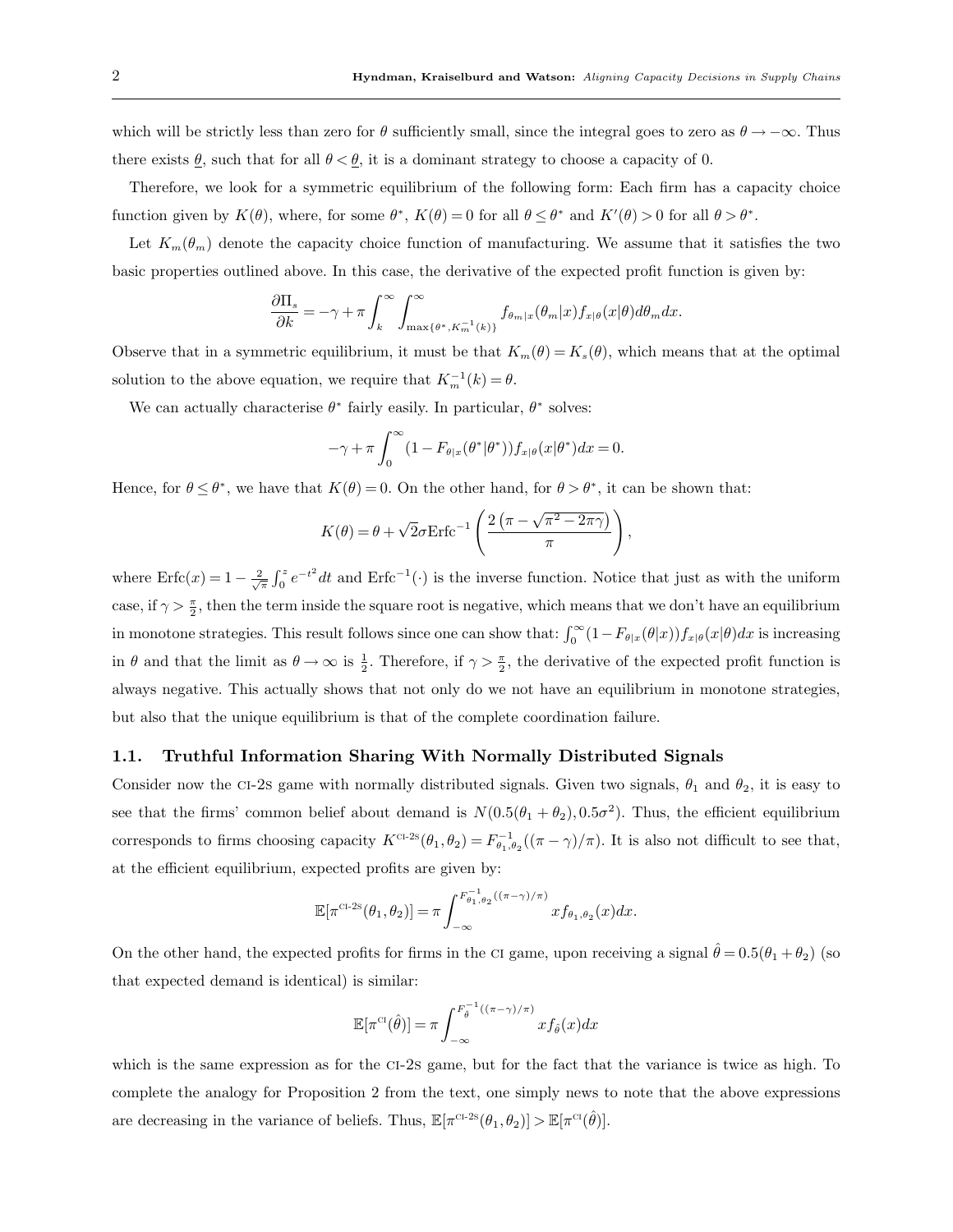#### 1.2. Cheap-Talk Communication With Normally Distributed Signals

We note here that Proposition 3 continues to hold under the assumption of normally distributed signals. The main difference is that because signals have infinite support, every message is on the equilibrium path. That is, upon receiving a message  $M_i$ , firm j can **never** know with certainty that firm i lied. However, this does not matter since, as we argued in the main text, so long as firms expect to coordinate on the efficient equilibrium of the post-communication subgame, the firms' interests are perfectly aligned. Moreover, as before, a firm never strictly benefits by inflating its signal and strictly suffer by deflating its signal.

# 2. Example: Truthful but Inefficient Equilibria May Not Exist

Suppose that there is a truthful equilibrium in which firms' capacity choices are given by  $K_i(\theta_\ell, \theta_h) =$  $0.5[s^*(\theta_\ell + \eta) + (1 - s^*)(\theta_h - \eta)].$  That is, they only choose half of the efficient equilibrium quantities. To further simplify matters, let  $\pi = 10$ ,  $\gamma = 3$  and  $\eta = 5$ . Next suppose that firm 1 sends  $M_1 = 20.1 > \theta_1 = 20$ . To see whether this represents a profitable deviation, we calculate the expected profits of firm 1, taking into consideration capacities in the next stage, which are given by:

$$
K = \left\{ \begin{array}{ll} 0, & \mbox{if } |\theta_2 - 20.1| > 10 \\ \frac{1}{2}[\frac{7}{10}(\min\{20.1, \theta_2\} + 5) + \frac{3}{10}(\max\{20.1, \theta_2\} - 5)], ~\mbox{o.w.} \end{array} \right. .
$$

Observe that firm 1 will choose a capacity of 0 if  $\left|\theta_2 - 20.1\right| > 10$  because, in this case, it is common knowledge that firm 1 lied and that firm 2 will, therefore, choose a capacity of 0. Taking expectations over the set of states and the possible signals of firm 2, the expected profits of firm 1 from inflating its signal by 0.1 are: 74.8352. On the other hand, the expected profits from faithfully reporting its signal are: 74.6643. Therefore, firm 1's deviation is profitable, and so the equilibrium in this example cannot be truthful.

# 3. Supplemental Data Analysis 3.1. The CP and NCP Treatments

**3.1.1.** Learning We now discuss whether subjects are able to learn. We focus on two potentially different forms of learning: (i) does alignment improve over time and (ii) do profits increase over time?

Do subjects learn to align their choices? Recall that subjects played the game for 30 or 40 periods with random rematching in each round. In Table S.1 we show the results of a series of random-effects regressions where we regress  $d_t^j$  on the round and other control variables. Learning is indicated by a negative coefficient on round, which is generally what we see. Except for the  $PI(10, 6)$  game, the coefficient is negative, and is significant at the 1% level in four of five of these games, and at the 10% level in the fifth game. Next, note that learning appears to be stronger in the ci games than in the pi games. If we pool the data across the ci and pi treatments for each of the three parameter values, the coefficient on round is significantly smaller (meaning faster learning) in the CI game than the PI game for  $(\pi, \gamma) \in \{(10, 3), (10, 6)\}.$ 

Although the evidence is not conclusive, Table S.1 also suggests that alignment may be more difficult to achieve when demand is higher. This seems intuitive because, when demand is high, there is more scope to be undercut. This could be due to heterogenous risk preferences among subjects. It is unclear to us what is driving the significantly negative coefficient in the  $PI(10, 3)$  game.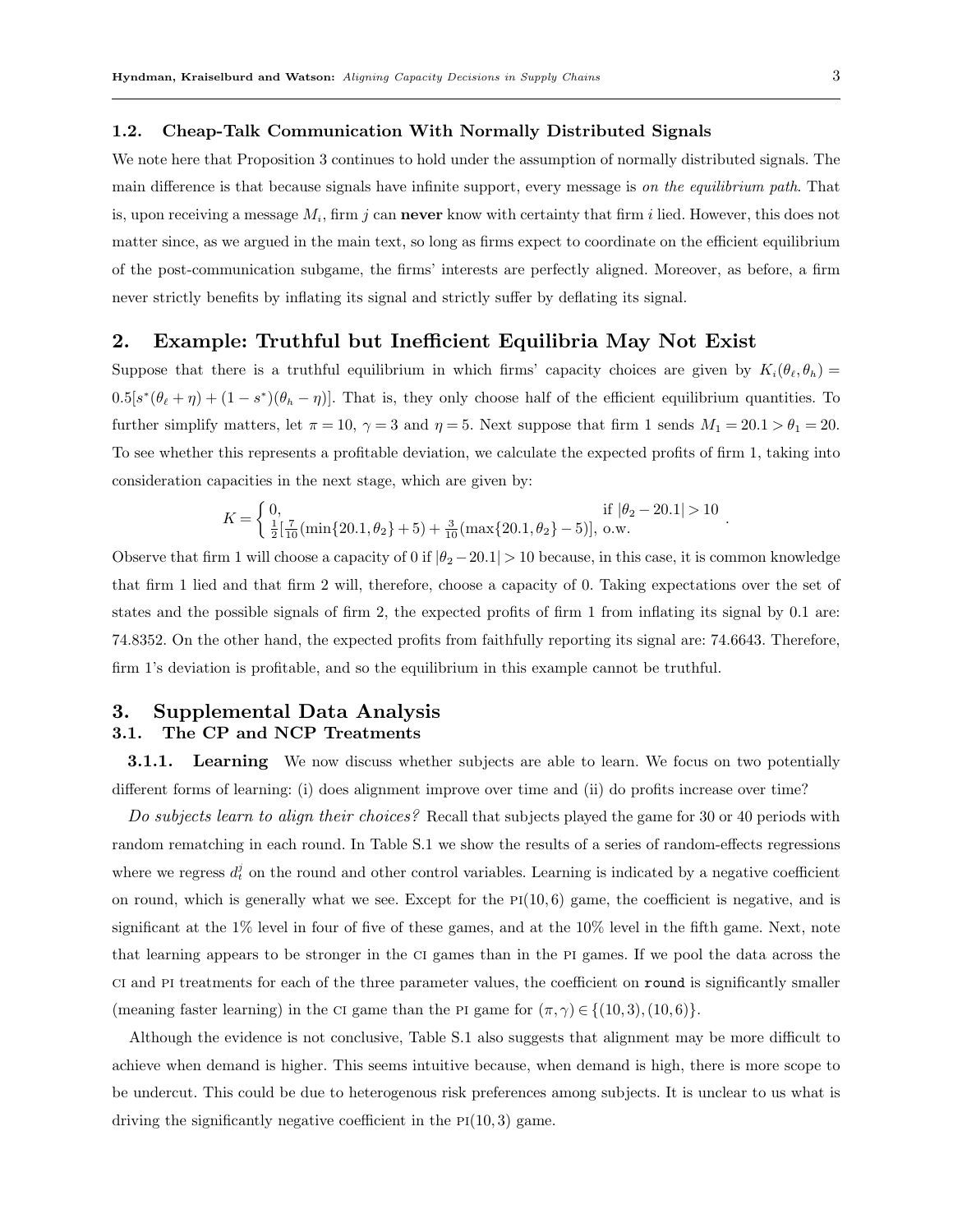|         | Demand $\sim U[20,50]$ |             |             | Demand $\sim U[100, 400]$ | Demand $\sim U[100, 400]$ |                        |  |  |
|---------|------------------------|-------------|-------------|---------------------------|---------------------------|------------------------|--|--|
|         | $\pi = 5; \gamma = 2$  |             |             | $\pi = 10; \gamma = 3$    |                           | $\pi = 10; \gamma = 6$ |  |  |
|         | СI                     | РI          | CI.         | PI                        | СI                        | ΡI                     |  |  |
| round   | $-0.159***$            | $-0.136***$ | $-0.823***$ | $-0.283*$                 | $-0.287***$               | $-0.0605$              |  |  |
|         | [0.0217]               | [0.0234]    | [0.191]     | [0.146]                   | [0.0727]                  | [0.0659]               |  |  |
| demand  | $0.0840***$            | $0.181***$  | $-0.0228$   | $-0.0192**$               | 0.00955                   | $0.0257**$             |  |  |
|         | [0.0195]               | [0.0250]    | [0.0154]    | [0.00836]                 | [0.00774]                 | [0.0117]               |  |  |
| cons    | $4.168***$             | 1.753**     | 47.61***    | $39.42***$                | $17.34***$                | 18.08***               |  |  |
|         | [0.857]                | [0.851]     | [7.438]     | [5.320]                   | [3.129]                   | [2.596]                |  |  |
| N       | 600                    | 540         | 960         | 960                       | 880                       | 800                    |  |  |
| $\,R^2$ | 0.090                  | 0.144       | 0.069       | 0.013                     | 0.033                     | 0.009                  |  |  |

| Table S.1 | Random-effects regressions of $d_t^j$ on round |  |  |  |  |  |
|-----------|------------------------------------------------|--|--|--|--|--|
|-----------|------------------------------------------------|--|--|--|--|--|

Standard errors in brackets, clustered at subject level. ∗∗∗ significant at 1%; ∗∗ significant at 5%; <sup>∗</sup> significant at 10%

Do subjects earn more in later rounds? Table S.1 shows a tendency towards improved coordination in capacity choices as the experiment proceeds. We now analyze whether subject's earnings increased as the experiment proceeds. We regress profits on round and round<sup>2</sup>, the (unknown) state of demand and also on the match's choice. The results are reported in Table S.2. We focus our attention on the coefficients involving round. As can be seen, the coefficient on round is positive and statistically significant in all games. Thus, at least for initial rounds, profits tend to increase. However, it is also true that the coefficient on round<sup>2</sup> is negative and also always significant. Thus, at some point, learning reaches a maximum and profits begin to decline. What is generally true is the following: the decline in profits in late rounds is more pronounced in the PI games than in the CI games, especially in the  $PI(10, 6)$  game. This could be indicate that subjects were learning to play the equilibrium of the game (i.e., the complete coordination failure).

|                     | Demand $\sim U[20,50]$ |              |                           | Demand $\sim U[100, 400]$ | Demand $\sim U[100, 400]$ |               |  |
|---------------------|------------------------|--------------|---------------------------|---------------------------|---------------------------|---------------|--|
|                     | $\pi = 5; \gamma = 2$  |              |                           | $\pi = 10; \gamma = 3$    | $\pi = 10; \gamma = 6$    |               |  |
|                     | СI                     | PI           | СI                        | PI                        | CI                        | PI            |  |
| round               | $0.953***$             | $1.637***$   | 12.700***                 | $9.389***$                | $4.818***$                | $4.278***$    |  |
|                     | [0.250]                | [0.284]      | [3.312]                   | [2.450]                   | [1.308]                   | [1.477]       |  |
| round <sup>2</sup>  | $-0.016**$             | $-0.040***$  | $-0.209***$               | $-0.202***$               | $-0.074***$               | $-0.090***$   |  |
|                     | [0.007]                | [0.008]      | [0.063]                   | [0.054]                   | [0.027]                   | [0.032]       |  |
| demand              | $0.542***$             | $-0.192*$    | $3.881***$                | $3.349***$                | 0.262                     | $-0.428$      |  |
|                     | [0.143]                | [0.108]      | [0.450]                   | [0.394]                   | [0.524]                   | [0.615]       |  |
| $m.c.$ <sup>†</sup> | $2.104***$             | $2.699***$   | $2.990***$                | $3.555***$                | $3.673***$                | $4.339***$    |  |
|                     | [0.183]                | [0.174]      | [0.454]                   | [0.394]                   | [0.531]                   | [0.623]       |  |
| cons                | $-12.142***$           | $-11.890***$ | $-269.282^{\ast\ast\ast}$ | $-228.062***$             | $-120.973***$             | $-134.606***$ |  |
|                     | [1.749]                | [2.973]      | [38.503]                  | $[31.553]$                | [18.315]                  | $[19.911]$    |  |
| N                   | 600                    | 540          | 960                       | 960                       | 880                       | 800           |  |
| $\,R^2$             | 0.774                  | 0.752        | 0.929                     | 0.935                     | 0.929                     | 0.882         |  |

Table S.2 Random-effects regressions of profits on round

Clustered standard errors (at subject level) in brackets. ∗∗∗ significant at 1%; ∗∗ significant at 5%; <sup>∗</sup> significant at 10%. † m.c. denotes one's match's choice.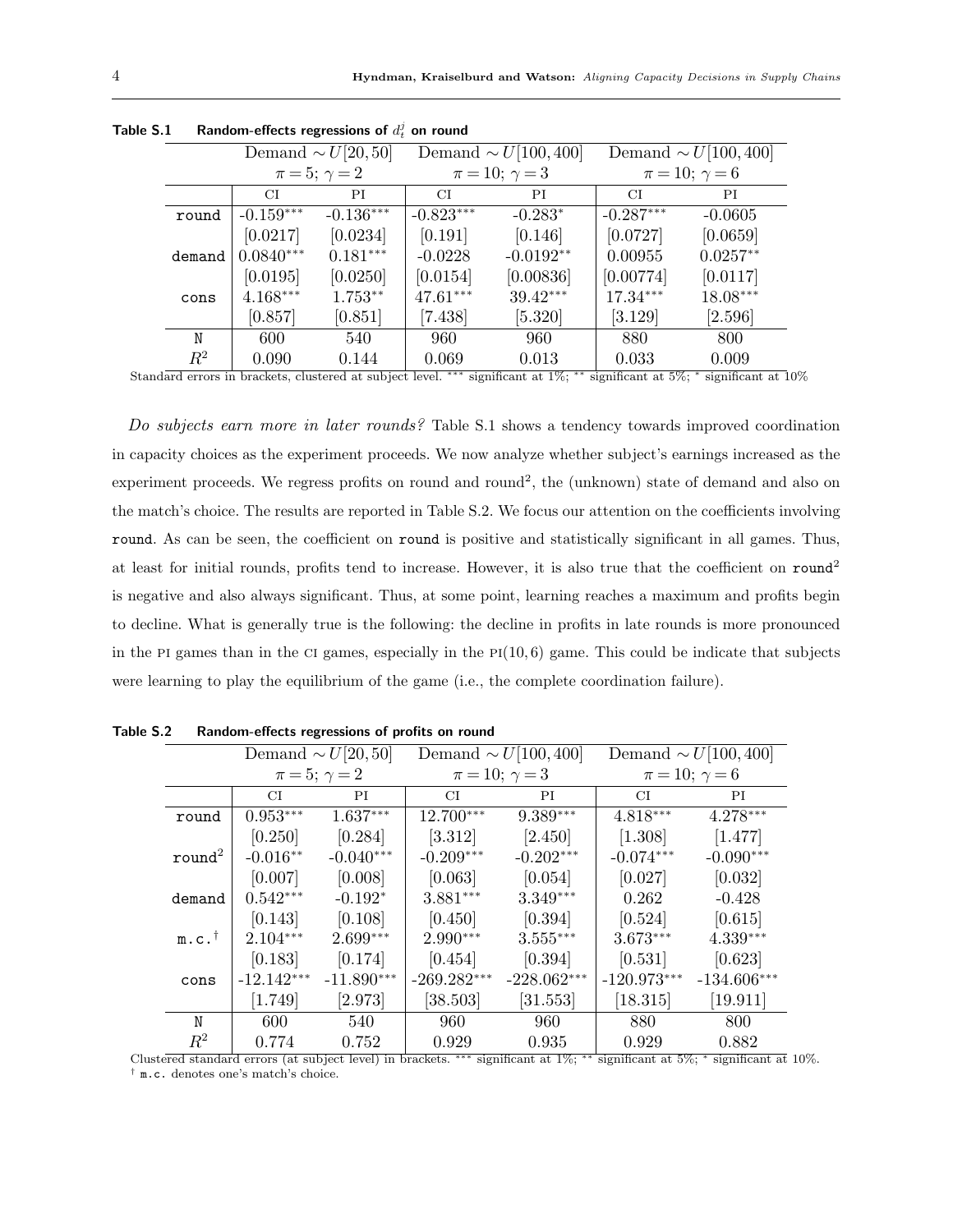**3.1.2.** Autocorrelation in choices To examine whether subjects use history-dependent strategies, we estimate the capacity choice function as a function of the current signal and other lagged variables. We include the lagged choice and lagged demand as well as the lagged difference between a subject's choice and her opponent's choice. We have no a priori prediction about the relationship between current choice and lagged choice. On the other hand, because the demand was i.i.d. across rounds we might expect a negative correlation between current choice and lagged demand. Concerning the lagged difference between own choice and opponent's choice, we do not have a clear prediction. On one hand, because subjects were randomly matched each period, the previous choice by one's opponent need not be informative about the current choice. On the other hand, one might expect a negative relationship. If  $c \neq m.c$  then it is very likely that the subject suffered from lost earnings, either because she was undercut by her opponent or because she lost out on potential earnings by choosing too conservatively. In the former case, this negative feedback causes subjects to lower their capacity choice, while in the latter case she chooses a higher capacity, all else equal, in the next period — hence the negative relationship. The results of this exercise are on display in Table S.3.

|                   | Demand $\sim U[20,50]$ |             | Demand $\sim U[100, 400]$ |            | Demand $\sim U[100, 400]$ |             |
|-------------------|------------------------|-------------|---------------------------|------------|---------------------------|-------------|
|                   | $\pi = 5; \gamma = 2$  |             | $\pi = 10; \gamma = 3$    |            | $\pi = 10; \gamma = 6$    |             |
|                   | CI.                    | PI          | СI                        | ΡI         | CI.                       | ΡI          |
| $\theta$          | $0.821***$             | $0.841***$  | $0.945***$                | $0.958***$ | $0.968***$                | $0.964***$  |
|                   | [0.0199]               | [0.0213]    | [0.0116]                  | [0.0103]   | [0.00593]                 | [0.00732]   |
| lagged choice     | $0.118**$              | $0.111**$   | $0.0994**$                | 0.0149     | $0.104***$                | $0.0744*$   |
|                   | [0.0485]               | [0.0547]    | [0.0405]                  | [0.0417]   | [0.0300]                  | [0.0387]    |
| lagged demand     | $-0.0662$              | $-0.0649$   | $-0.0936**$               | $-0.0226$  | $-0.108***$               | $-0.0765**$ |
|                   | [0.0425]               | [0.0448]    | [0.0390]                  | [0.0406]   | [0.0291]                  | [0.0376]    |
| lagged $c - m.c.$ | $-0.0704**$            | $-0.131***$ | $-0.0114$                 | $-0.0248$  | $-0.0272$                 | $-0.0681**$ |
|                   | [0.0345]               | [0.0345]    | [0.0297]                  | [0.0289]   | [0.0275]                  | [0.0265]    |
| cons              | 1.583                  | 0.648       | 13.48***                  | $12.92***$ | $-7.366***$               | $-2.37$     |
|                   | [1.209]                | [1.278]     | 4.754                     | [4.479]    | [2.702]                   | [3.559]     |
| N                 | 580                    | 522         | 936                       | 936        | 858                       | 780         |
| LL                | $-1568$                | $-1387$     | -4390                     | -4279      | $-3391$                   | $-3272$     |

Table S.3 Random-effects Tobit regressions of choice on estimate and lagged variables

Standard errors in brackets. ∗∗∗ significant at 1%; ∗∗ significant at 5%; <sup>∗</sup> significant at 10%.

The variable lagged c – m.c. denotes the lagged difference between the subjects choice and his/her match's choice.

As can be seen, for all games there is a positive relationship between the current and previous capacity choice, and the effect is significant (at the 5% level or better) in four of the six games. Moreover, when significant, the effect seems to be fairly large in magnitude at more than 10% of the effect on one's signal. This positive correlation indicates that subjects are prone to some inertia in their decision making. For lagged demand, the coefficient is always negative (as expected), but is only significant for three of the games. Finally, as expected, we also see a negative relationship between current choice and the lagged difference between c and  $m.c.$ ; however, the effect is only significant in 3 games. Thus, it would seem that there is some evidence that players adopt an adaptive learning strategy and react to lagged variables.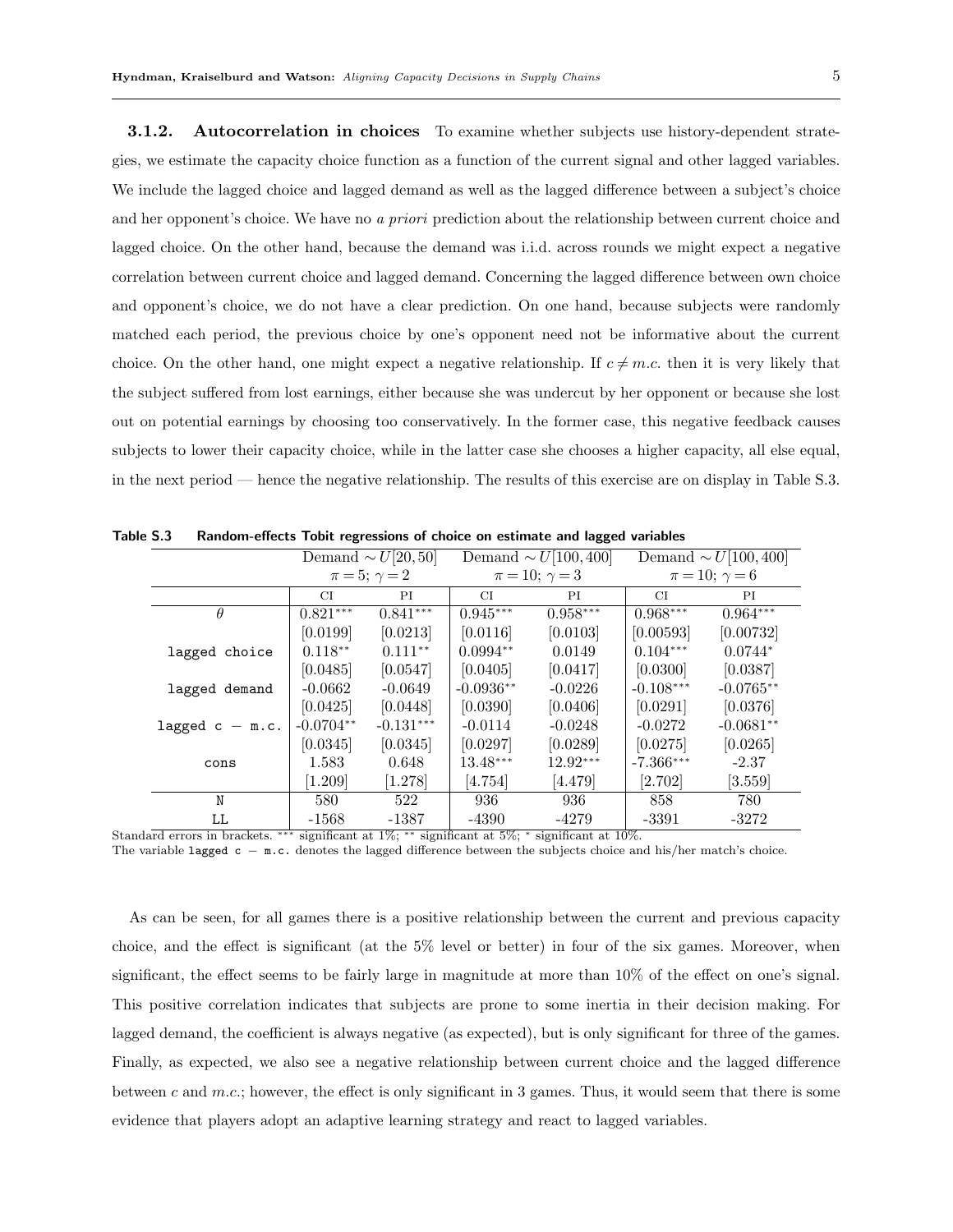## 3.2. The CP-2S and MS Treatments

3.2.1. Do subjects learn to align their choices? In Table S.4 we replicate Table S.1, which looks at the question of whether subjects become better-aligned as the experiment progressed. As can be seen, in all games we find a negative and significant coefficient on round, which indicates that alignment is improving over time. Consistent with the results from the main text, the coefficients on round appear to be smaller in magnitude for the  $(\pi, \gamma) = (10, 6)$  games than for the  $(\pi, \gamma) = (10, 3)$  games.

|         | Demand $\sim U[20,50]$ |             |                        | Demand $\sim U[100, 400]$ | Demand $\sim U[100, 400]$ |             |  |
|---------|------------------------|-------------|------------------------|---------------------------|---------------------------|-------------|--|
|         | $\pi = 5; \gamma = 2$  |             | $\pi = 10; \gamma = 3$ |                           | $\pi = 10; \gamma = 6$    |             |  |
|         | $CI-2s$                | $PI-MS$     | $CI-2s$                | $PI-MS$                   | $CI-2s$                   | $PI-MS$     |  |
| round   | $-0.0496*$             | $-0.108***$ | $-0.341***$            | $-0.412***$               | $-0.314***$               | $-0.505***$ |  |
|         | [0.0265]               | [0.0197]    | [0.091]                | [0.0968]                  | [0.087]                   | [0.109]     |  |
| demand  | $0.100***$             | $-0.0119$   | $-0.003$               | $-0.029$                  | $0.037**$                 | 0.01        |  |
|         | [0.0285]               | [0.0115]    | [0.006]                | [0.0211]                  | [0.017]                   | [0.009]     |  |
| cons    | 0.568                  | $5.359***$  | $21.192***$            | 34.87***                  | 17.054***                 | 26.536***   |  |
|         | [0.703]                | [0.644]     | [3.774]                | [7.823]                   | [3.999]                   | [3.976]     |  |
| N       | 660                    | 660         | 880                    | 914                       | 960                       | 880         |  |
| $\,R^2$ | 0.077                  | 0.0777      | 0.0377                 | 0.0284                    | 0.0263                    | 0.0686      |  |

Table S.4 Bandom-effects regressions of  $d_t^j$  on round

Standard errors in brackets, clustered at subject level. ∗∗∗ significant at 1%; ∗∗ significant at 5%; <sup>∗</sup> significant at 10%

3.2.2. Do subjects earn more in later rounds? Table S.5 replicates Table S.2, examining the relationship between profits and round in the ci-2s and pi-ms treatments. The only difference from our previous results is that we fail to find a learning effect in the  $CI-2S(5, 2)$  game and that in the  $CI-2S(10, 3)$ game, the learning effect is positive over all rounds.

|                    | Demand $\sim U[20,50]$ |              |               | Demand $\sim U[100, 400]$ | Demand $\sim U[100, 400]$ |               |  |
|--------------------|------------------------|--------------|---------------|---------------------------|---------------------------|---------------|--|
|                    | $\pi = 5; \gamma = 2$  |              |               | $\pi = 10; \gamma = 3$    | $\pi = 10; \gamma = 6$    |               |  |
|                    | $CI-2s$                | PI-MS        | $CI-2s$       | PI-MS                     | $CI-2S$                   | PI-MS         |  |
| round              | 0.191                  | $0.881***$   | $7.319***$    | $10.416***$               | $3.935**$                 | $9.259***$    |  |
|                    | [0.158]                | [0.197]      | [1.513]       | [1.707]                   | [1.887]                   | [2.542]       |  |
| round <sup>2</sup> | $-0.002$               | $-0.020***$  | $-0.133***$   | $-0.215***$               | $-0.058$                  | $-0.176***$   |  |
|                    | [0.006]                | [0.005]      | [0.030]       | [0.037]                   | [0.038]                   | [0.052]       |  |
| demand             | $-0.085$               | $0.617***$   | $2.701**$     | $4.832***$                | $-0.668$                  | $-0.607$      |  |
|                    | [0.262]                | [0.161]      | [1.119]       | [0.490]                   | [1.108]                   | [0.455]       |  |
| $m.c.^{\dagger}$   | $2.917***$             | $2.397***$   | $4.264***$    | $2.135***$                | $4.605***$                | $4.640***$    |  |
|                    | [0.281]                | [0.176]      | [1.141]       | [0.498]                   | [1.116]                   | [0.473]       |  |
| cons               | $-6.348**$             | $-18.011***$ | $-162.733***$ | $-206.923***$             | $-145.149***$             | $-207.364***$ |  |
|                    | $\left[ 2.535\right]$  | [1.847]      | [21.491]      | [32.002]                  | [20.581]                  | [32.647]      |  |
| N                  | 660                    | 660          | 880           | 914                       | 960                       | 880           |  |
| $R^2$              | 0.865                  | 0.904        | 0.972         | 0.959                     | 0.835                     | 0.91          |  |

Table S.5 Random-effects regressions of profits on round

Clustered standard errors (at subject level) in brackets. ∗∗∗ significant at 1%; ∗∗ significant at 5%; <sup>∗</sup> significant at 10%. † m.c. denotes one's match's choice.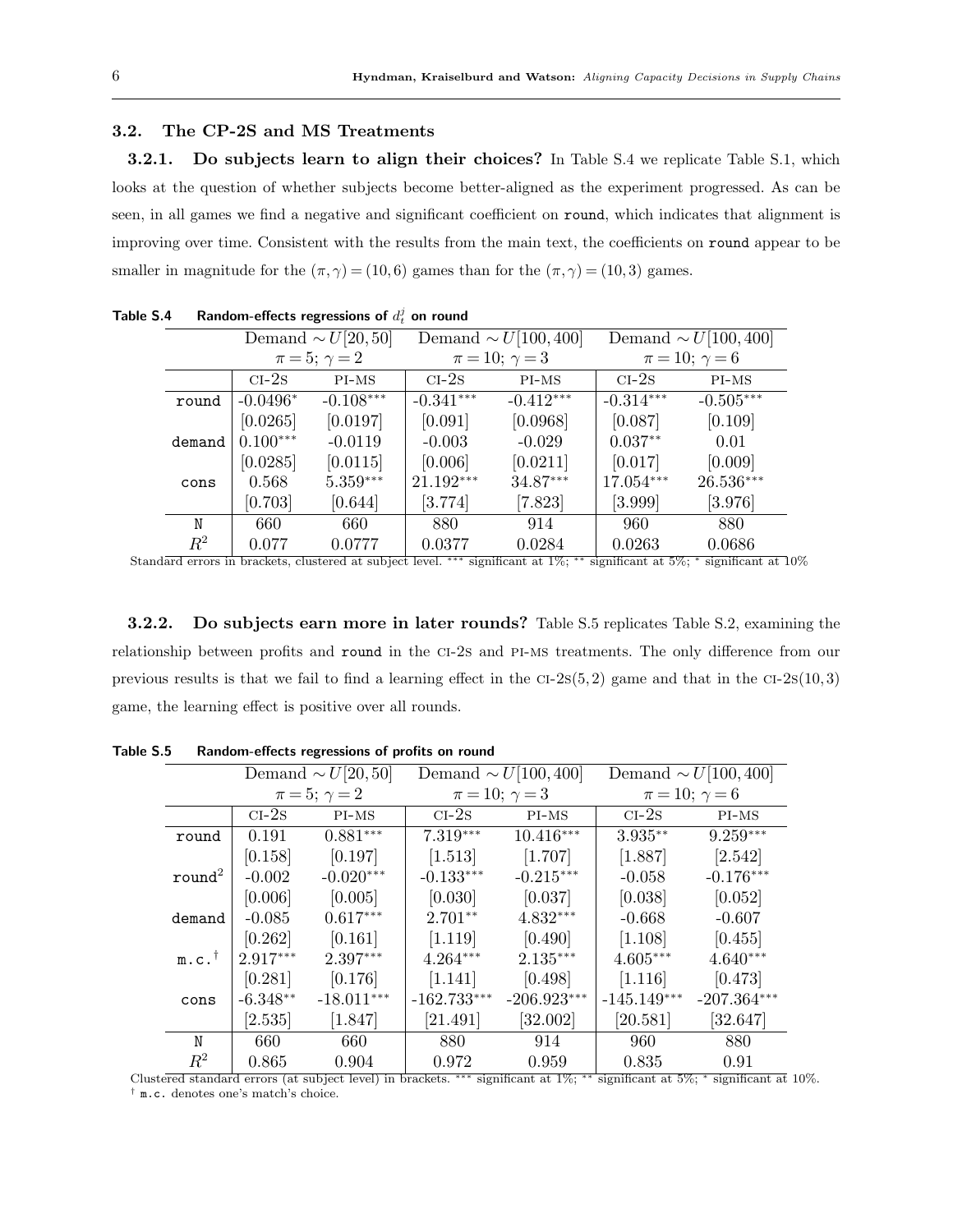**3.2.3.** The Consequences of Lying We briefly take a deeper look on the consequences of lying. Table S.6, reports the results of a series of random-effects regression of profits on variables related to messages. Specifically, we include two dummy variables, one for sending a dishonest message and one for receiving a dishonest message. We also include variables which capture the extent to which one sent (or received) an inflated message, and variables which indicate whether one sent (or received) a deflated message.

|                 |                                                                                                                                               | Dem. $\sim U[20, 50]$ |             | Dem. $\sim U[100, 400]$ |                         | Dem. $\sim U[100, 400]$ |                        |
|-----------------|-----------------------------------------------------------------------------------------------------------------------------------------------|-----------------------|-------------|-------------------------|-------------------------|-------------------------|------------------------|
|                 |                                                                                                                                               | $\pi = 5; \gamma = 2$ |             | $\pi = 10; \gamma = 3$  |                         |                         | $\pi = 10; \gamma = 6$ |
|                 | round                                                                                                                                         |                       | $0.176***$  |                         | $1.238***$              |                         | $1.426**$              |
|                 |                                                                                                                                               |                       | [0.0370]    |                         | [0.273]                 |                         | [0.597]                |
|                 | demand                                                                                                                                        | $0.757***$            | $0.763***$  | $4.289***$              | $4.274***$              | $-0.253$                | $-0.226$               |
|                 |                                                                                                                                               | [0.169]               | [0.163]     | [0.373]                 | [0.366]                 | [0.583]                 | [0.558]                |
|                 | m.c.                                                                                                                                          | 2.273***              | $2.258***$  | $2.650***$              | $2.669***$              | $4.279***$              | $4.248***$             |
|                 |                                                                                                                                               | [0.175]               | [0.171]     | [0.372]                 | [0.364]                 | [0.592]                 | [0.567]                |
|                 | $\overline{(M_i - \theta_i)1_{(M_i > \theta_i)}}$                                                                                             | $-0.338^{\ast}$       | $-0.333**$  | $-2.034***$             | $-2.022***$             | $-0.811***$             | $-0.756***$            |
|                 |                                                                                                                                               | [0.174]               | [0.167]     | [0.332]                 | [0.315]                 | [0.205]                 | [0.222]                |
| $message\ sent$ | $(M_i - \theta_i)1_{(M_i < \theta_i)}$                                                                                                        | $0.845*$              | 0.747       | $3.457**$               | $3.343**$               | $1.646***$              | $1.475***$             |
|                 |                                                                                                                                               | [0.451]               | [0.457]     | [1.520]                 | [1.535]                 | [0.363]                 | [0.392]                |
|                 | $1_{(M_i \neq \theta_i)}$                                                                                                                     | 0.26                  | 0.268       | 25.69                   | 21.11                   | 34.56                   | 36.87                  |
|                 |                                                                                                                                               | [0.820]               | [0.718]     | [15.68]                 | [15.46]                 | [35.77]                 | [33.98]                |
|                 | $(M_j - \theta_j)1_{(M_j > \theta_j)}$                                                                                                        | $-0.291***$           | $-0.288***$ | $-1.792***$             | $-1.802***$             | $-1.177***$             | $-1.127***$            |
| message rec'ed  |                                                                                                                                               | [0.099]               | [0.092]     | [0.341]                 | [0.339]                 | [0.294]                 | [0.300]                |
|                 | $(M_j - \theta_j)1_{(M_j < \theta_j)}$                                                                                                        | $0.759***$            | $0.664***$  | $3.288**$               | $3.180**$               | $1.432***$              | $1.264***$             |
|                 |                                                                                                                                               | [0.227]               | [0.223]     | [1.468]                 | [1.491]                 | [0.301]                 | [0.287]                |
|                 | $1_{(M_j \neq \theta_j)}$                                                                                                                     | 0.262                 | 0.27        | 22.36***                | $20.55***$              | 15.01                   | 15.26                  |
|                 |                                                                                                                                               | [0.763]               | [0.713]     | $[7.023]$               | [7.478]                 | $[13.58]$               | [13.90]                |
|                 | cons                                                                                                                                          | $-9.052***$           | $-11.74***$ | $-84.91***$             | $-105.7^{\ast\ast\ast}$ | $-118.7***$             | $-151.90*$             |
|                 |                                                                                                                                               | [1.183]               | [1.385]     | $[16.09]$               | $[18.13]$               | [45.05]                 | [53.68]                |
|                 | N                                                                                                                                             | 660                   | 660         | 914                     | 914                     | 880                     | 880                    |
|                 | $\mathbb{R}^2$                                                                                                                                | 0.911                 | 0.914       | 0.973                   | 0.974                   | 0.914                   | 0.916                  |
|                 | $\frac{1}{2}$ ustered standard errors (at subject love)) in brackets *** significant at $1\%$ ** significant at $5\%$ * significant at $10\%$ |                       |             |                         |                         |                         |                        |

Table S.6 Random-effects regressions of profits on round and the misrepresentation of signals

Clustered standard errors (at subject level) in brackets. \*\*\* significant at 1%; significant at 10%. † m.c. denotes one's match's choice.

If inflated messages lead to lower profits, then, because  $M_k - \theta_k > 0$ , the coefficient on  $(M_k - \theta_k)1_{(M_k > \theta_k)}$ will be negative. Similarly, if sending a deflated message leads to lower profits, then because  $M_k - \theta_k < 0$ , the coefficient on  $(M_k - \theta_k)1_{(M_k < \theta_k)}$  will be positive. Indeed, this is precisely the pattern that we see. Across all games and specifications, the coefficients on  $(M_k - \theta_k)1_{(M_k > \theta_k)}$ ,  $k = 1, 2$ , are negative and significant, indicating that it is not profitable to lie by inflating messages. In the game  $PI-MS(10, 3)$ , this effect is partially mitigated by the positive and significant coefficient on  $1_{(M_i \neq \theta_i)}$ . Therefore, for this game, small lies may be profitable, but big lies are counterproductive. We also see that the coefficient on  $(M_k - \theta_k)1_{(M_k < \theta_k)}$  is positive across all games and specifications, though it loses significance in pi-ms(5, 2) once we account for learning. Therefore, as with inflating messages, it is unprofitable to send or receive a deflated message. Finally, notice that the coefficients on  $(M_k - \theta_k)1_{(M_k < \theta_k)}$  are generally larger in magnitude than are the coefficients on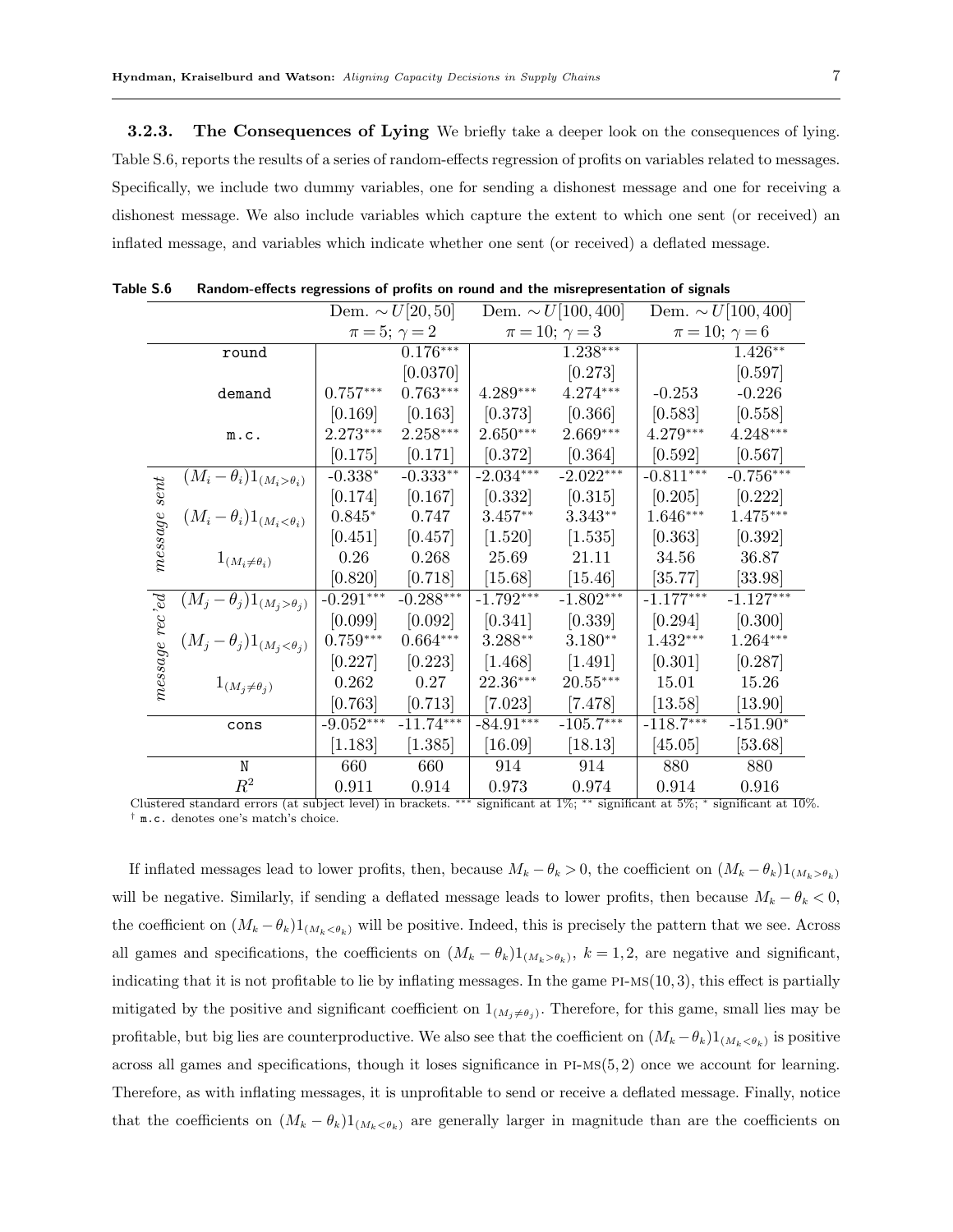$(M_k - \theta_k)1_{(M_k > \theta_k)}$ . This suggests that it is *worse* to send a deflated message, which is intuitive because doing so can only cause one's opponent to choose a lower capacity, which can only lower profits.

#### 3.3. Further Enhancements to Communication

In the text, we conjectured that one of the reasons why the pi-ms treatments worked so well, indeed, better than the ci-2s treatments, was because the ability to communicate allowed subjects to signal not just their private information but also their intended action. To further investigate this conjecture, we ran another experiment in which (i) subjects received private signals, (ii) subjects simultaneously sent messages to each other, (iii) subjects observed the messages and then sent a recommended capacity choice to each other, and (iv) subjects simultaneously choose capacities. We call this the PI-RP treatment, and we conducted two sessions (20 subjects in total) with prior demand support [100, 400],  $\eta = 25$  and  $(\pi, \gamma) = (10, 3)$ .

In the PI-RP(10, 3) treatment, average profits are 1699.5, which is greater than the average profits of  $1668.5$ in the PI-Ms(10, 3) treatment, though the difference is not statistically significant ( $t_{42} = 1.06$ ,  $p = 0.294$ ). On the other hand, misalignment declines by more than half from 19.4 to 8.4 ( $t_{42} = 5.76$ ,  $p \ll 0.01$ ).

If, in the pi-ms treatments messages were being used, in part, to signal intended actions, then we might expect greater honesty by subjects in the communication phase of the PI-RP treatment. The frequency of honest messages does increase slightly (from 23.2% to 28.5%) as does the average correlation between messages and signals; however, in neither case is the difference significant.

In Table S.7 we look at the relationship between the recommendation and the message sent and also between the capacity choice and the both the messages and recommendations (sent and received). We also include the results for the  $PI-MS(10, 3)$  treatment for the sake of comparison. As can be seen, both the message sent and the message received have a positive effect on the recommendation. Thus, higher messages lead to higher recommendations. As can also be seen, recommendations also have a positive effect on final capacity choices. Notice now, however, that the effect on the message sent becomes small and negative (though still significant). This is in sharp contrast to the  $PI-MS(10, 3)$  game where the message sent had a strong positive effect on one's own capacity choice. Thus, while the effect of the message sent has an indirect positive effect on capacity choice (working via the relationship between recommendation and message sent), the direct effect is severely diminished, even changing signs.